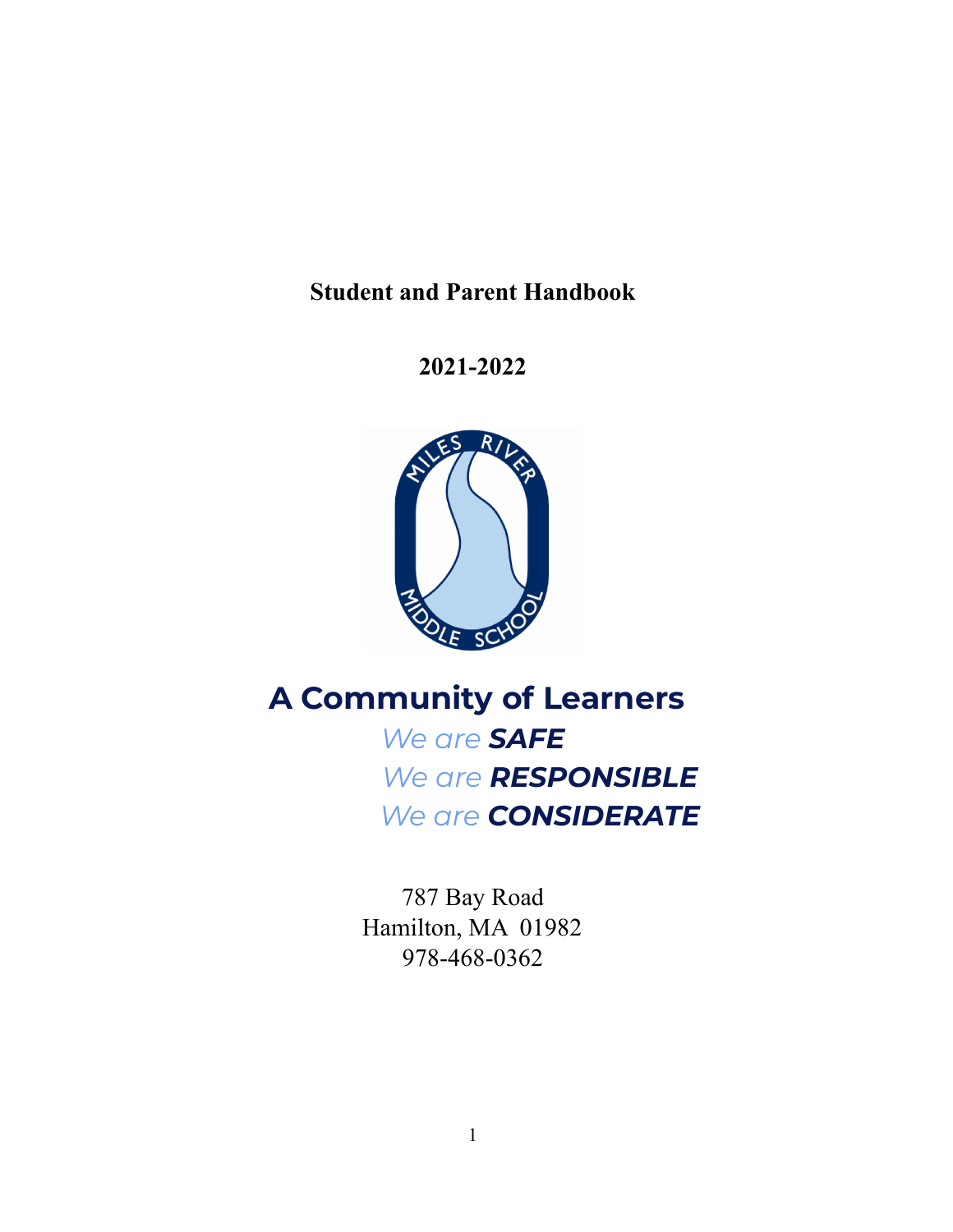# **Miles River Middle School Student and Parent Handbook**

# **2021-2022**

**Miles River Middle School 787 Bay Road Hamilton, MA 01982 978-468-0362**

**Principal: Craig Hovey Assistant Principal: Elizabeth Lovell School Counselor: Jessica Merritt Adjustment Counselor: Elizabeth Hortie Nurse: Maribeth Ting**

| <b>Main Office:</b>          | 978-468-0393 |
|------------------------------|--------------|
| <b>School Counselor:</b>     | 978-468-0396 |
| <b>Adjustment Counselor:</b> | 978-468-0366 |
| <b>Nurse:</b>                | 978-468-0390 |
| <b>Safe Arrival Line:</b>    | 978-468-0350 |
| <b>Athletic Department:</b>  | 978-468-0485 |

*All students, regardless of race, color, sex, religion, national origin, sexual orientation, gender, gender identity, disability, or homelessness, have equal access to the general education program and the full range of any occupational/vocational education programs of ered by the district.*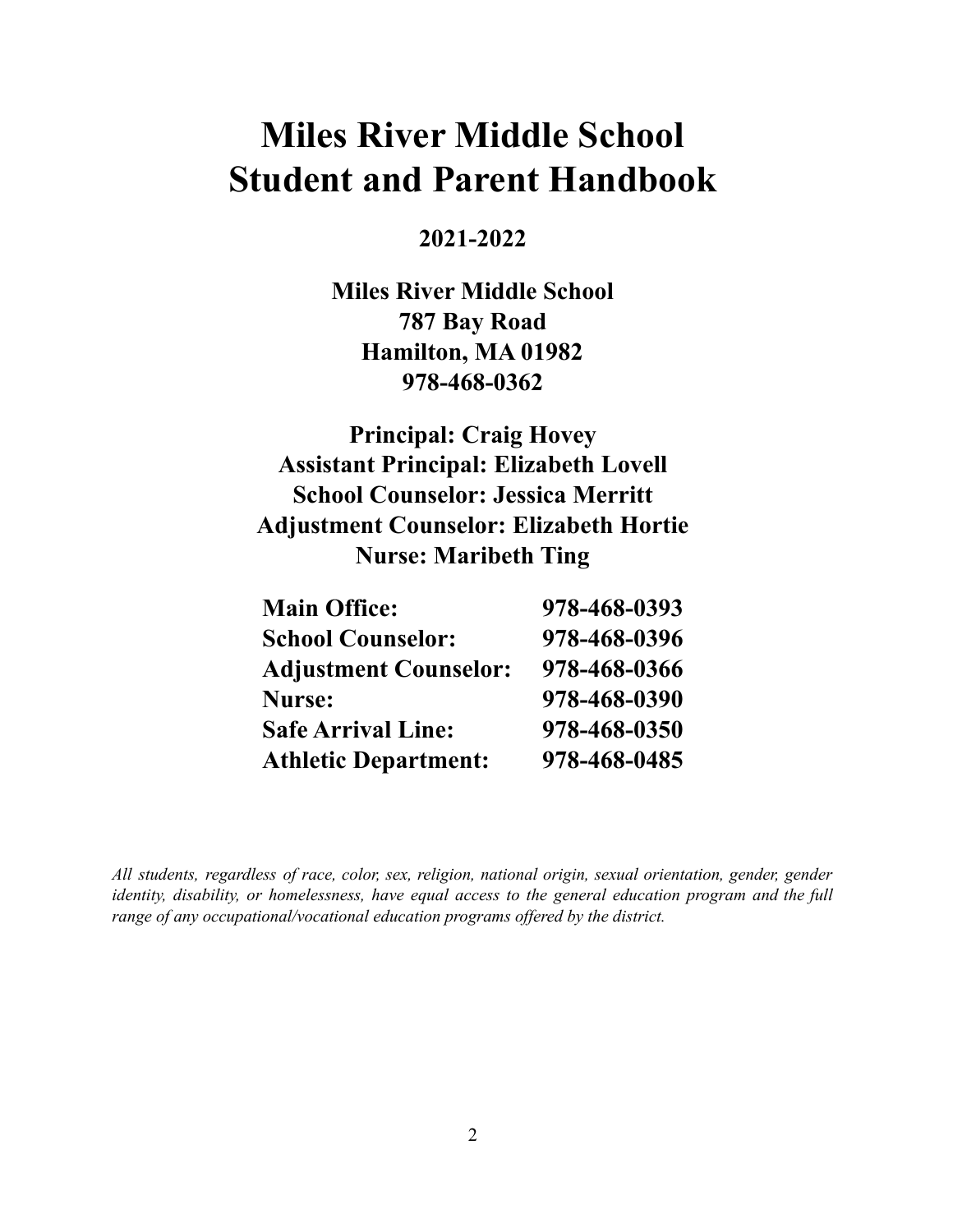# **Table of Contents**

| HAMILTON-WENHAM REGIONAL SCHOOL DISTRICT MISSION, VISION, AND CORE       |    |
|--------------------------------------------------------------------------|----|
|                                                                          |    |
|                                                                          |    |
|                                                                          |    |
|                                                                          |    |
|                                                                          |    |
|                                                                          |    |
|                                                                          |    |
|                                                                          |    |
|                                                                          |    |
|                                                                          |    |
|                                                                          |    |
|                                                                          |    |
|                                                                          |    |
|                                                                          |    |
|                                                                          |    |
|                                                                          |    |
|                                                                          |    |
|                                                                          |    |
|                                                                          |    |
|                                                                          |    |
|                                                                          |    |
|                                                                          |    |
| POLICY ON EXTENDED ABSENCES FROM SCHOOL BECAUSE OF ILLNESS, DISEASE,     |    |
|                                                                          |    |
| <b>SCHOOL ATTENDANCE AND PARTICIPATION IN EXTRACURRICULAR ACTIVITIES</b> |    |
|                                                                          |    |
|                                                                          |    |
|                                                                          |    |
|                                                                          |    |
|                                                                          | 16 |
|                                                                          |    |
|                                                                          |    |
|                                                                          |    |
|                                                                          |    |
|                                                                          |    |
|                                                                          |    |
|                                                                          |    |
|                                                                          |    |
|                                                                          |    |
|                                                                          |    |
|                                                                          |    |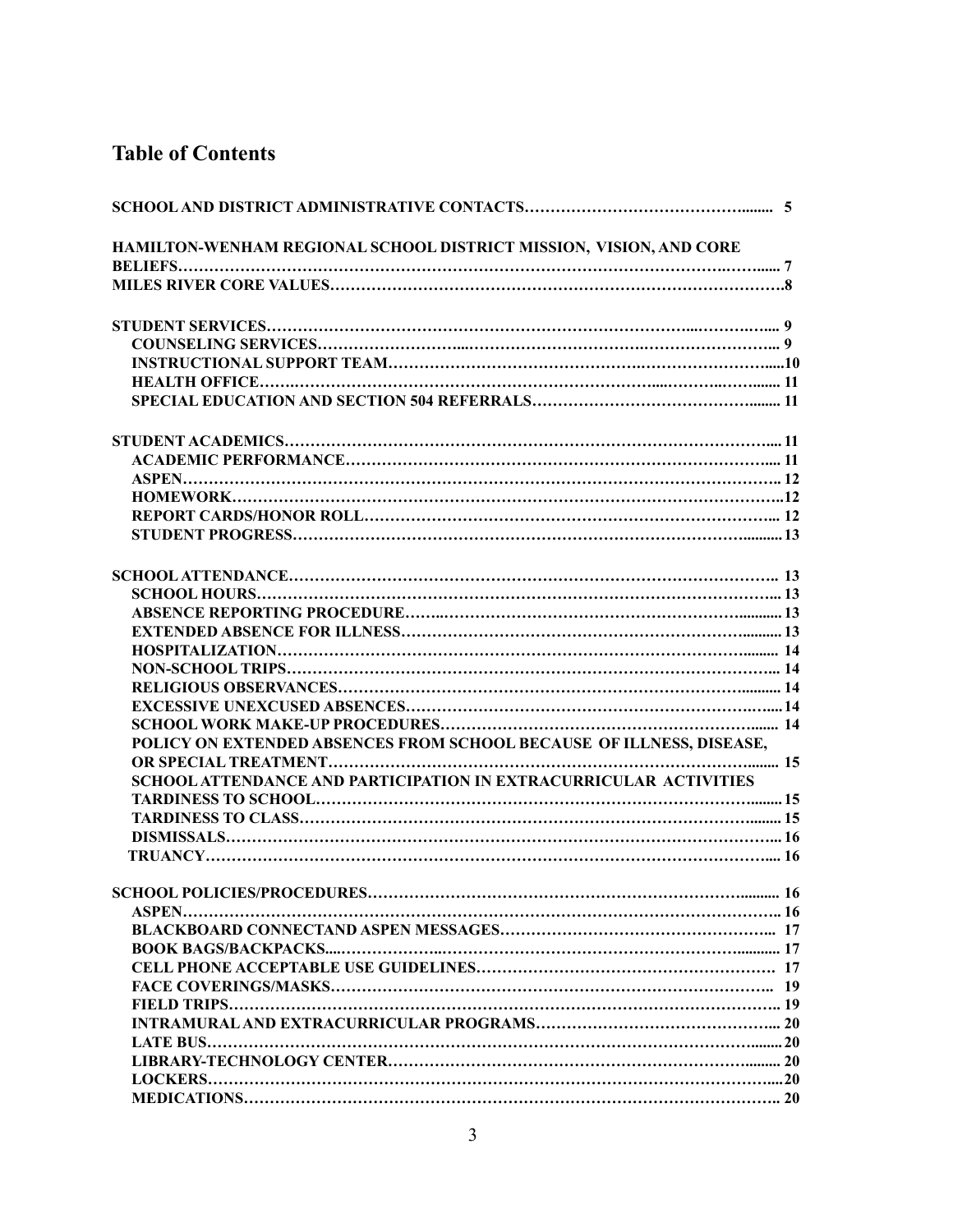| REMOVAL FROM EXTRACURRICULAR ACTIVITIES & SCHOOL SPONSORED EVENTS. 30 |  |
|-----------------------------------------------------------------------|--|
|                                                                       |  |
|                                                                       |  |
|                                                                       |  |
|                                                                       |  |
|                                                                       |  |
|                                                                       |  |
|                                                                       |  |
| APPENDIX A: MASSACHUSETTS GENERAL LAWS CHAPTER 269 CRIMES AGAINST     |  |
|                                                                       |  |
| APPENDIX B: DISCRIMINATION/HARASSMENT COMPLAINT PROCEDURES 39         |  |
|                                                                       |  |
| APPENDIX D: HAMILTON-WENHAM REGIONAL SCHOOL DISTRICT ANTI-BULLYING    |  |
|                                                                       |  |
|                                                                       |  |
|                                                                       |  |
|                                                                       |  |
|                                                                       |  |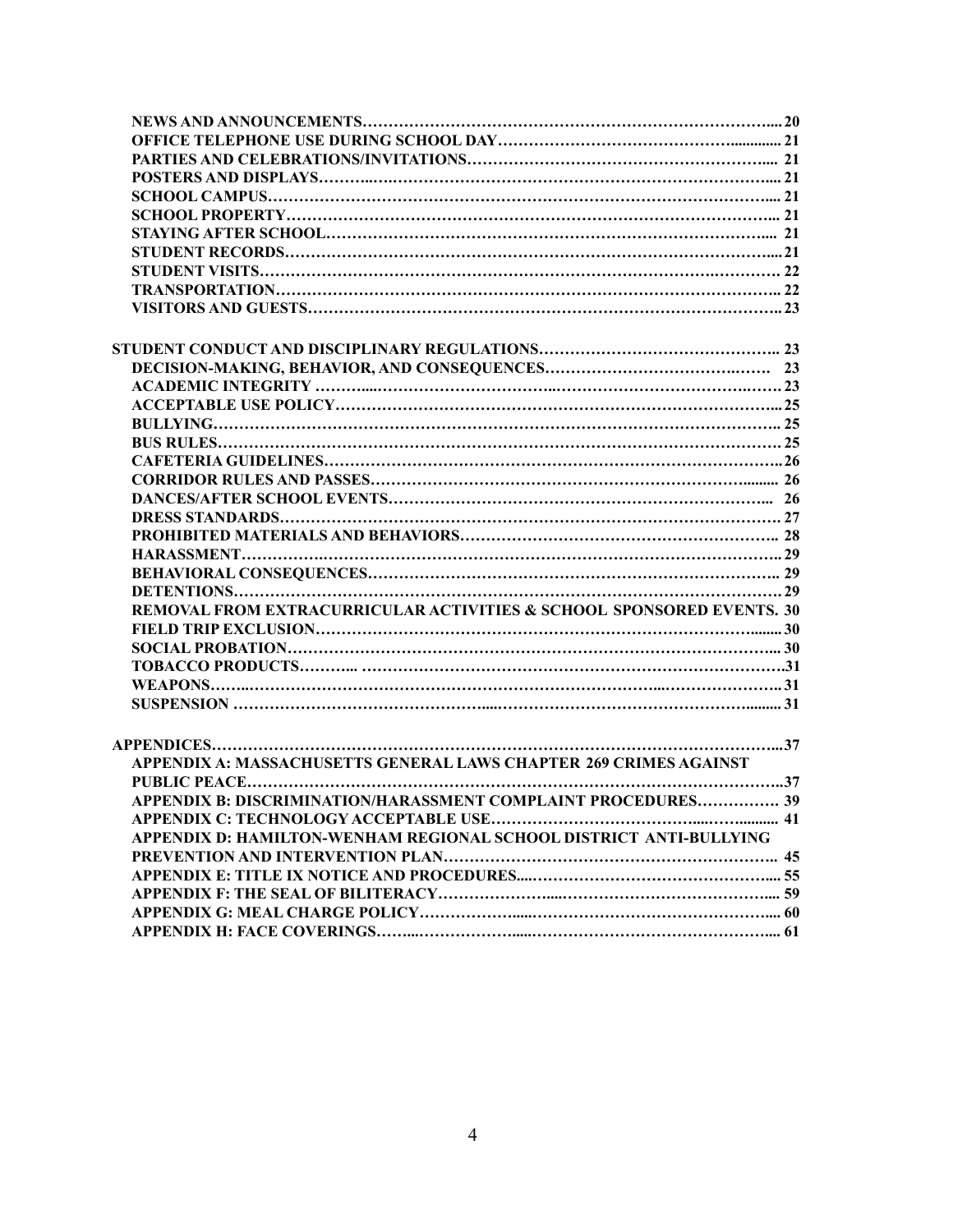### **SCHOOLAND DISTRICT ADMINISTRATIVE CONTACTS**

### **The Hamilton-Wenham Regional School District School Committee 2021-2022**

Dana Allara d.allara d.allara d.allara d.allara d.allara d.allara d.allara d.allara d.allara d.allara d.h.wschools.net Michelle Bailey m.bailey@hwschools.net Julia Campbell j.campbell@hwschools.net Dr. Jennifer Carr j.carr@hwschools.net Michelle Horgan m.horgan@hwschools.net David Polito della contraction della contraction della contraction della contraction della contraction della contraction della contraction della contraction della contraction della contraction della contraction della contr Anna Siedzik a.siedzik $\omega$ hwschools.net

# **The Hamilton-Wenham Regional School District Central Office Administration**

978-468-5310

Mary Beth Banios, *Superintendent of Schools* m.banios@hwschools.net Vincent Leone, *Asst. Superintendent v.leone@hwschools.net* Stacy Bucyk, *Director of Student Services* s.bucyk@hwschools.net Dr. Kristen Lazzaro, *Director of Guidance and Counseling* k.lazzaro@hwschools.net Alan Taupier, *Director of Information Technology* a.taupier@hwschools.net

# **Miles River Middle School Administration**

978-468-0362

| c.hovey@hwschools.net         |
|-------------------------------|
| l.lovell@hwschools.net        |
| m.curran@hwschools.net        |
| p.peterson@hwschools.net      |
| $r. roth$ ( $@$ hwschools.net |
| c.genualdo@hwschools.net      |
| p.maidment@hwschools.net      |
|                               |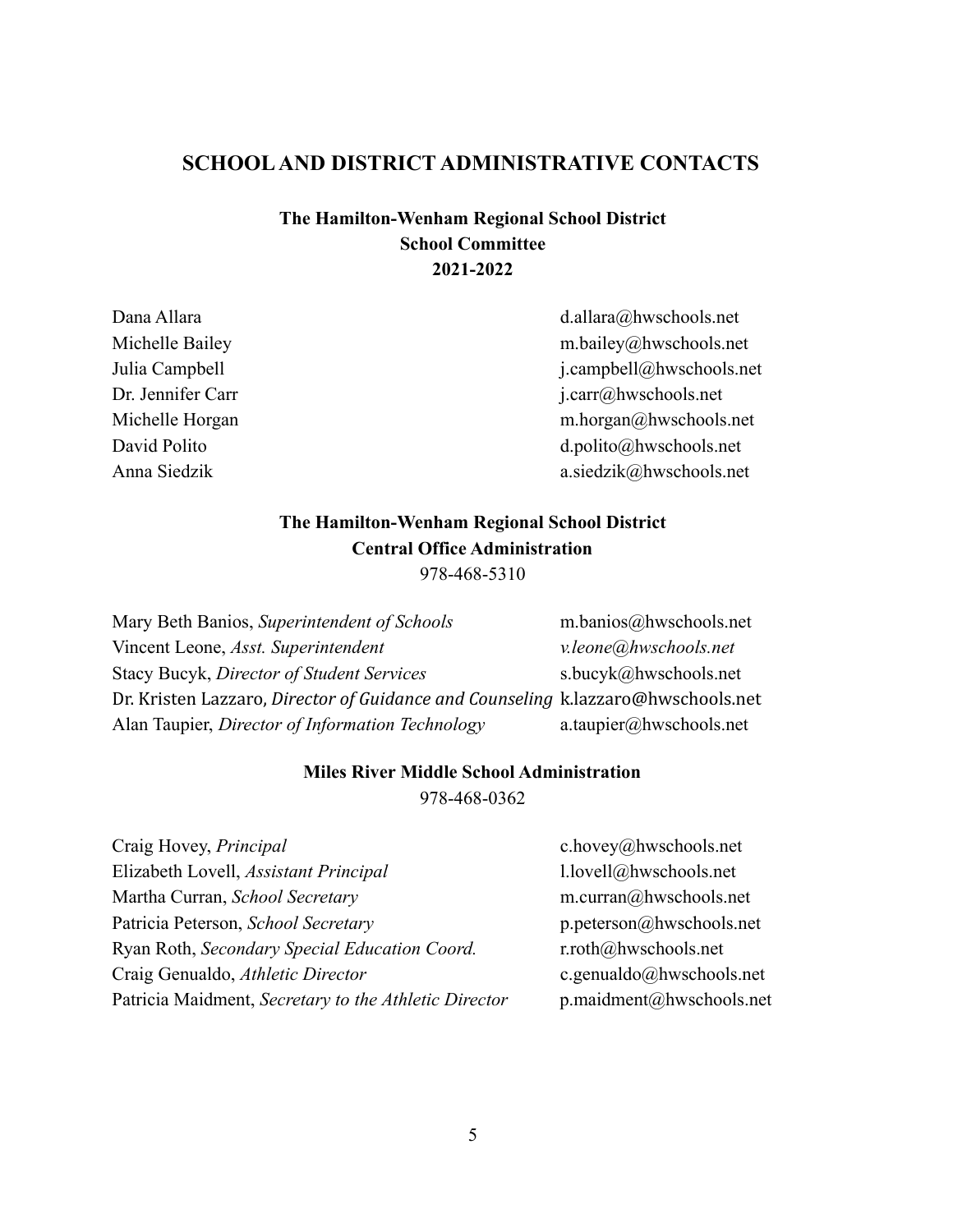#### **Miles River Middle School/HWRHS Curriculum Leaders**

Kristen Borges, *Social Studies* k.borges@hwschools.net Robert Hickey, *English* r.hickey@hwschools.net Kirsten Losee, *Fine Arts* k.losee@hwschools.net Regina O'Neil, *Science* r.oneil@hwschools.net TBD, *Wellness* @hwschools.net Kevan Sano, *World Language* k.sano@hwschools.net Christopher Campbell, Math c.campbell@hwschools.net

#### **Miles River Middle School Counseling and Health Services**

| Maribeth Ting, <i>Nurse</i>                                                      | m.ting@hwschools.net       |
|----------------------------------------------------------------------------------|----------------------------|
| Jessica Merritt, School Counselor                                                | $j$ .merritt@hwschools.net |
| Elizabeth Hortie, Adjustment Counselor                                           | e.hortie@hwschools.net     |
| Dr. Kristen Lazzaro, Director of Guidance and Counseling k.lazzaro@hwschools.net |                            |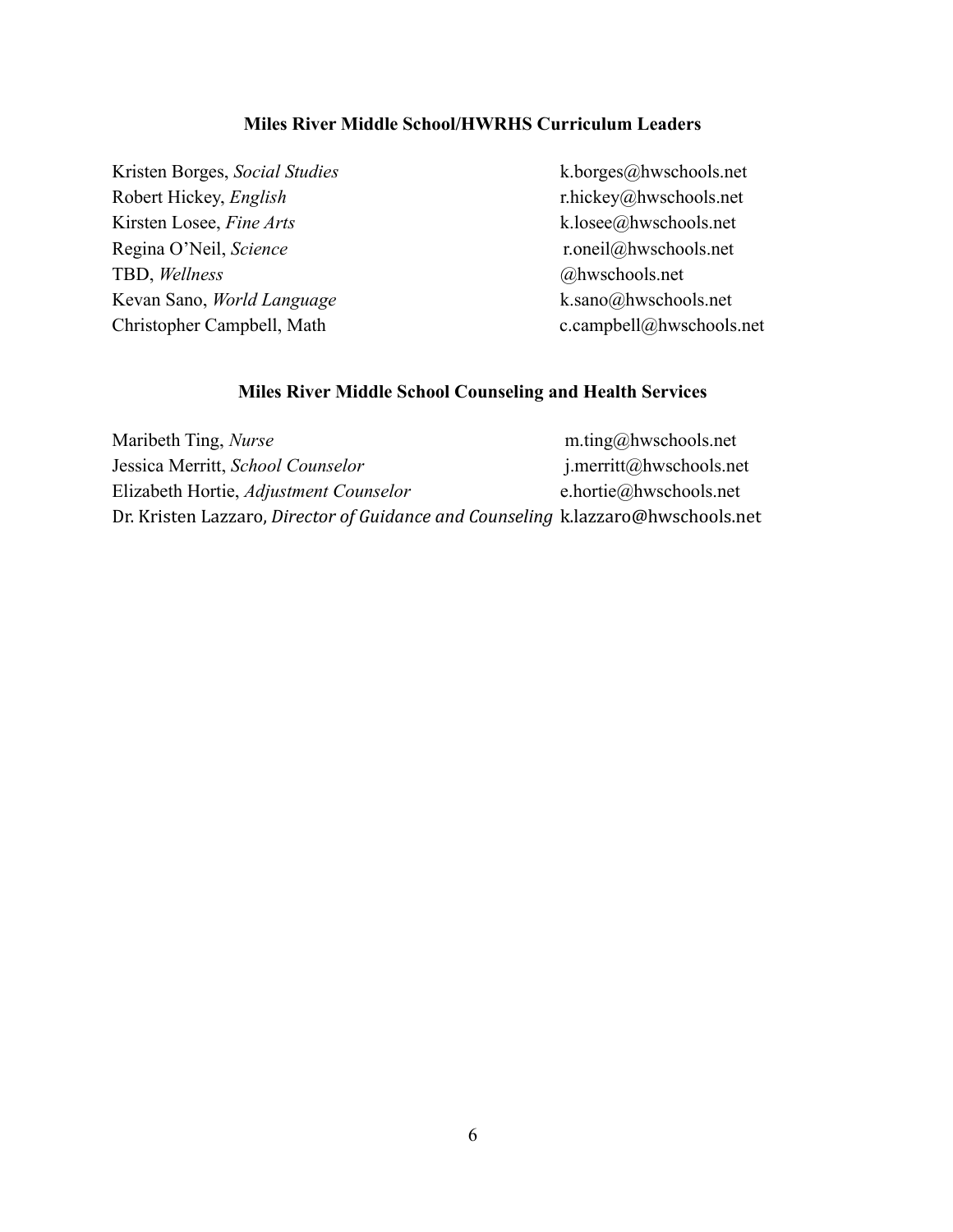# **HAMILTON-WENHAM REGIONAL SCHOOL DISTRICT MISSION, VISION, CORE BELIEFS AND TRANSFER GOALS**

#### *HWRSD Mission Statement*

The Mission of the HWRSD is to educate our children to become young adults who are of good character and demonstrate mastery of the knowledge and skills needed to be successful members of our global economy and engaged citizens of the 21st Century.

#### *Vision Statement for the HWRSD*

Through the development of an integrated, data-responsive system of curriculum, instruction, assessment and professional development, the Hamilton-Wenham Regional School District will be a world-class learning organization that graduates students who are well-prepared to meet the post-secondary challenges of the 21st Century economy and engaged members of our global society.

#### **Motto of the HWRSD:**

### **Knowledge • Respect • Responsibility • Excellence**

**Core Beliefs**: are the values that professionals in an organization draw from. Unlike the vision, which may change every few years, core beliefs are the philosophies that guide our day-to-day work.

#### *HWRSD Statement of Core Beliefs*

- 1. We believe in high standards for all students.
- 2. We believe successful members of our global economy and engaged citizens of the 21st Century are effective communicators, collaborative, critical thinkers, and problem-solvers.
- 3. We believe engaged citizens of the 21st Century demonstrate respect for themselves, other people and their cultures, and our environment.
- 4. We believe in our shared responsibility to develop the whole child, including academic abilities and physical and emotional well-being.
- 5. We believe students can demonstrate success in a variety of ways.
- 6. We believe all students learn resilience and confidence through learning in an environment that provides a balance of support and challenge.
- 7. We believe learning is a lifelong pursuit that neither begins nor ends with one's formal education.
- 8. We believe education is the key to continuing the democratic ideals of our Nation.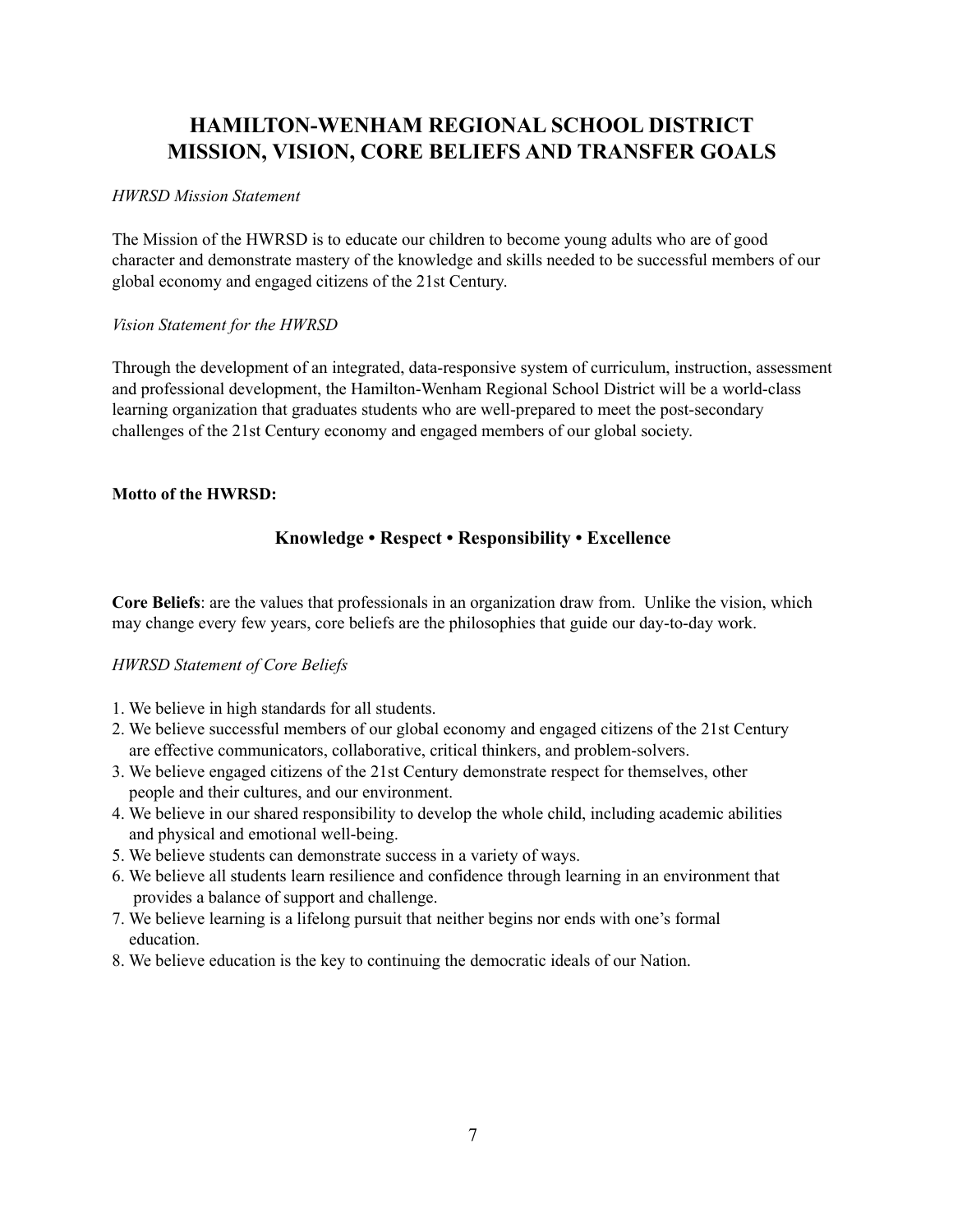#### *HWRSD District Transfer Goals*

Faculty members from all grades and academic disciplines developed PreK-12 Transfer Goals, Overarching Understandings and Overarching Essential Questions for each academic discipline.for nine major content areas. "Transfer Goals" are statements of what students should know and be able to do in order to use, or transfer, the knowledge, skills and abilities they have acquired through education and apply them to authentic tasks. "Overarching Understandings" identify the "important, transferable ideas and processes that students should come to understand."(2) "Essential Questions" engage learners in making meaning and deepening their understandings.(3) None of us attended school with the goal of only being successful students. Rather, we attended school in order to be successful in life. Transfer goals, Overarching Understandings and Essential Questions are therefore statements of what we independently need to do with the learning we have mastered in school.

In addition to developing Transfer Goals for each individual academic area, we have also written the following "Overarching" Transfer Goals to apply to all students in the HWRSD:

All Graduates of the HWRSD Will Be Able to Independently Use Their Learning to:

#### *Demonstrate Character*

Build positive personal relationships and make responsible choices that are physically, socially, emotionally, and intellectually sound.

#### *Exhibit Resilience*

Persevere in facing the challenges and taking the risks integral to owning one's learning process.

#### *Communicate and Collaborate*

Utilize effective and varied methods of communication and collaboration for different purposes and audiences.

#### *Problem Solve and Think Critically*

Demonstrate critical and creative thinking in order to make informed decisions, draw conclusions, and solve problems.

#### *Lead Locally and Globally*

Consider and evaluate multiple historical and cultural perspectives to lead empathetically, respectfully, and responsibly in the local and global community.

# **Miles River Core Values**

Miles River Middle School is a Community of Learners, and as a community we follow our core values of:

- We are Safe
- We are Responsible
- We are Considerate

We charge all members of our community to uphold these values in all settings throughout their school experiences.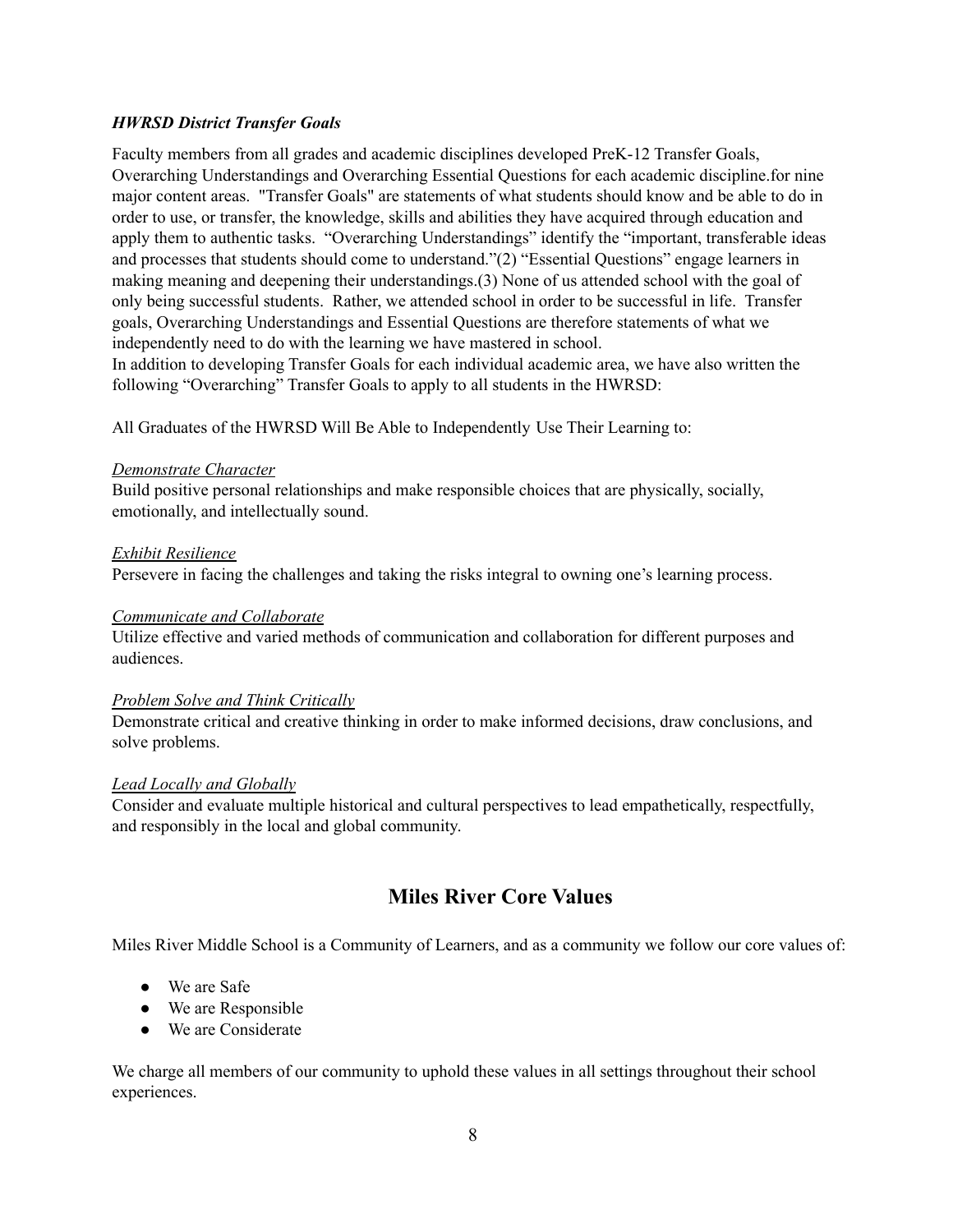# **STUDENT SERVICES**

#### **SCHOOL COUNSELING SERVICES**

#### **Mission Statement**

The mission of the Miles River Middle School Counseling Program is to partner with parents, community, faculty and staff to provide a comprehensive, developmental counseling program addressing the academic, career, and personal/social development of all students thus preparing them with the knowledge and skills to be productive members of society.

#### **How is a student referred to the counselor's office?**

Students may be referred to the counselor by parents, teachers, administrators, or peers, or they may self-refer.

#### **What does the school counselor do?**

- Helps students resolve academic, social and/or emotional problems which present obstacles to student learning
- Monitors student progress
- Promotes and supports student self-knowledge and empathy
- Supports students with specific needs
- Facilitates educational and career planning
- Offers crisis intervention and prevention
- Provides individual/small group support for student or family concerns
- Attends meetings with parents and teachers as requested
- Communicates with collateral contacts (therapists, doctors, ER) as necessary
- Serves as point person for "at-risk" behavior (suicidal ideation, self-injury, 51As)
- Attends Special Education Team Meetings as requested
- Participates as a Team member of School Safety Team
- Provides referrals to community agencies to assist students facing personal or family concerns outside the scope of the school counseling program

#### **What does the school counselor provide for parents?**

- Facilitates a home/school partnership in fostering school success
- Provides support for parents regarding their child's educational development
- Shares information with parents to help clarify and/or solve student and/or school-related problems

#### **Helping Your Child Succeed in Middle School**

When children attend middle school, parental support for their learning begins to look somewhat different from elementary school. Please continue to read for some suggestions that are particularly helpful when supporting adolescent learners who are beginning to seek independence in their learning.

At home parents and caregivers can support middle school students by providing them with a quiet study space that is free of distractions at home. Check-ins while your student is doing homework to provide specific and positive feedback along with guidance that mistakes or failures can be turned into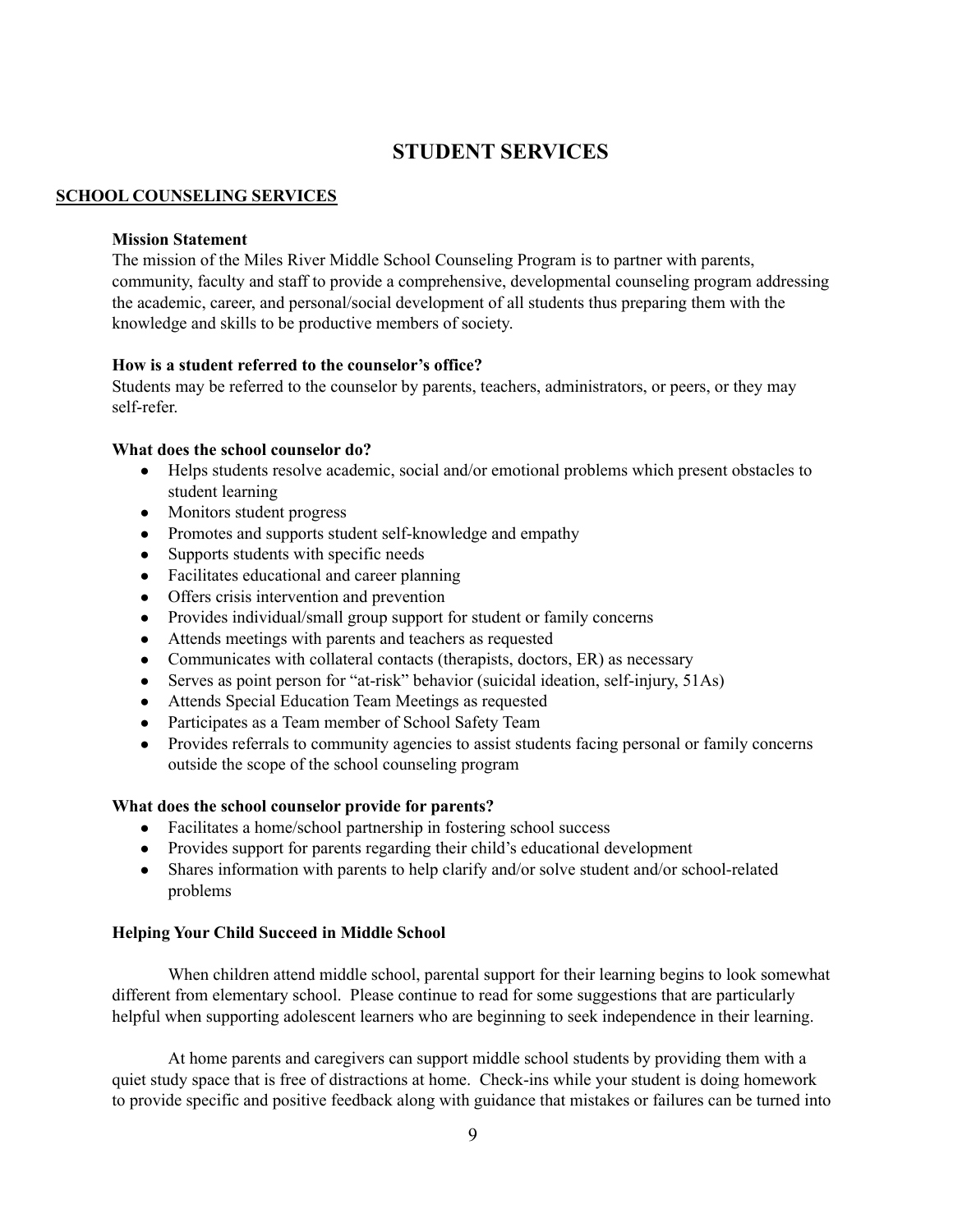positive learning experiences can help your child stay motivated. Establishing fair and consistent expectations will give your student important structure to build positive learning habits. Staying involved while respecting their growing independence is a process and one where your student's teachers can provide some guidance.

Your involvement with school through participation in school activities and events and open communication with teachers, counselors, and other school personnel allows us to support you and your student throughout the year. These actions send a powerful message to your student that you value their time here at school and that together we support their learning. Conversations about school interests and learning can support your student in setting goals for the near future as well as beyond their school years. Miles River appreciates the opportunity to partner with families in support of their student's learning.

#### **Student Confidentiality**

State law mandates that counselors must report information to administration and parents when the following issues are presented by students:

- 1. Harm to self or others
- 2. Abuse or neglect
- 3. Court or legal proceedings

#### **Parent/Student Resources**

- Anti-Bullying Resources for Students and Parents
	- o <http://www.stopbullying.gov/>
- Information for Students
	- o Dealing with Peer [Pressure](http://kidshealth.org/kid/feeling/friend/peer_pressure.html)
	- o How to [Improve](http://www.howtodothings.com/education/a2964-how-to-improve-study-skills-in-middle-school.html) Study Skills in Middle School
- **Information for Parents** 
	- o Counselor's Blog
	- o The [Parents](http://www.education.com/grade/middle-school/) Guide to Middle School
	- o The [Elementary](http://www.nmsa.org/Publications/WebExclusive/HelpfulHints/tabid/649/Default.aspx) to Middle School Transition: 5 Helpful Hints for Parents
	- o 10 Tips for Middle School [Parents](http://www.schoolfamily.com/school-family-articles/article/801-10-tips-for-middle-school-parents)
	- o Middle School [Children](http://parentingteens.about.com/od/middleschooljrhi/a/middleschool1.htm)
	- o Helping Your Middle Schooler with [Homework](http://school.familyeducation.com/homework/activity/34550.html)
	- o Tips for [Divorcing](http://kidshealth.org/parent/positive/talk/divorce.html) Parents
	- o Drug and Alcohol [Information](http://www.theantidrug.com/index.asp)

### **INSTRUCTIONAL SUPPORT TEAM**

The Instructional Support Team (IST) is convened on a regular basis to develop strategies for addressing the needs of students with academic, social, emotional or behavioral difficulties. IST works directly with team teachers and staff as well as the school CARE team. Students may be referred by parents, Teaching Team or individual teachers, counselors, and administrators. Parents are encouraged to work directly with their student's Middle School Team of teachers when there are concerns. Parents may also make referrals directly to the assistant principal or a school counselor.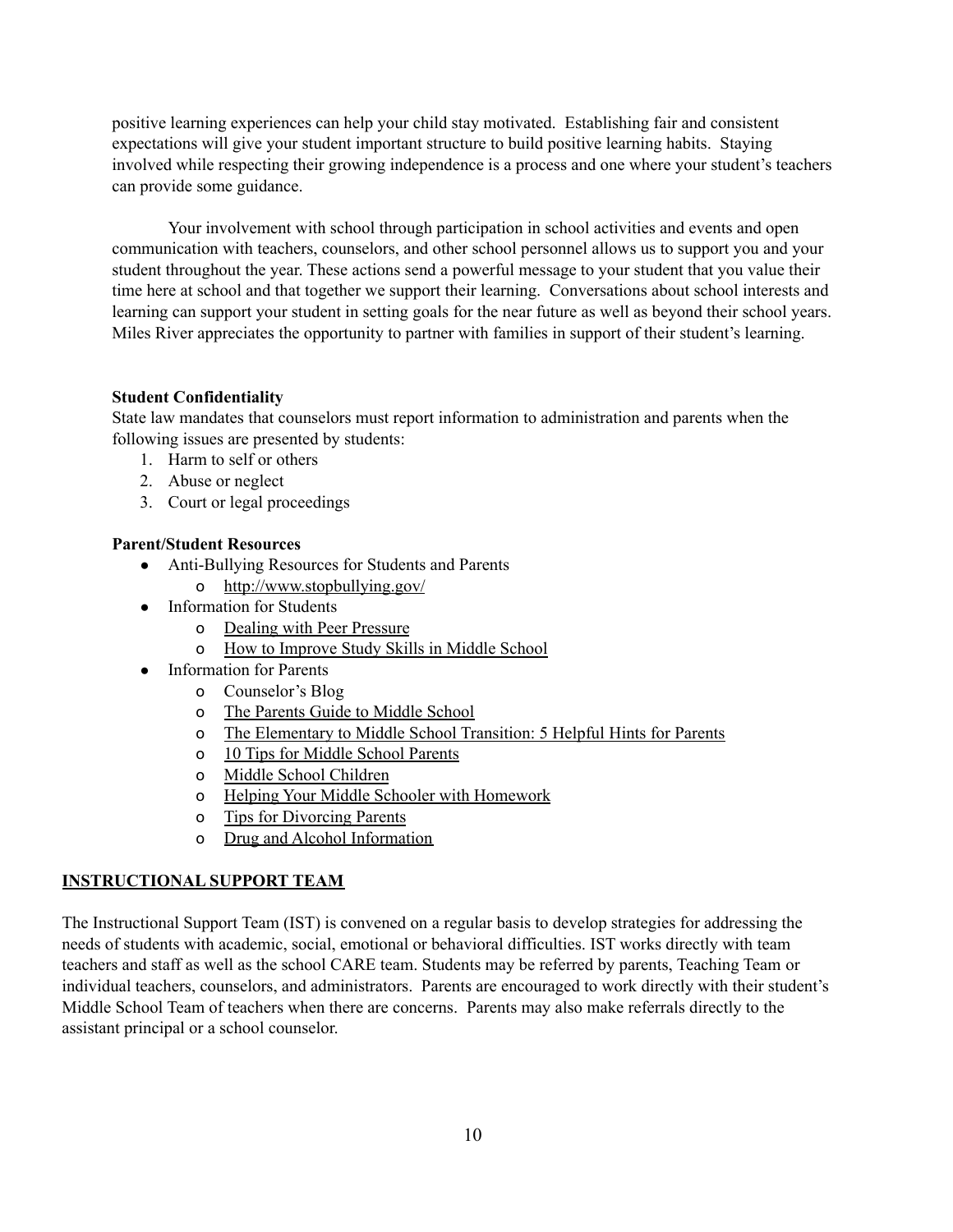#### **HEALTH OFFICE**

The school nurse is available during the school day for students who need medical attention or medication or want to discuss physical or mental health matters. Students should let the classroom teacher know when they need to see the nurse, and the teacher will provide a pass for them to do so.

#### *Important Information from the Health Of ice:*

- Medical reports or documentation (e.g. physical exams, doctors' notes, notes regarding participation in physical education, immunizations) should be given to the health office. Screenings are provided for all students for vision, hearing, Scoliosis, height, and weight every year.
- Emergency cards authorizing treatment in case of injury, dispensing of medications, or other situations requiring medical attention must be signed and on file in the health office yearly in order to provide these services.
- Medication: Students who need to take medication during the school day are required to leave their medication in the Health Office. **Students are not allowed to carry or hold medications and medication should not be kept in lockers, gym bags, or backpacks**. In accordance with State regulations, all medications, prescriptions and over-the-counter drugs must be accompanied by a doctor's order and parent permission to be administered during school hours. Forms for this purpose are available from the Health Office. Asthma medications and Epipens are exceptions. Parents of students who need to self-administer asthma inhalers or Epipens in school must notify the Health Office. Narcotic medication will not be administered in school.
- Sports physicals must be on file and current (within 1 year) for participation in school team/intramural sports or practices.
- Contact the Health Office with questions regarding illnesses, medications, or physical or mental health concerns at (978) 468-0390.

#### **SPECIAL EDUCATION AND SECTION 504 REFERRALS**

**Special Education**: If a student is suspected of having a disability and require specialized instruction or related services to make effective progress, a teacher, guidance counselor, or parent may contact the principal or Director of Student Services in writing and request an evaluation for special education services. A referral for a special education evaluation is typically made after the student's teachers have implemented pre-referral strategies as recommended by the Instructional Support Team. Parent rights brochures are available from the Secondary Special Education Coordinator or the District's Student Services office.

**Section 504**: If a parent or teacher believes that a student may have a physical or mental impairment which substantially limits a major life activity, the parent or teacher should contact the assistant principal or Director of Student Services in writing and request an evaluation to determine whether the Student is eligible under Section 504. Information regarding parental rights under Section 504 is available on the district website.

### **STUDENT ACADEMICS**

#### **ACADEMIC PERFORMANCE**

We value and respect the partnership between families and school for its role in serving the academic, social, and emotional needs of all of our students. As part of the middle school student's development, we also encourage our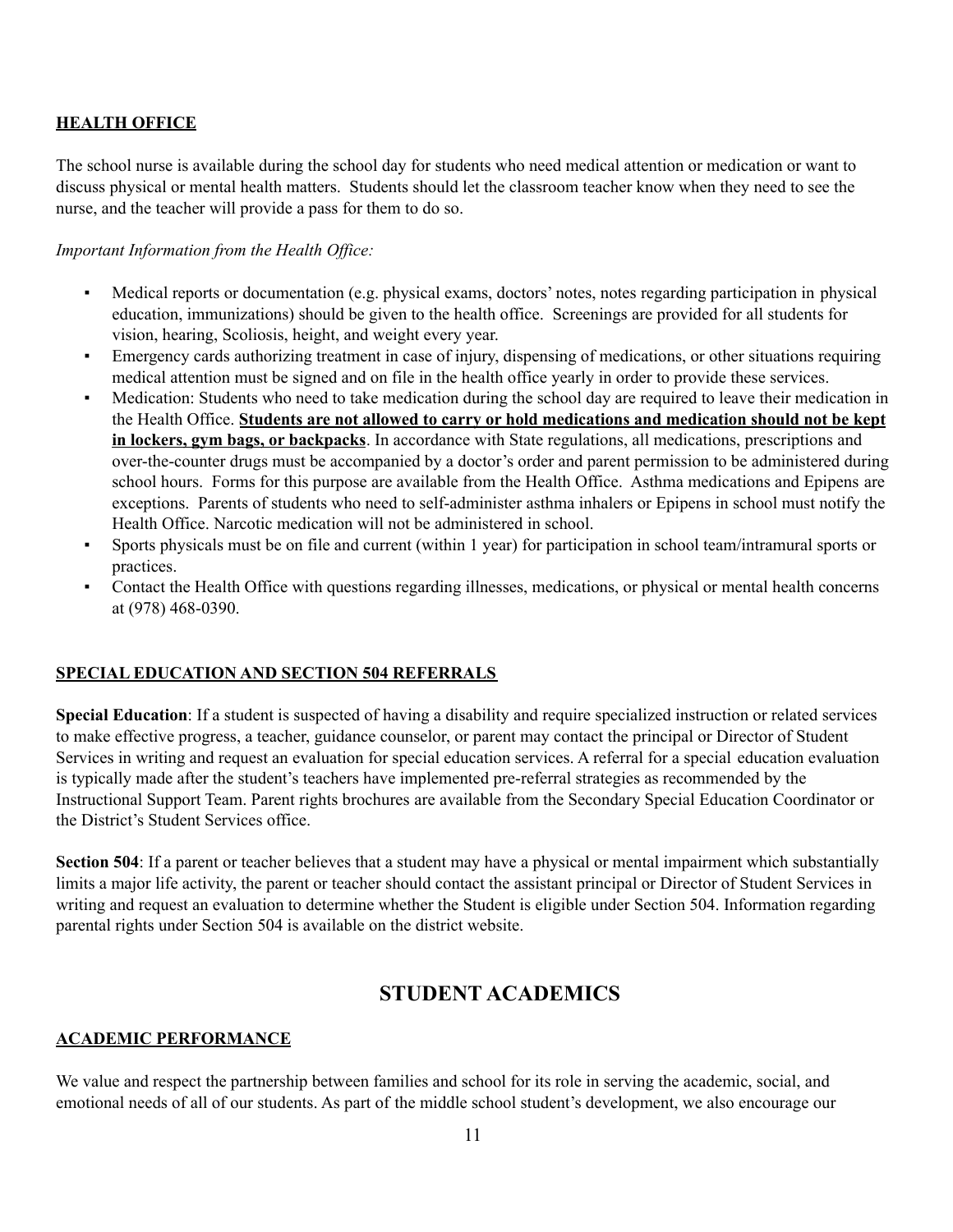students to self-advocate with teachers and parents about school performance. If additional questions arise from parents/guardians about the academic performance of their student, parents/guardians may contact the student's team teachers, individual teachers, and/or school counselors.

### **ASPEN**

Aspen is the official student information portal for the district. All families and students will be given access to Aspen. Attendance, discipline, and grades (progress reports and report cards) will be distributed through Aspen. Paper copies of these reports will not be mailed or sent home with students. It is imperative that all families and students establish an Aspen account and access it regularly to stay current. Issues with Aspen may be reported to [aspenhelp@hwschools.net](mailto:aspenhelp@hwschools.net).

### **HOMEWORK**

Homework is intended to reinforce classroom learning outside of the school day. Students can expect 1-2 hours of homework a night depending on the grade level. Special projects and reports may require additional time during the week and on weekends. Students are encouraged to seek additional help from their teachers during the school day and/or after school. Teachers are generally available on Mondays, Tuesdays, and Thursdays from 2:20-2:50 p.m.

Agenda books may be provided to help Grade 6 students with organization. Teachers may also utilize an online system to notify students of homework, tests, projects, or other class events. These may include, but are not limited to: Google Classroom, Aspen, or other websites.

#### **REPORT CARDS/HONOR ROLL**

Grades and report cards are available to be checked from home through Aspen. Report Cards are issued four times a year and may be printed at home. An electronic notification will alert parents to expect them. Letter grades will be given in both Core and IA classes. Final grades for full-year courses are the averages of the four quarterly grades. For quarterly classes, the quarter grade is the final grade. Violations of the academic integrity policy may result in removal from honor roll status.

#### **Honor Roll**

High Honors consists of all courses having a grade of A- or above Honors requires a student to have a minimum grade of B- in ALL subjects

#### *Letter Grade Equivalents*

| $A+ = 98-100$       | $A = 93-97$   | $A = 90-92$ |
|---------------------|---------------|-------------|
| $R + 87-89$         | $B = 83 - 86$ | $B = 80-82$ |
| $C_{\pm} = 77 - 79$ | $C = 73-76$   | $C = 70-72$ |
| $D+=67-69$          | $D = 63-66$   | $D = 60-62$ |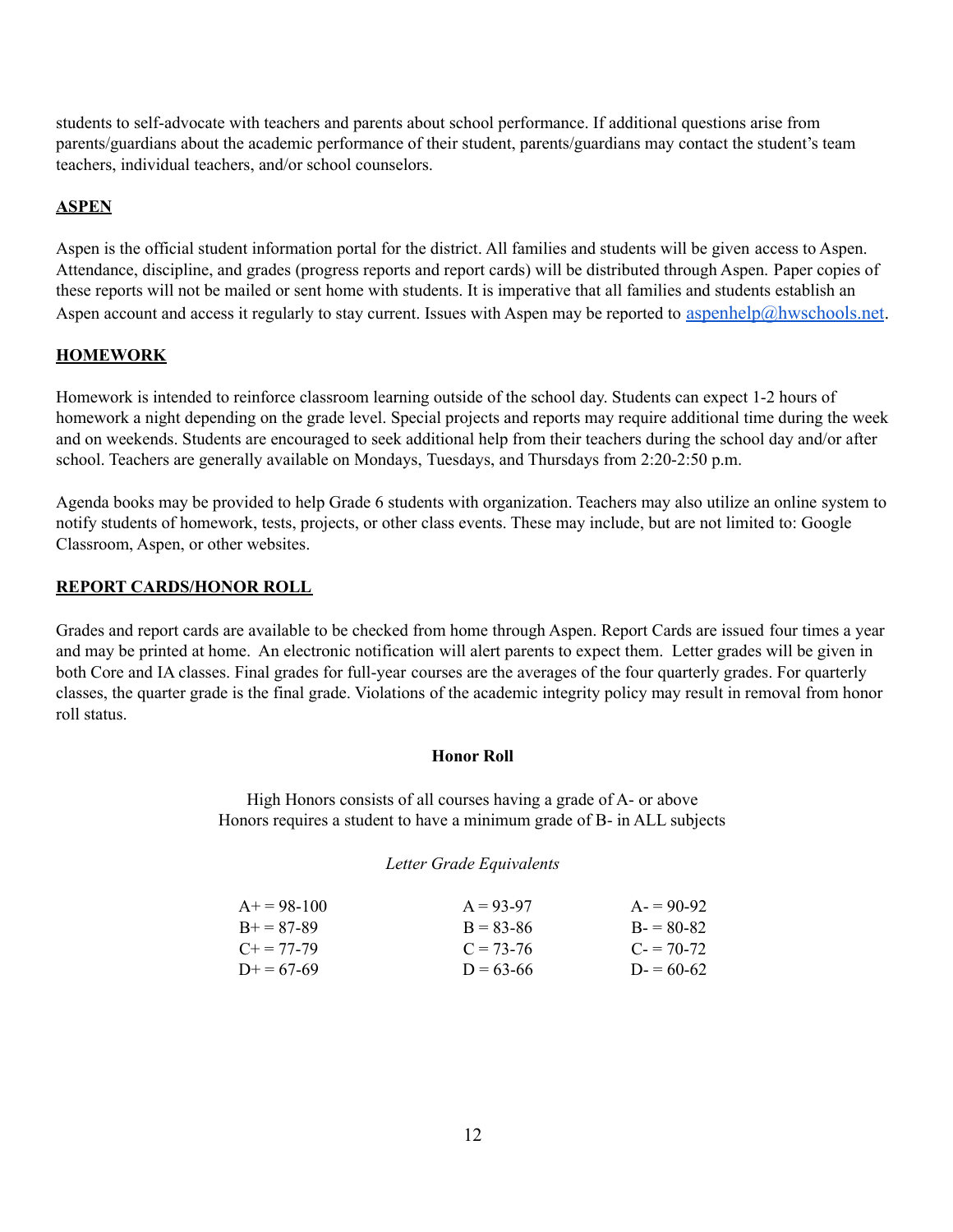#### **STUDENT PROGRESS**

Student progress may be monitored in Aspen. It is important to activate Aspen accounts at the start of the year and check regularly. Grades are updated at least every 10 days and may not reflect up to the minute grading. Parents and students are encouraged to contact teachers at any time to inquire about student performance.

## **SCHOOLATTENDANCE**

Regular and punctual school attendance provides an essential foundation for educational progress and assists students in developing habits necessary for lifelong learning. Students who are absent miss critical classroom instruction, participation in discussions with teachers and peers, and opportunities for clarification of assignments. Extended absences impair academic progress and affect student success. Our goal is to work with students to keep their absences to a minimum in order to take full advantage of the educational program and actively participate in the school community.

Students are expected to attend each class every day that school is in session. The Hamilton-Wenham Regional School District will excuse absences only for the following reasons: illness or quarantine; bereavement or serious illness in family; weather so inclement as to endanger the health of the child; and observance of major religious holidays.

### **SCHOOL HOURS**

Students are expected to arrive on time and remain until dismissal during each school day.

Mondays, Tuesdays, Thursdays and Fridays: 7:45 a.m. - 2:20 p.m. Wednesdays: 7:45 a.m. – 1:30 p.m.

Students may enter the building (unless assigned inside for inclement weather) at 7:35 a.m. Crew begins at 7:45 a.m; students are expected to be in their seats and ready to learn. Students who arrive at school after 7:45 a.m. must go directly to the main office for a late pass to class and will be marked tardy for the day.

#### **ABSENCE REPORTING PROCEDURE**

If a student is going to be absent for any portion of the school day parents and guardians should call the **Safe Arrival Line (978) 468-0350 or send an email to mrsafearrival@hwschools.net** before 8:00 a.m. each day the student will not be in attendance to ensure the student is accounted for. Parents and guardians should also call or email this line if a student will be tardy for reasons such as a doctor's visit. This line is available 24 hours a day. If we do not receive notification regarding the student's absence, we will call the emergency contact numbers provided to confirm the student's absence.

Students who arrive late should have a note from either their parent/guardian or the medical professional's office. The note should include the student's name, date of absence, reason for the absence, and parent signature.

#### **EXTENDED ABSENCE FOR ILLNESS**

Parents/guardians need to provide a doctor's note documenting the reason for their child's absence of five (5) or more school days due to illness.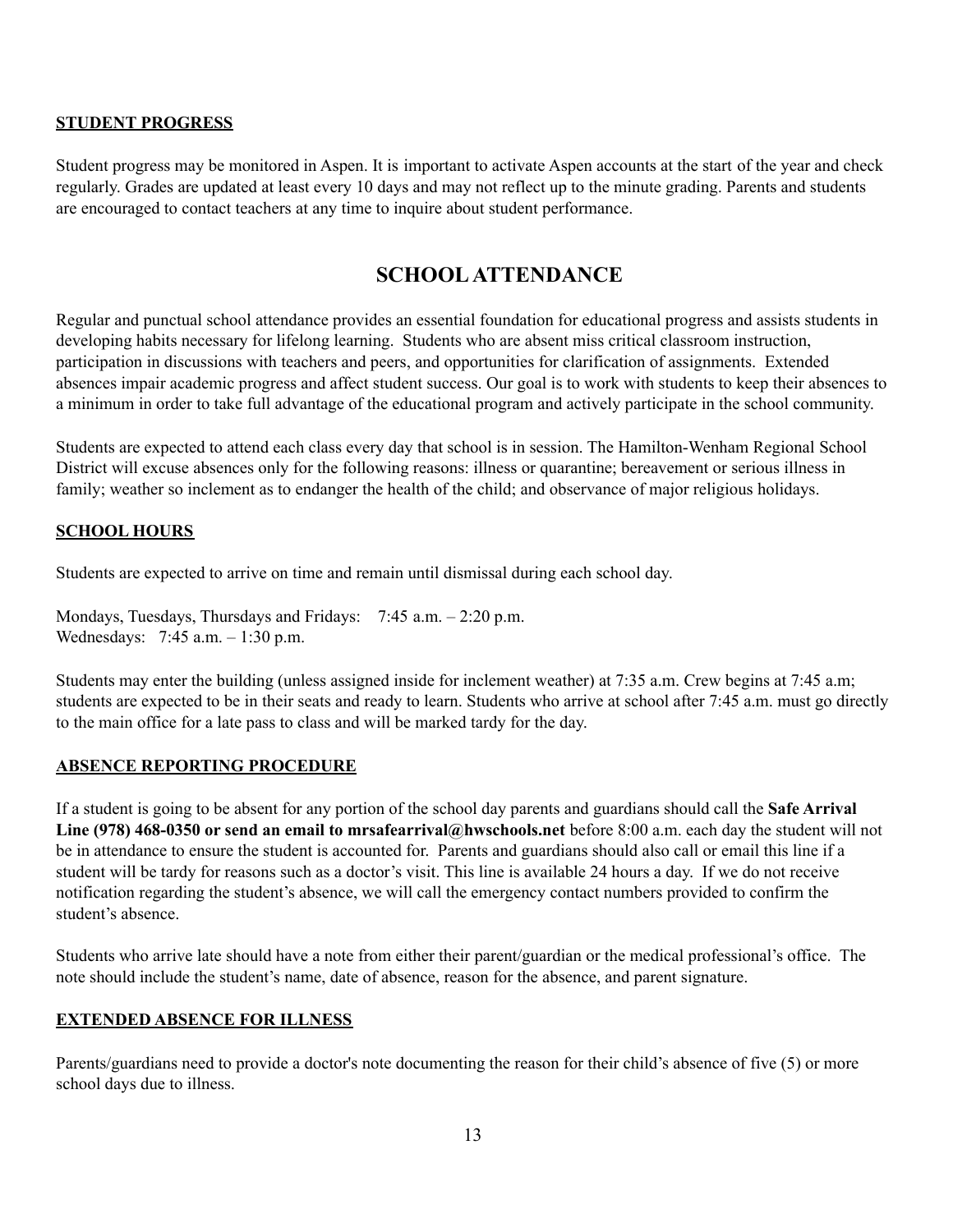### **HOSPITALIZATION**

Students returning from hospitalization may need to attend a re-entry meeting with the assistant principal, counselor, and school nurse prior to returning to school. The goal of this meeting will be to develop a plan for supporting the student's academic and social-emotional transition. Parents will be asked to provide a Discharge Summary from the hospital with recommendations for re-entry.

#### **NON-SCHOOL TRIPS**

The school year provides several vacation periods, and we expect families will plan trips, educational or recreational, during these designated times. Any school days missed due to family trips will be counted toward the maximum number of absences allowed per quarter. Absences due to non-school trips are considered unexcused and will count towards school absence totals.

- 1. It is the student's responsibility to obtain assignments and make-up work within established time limits.
- 2. Teachers are not required to provide classwork in advance of non-school trips, reteaching, or extra help during class for missed work.
- 3. If a family elects to take a vacation while school is in session, parents should be aware that these absences will count towards school absences.

#### **RELIGIOUS OBSERVANCES**

Students must provide a letter from their parent/guardian informing the principal of the student's absence prior to a religious observance. Students will be granted the normal amount of make-up time for work as provided for absences due to illness.

### **EXCESSIVE UNEXCUSED ABSENCES**

The principal or designee shall notify students and families of students, who have missed five (5) or more unexcused school days in a quarter. The meeting shall be to develop action steps to improve student attendance and shall be developed jointly by the principal or designee, the student, and the student's parent/guardian. The parties may seek input from counselors, other relevant school staff and/or officials from relevant public safety, health and human services, housing, and nonprofit agencies.

#### **SCHOOL WORK MAKE-UP PROCEDURES**

The school will allow a student one school day more than the number of school days absent to make up work, but no more than six (6) school days (e.g. two (2) days absent equals three (3) days make-up, three (3) days absent equals four (4) days make-up). For lengthy absences, arrangements may be made with the teacher and school counselor.

A student who fails to make up work within the allotted number of days of their return may receive reduced credit. A student who misses a test or quiz due to a tardy is required to make-up the assessment that day or at a time determined by the classroom teacher.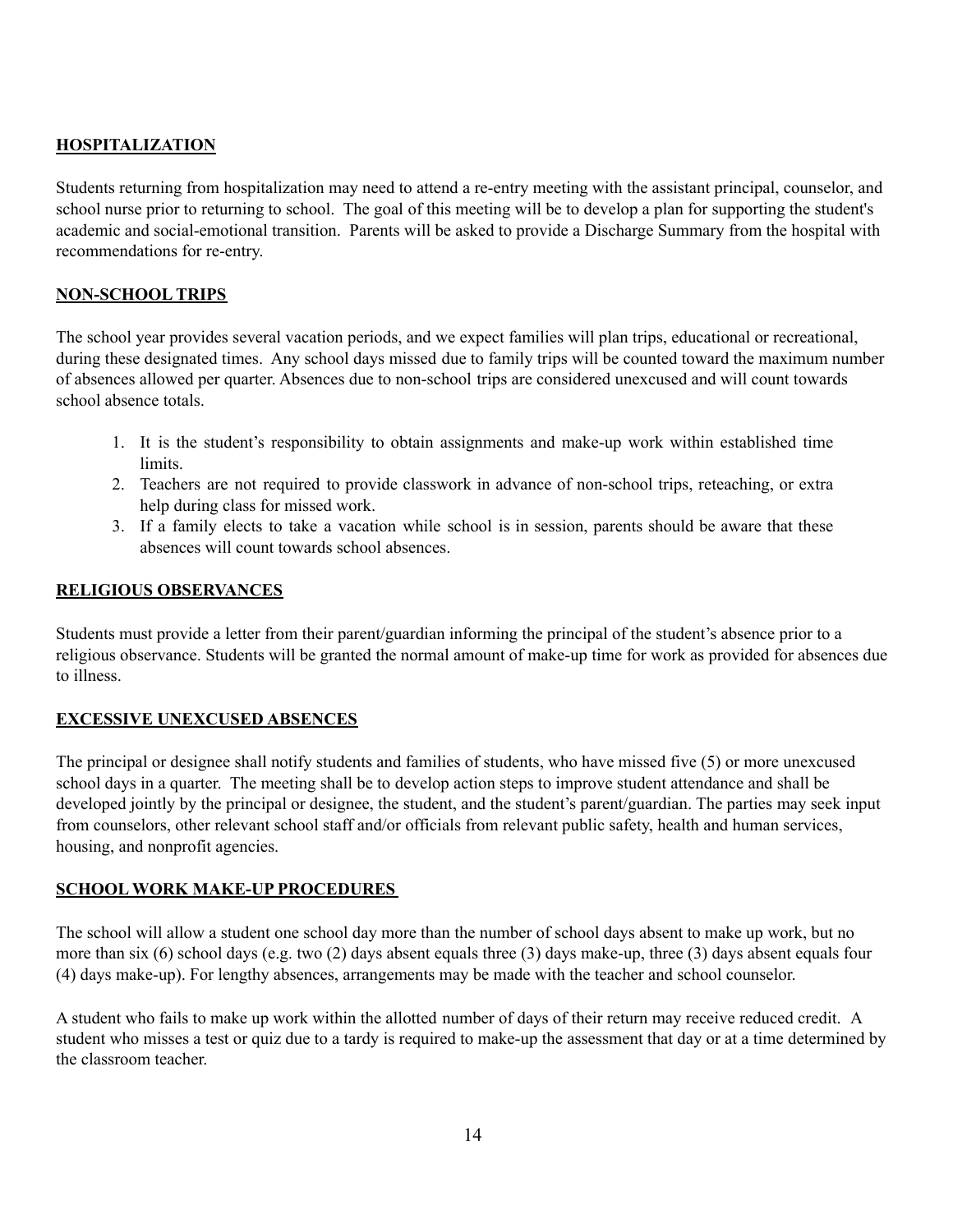### **POLICY ON EXTENDED ABSENCES FROM SCHOOL BECAUSE OF ILLNESS, DISEASE, OR SPECIAL TREATMENT**

The Miles River Middle School policy on extended absences from school due to illness, disease, or special treatment reflects MGL Chapter 71, Section 2 and Code of Massachusetts Regulations 28.00 Special Education CMR 28.03 (3) (c) entitled "Educational Services in Home or Hospital." All requests for home/hospital tutoring must go through the Director of Student Services and be accompanied by a statement from the student's physician specifying the clinical diagnosis and documenting the student's inability to attend school. When a student requires a home or hospital tutoring program, he/she will receive credit for academic work only if the tutor is approved by the Hamilton-Wenham Regional School District. The content must be parallel to Hamilton-Wenham Regional School District content and approved by the school administration. When the tutor certifies that the student has completed the assigned work, credit will be granted. The counselor will act as a liaison with the tutor for all regular education course work.

### **SCHOOLATTENDANCE AND PARTICIPATION IN EXTRACURRICULAR ACTIVITIES**

Any student who has an unexcused absence for any portion of the school day will not be permitted to participate in any after school activities scheduled for that day. If a student is absent on a Friday, they will not be permitted to participate in a scheduled weekend activity. A student who is dismissed from school will not be able to participate in a school activity or athletic event unless approved in advance by the administration.

### **TARDINESS TO SCHOOL**

The beginning of the school day provides students with critical organization opportunities, academic instruction, and social engagement. We understand that students may be late to school once or twice in a school year, but repeated tardiness negatively impacts a student's morning and school day which may result in increased anxiety and academic struggles. We strongly encourage families to proactively develop morning routines in collaboration with their child(ren) to support a strong start to the school day.

- 1. Students are considered tardy if they are not in class at 7:45 a.m. Tardiness due to a medical or court appointment will be considered excused if the student provides a note from the medical office or court.
- 2. Parents/guardians will be notified when students approach or reach five tardies per semester.
- 3. Administrative detention will be assigned to students who exceed five tardies in a semester. Students who accumulate more than five tardies will receive detention for the sixth and each subsequent tardy.
- 4. Parents/guardians are encouraged to contact the counselor or assistant principal if there are extenuating circumstances interfering with the student's ability to arrive on time.

### **TARDINESS TO CLASS**

- 1. Students who are frequently tardy will receive consequences directly from the classroom teacher. Failure to serve consequences will be referred for administrative detention.
- 2. Students who arrive more than fifteen minutes late to class without staff permission will be referred to the assistant principal and may be considered truant from class. .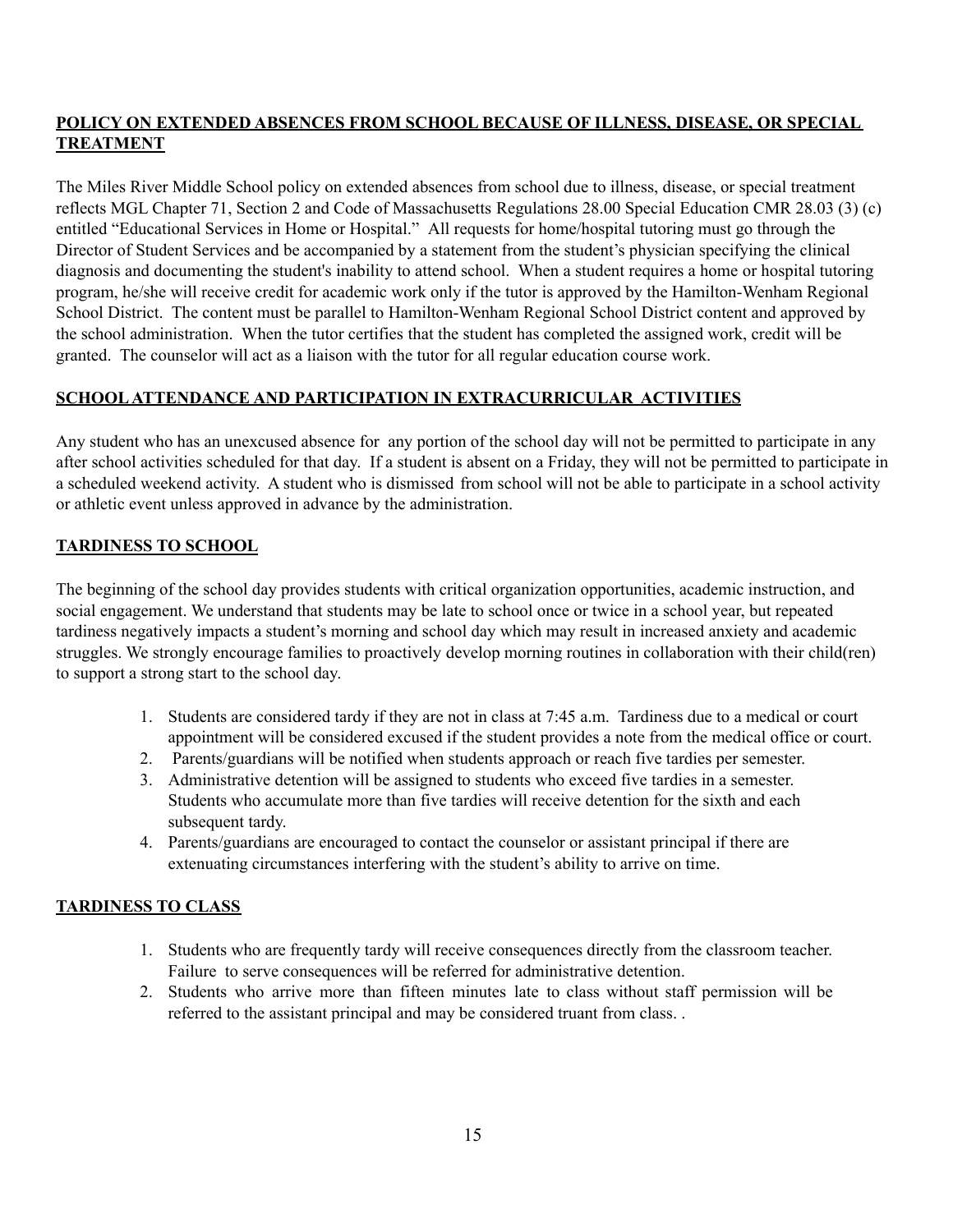#### **DISMISSALS**

Any dismissal which occurs prior to 11:00 a.m. will be considered an absence for that day. Students should bring a dismissal request note from a parent/guardian to the office at the start of the school day or parents/guardians may call the office. All students must be signed out by a parent/guardian in the main office.

Students who become ill during the day must first be seen and then dismissed by the nurse. Students may not dismiss themselves by phone, text, or other methods. If students feel they need to go home and speak with their parent/guardian, they may do so from the nurse's office.

Students are required to check-in with the front office upon returning to school. Parents are not required to sign in returning students.

### **TRUANCY**

Truancy is absence from school for the entire day or any part of it for reasons other than illness and without prior permission from the school and parents/guardians. If a parent does not call to excuse a student's absence, the School Nurse will contact parents and, if necessary, emergency contacts to determine the student is safe.

Truancy may occur when:

- 1. A student arrives late or not at all without parental permission.
- 2. The student leaves the building at any time during the school day without explicit staff permission. The student is considered truant regardless of the length of time spent out of the building. .

#### **Disciplinary Consequences for Truancy**

A student who is truant and misses classes will receive appropriate administrative consequences. If the student is under the age of sixteen, a Child Requiring Assistance petition may be filed with the Essex County Juvenile Court.

- Any student who arrives late to school without parental notice and misses more than thirty minutes of first period will be considered truant and receive appropriate consequences.
- Any interscholastic athlete who is truant will receive the following consequences:
	- a. On the first offense, the student will be suspended from the team, pending a meeting with the Athletic Director and coach.
	- b. Within three (3) school days, the student will present their case before the Athletic Director and coach. They will, after hearing the student's case, determine an appropriate punishment, with final authority resting on the Athletic Director.
	- c. Upon the second truancy offense, the student will be dismissed from the team for the remainder of the season.

## **SCHOOL POLICIES/PROCEDURES**

#### **ASPEN**

Aspen is the official student information portal for the district. All families and students will be given access to Aspen. Attendance and grades will be distributed through Aspen. Middle School grades are issued quarterly and families will be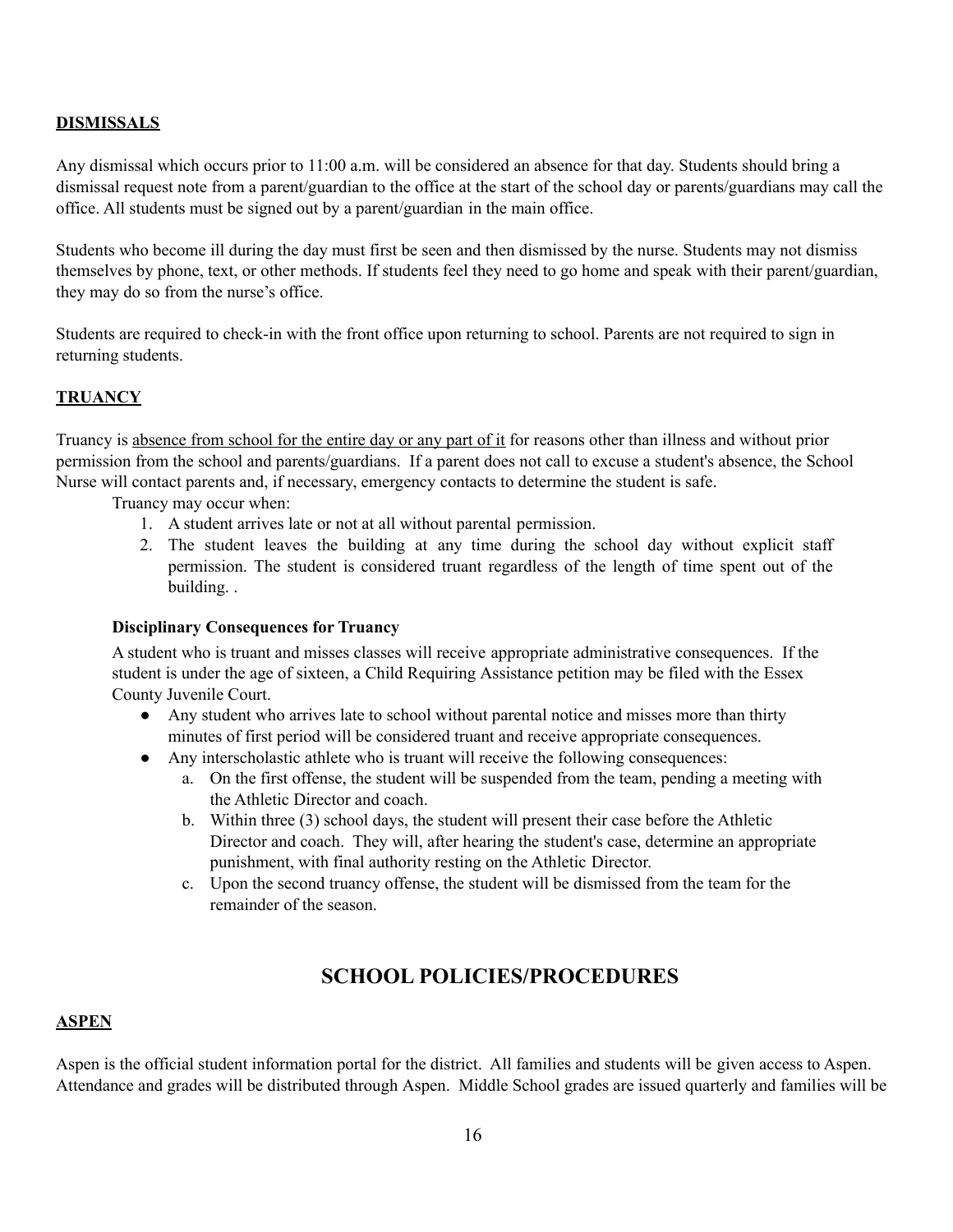notified by email when report cards are available on Aspen. It is important that all families and students establish an Aspen account and access it regularly. **Access issues with Aspen may be addressed to aspenhelp@hwschools.net**.

### **BLACKBOARD CONNECT AND ASPEN MESSAGES**

At times, students and parents will receive pre-recorded voice messages or emails at home via the Blackboard Connect or Aspen system. Both systems use contact information from the Aspen database to deliver messages regarding emergencies or school cancellations as well as reminders about important events. Parents/guardians should make sure the school is updated with any changes in contact information.

### **BOOK BAGS/BACKPACKS**

Students may choose to carry book bags or backpacks to and from school. Bags may be stored in assigned lockers during the school day or carried between classes. Students should work with staff and families to manage their materials and avoid carrying all materials at all times.

### **CELL PHONE ACCEPTABLE USE GUIDELINES**

### *NO CELL FROM BELL TO BELL*

At Miles River Middle School we strive to help our students be safe, responsible, and considerate learners through positive academic and social interactions with school staff and peers. Cell phones and personal electronic devices play an integral role in the lives of our students. To provide the best learning environment possible for all members of our learning community, we have a practice of *No Cell From Bell to Bell*. Students are expected to follow our cell phone/electronic device guidelines during the school day, and the Hamilton-Wenham Regional School District Internet Acceptable Use Policy expectations apply to student cell phone/personal device use.

Students are sometimes put in a difficult position of choosing between answering a parent text/call or breaking school rules. We ask that families assist us in helping students focus on their learning during the school day by refraining from texting/calling students. Please contact the main office if you need to get a message to your student, and we will be happy to assist.

At all times, unless in use as permitted by a classroom teacher, cell phones should be off (powered **down) and out of sight. Phones may be kept in a student's locker or on their person.**

# **Never Allowed**

### **Locations Where Cell Phones/Devices Are Never Allowed During the School Day:**

Students may *not* bring their devices into the following locations:

- **● Bathrooms**
- **● Locker Rooms**

### **Cell Phone/Device Use Never Permitted During the School Day**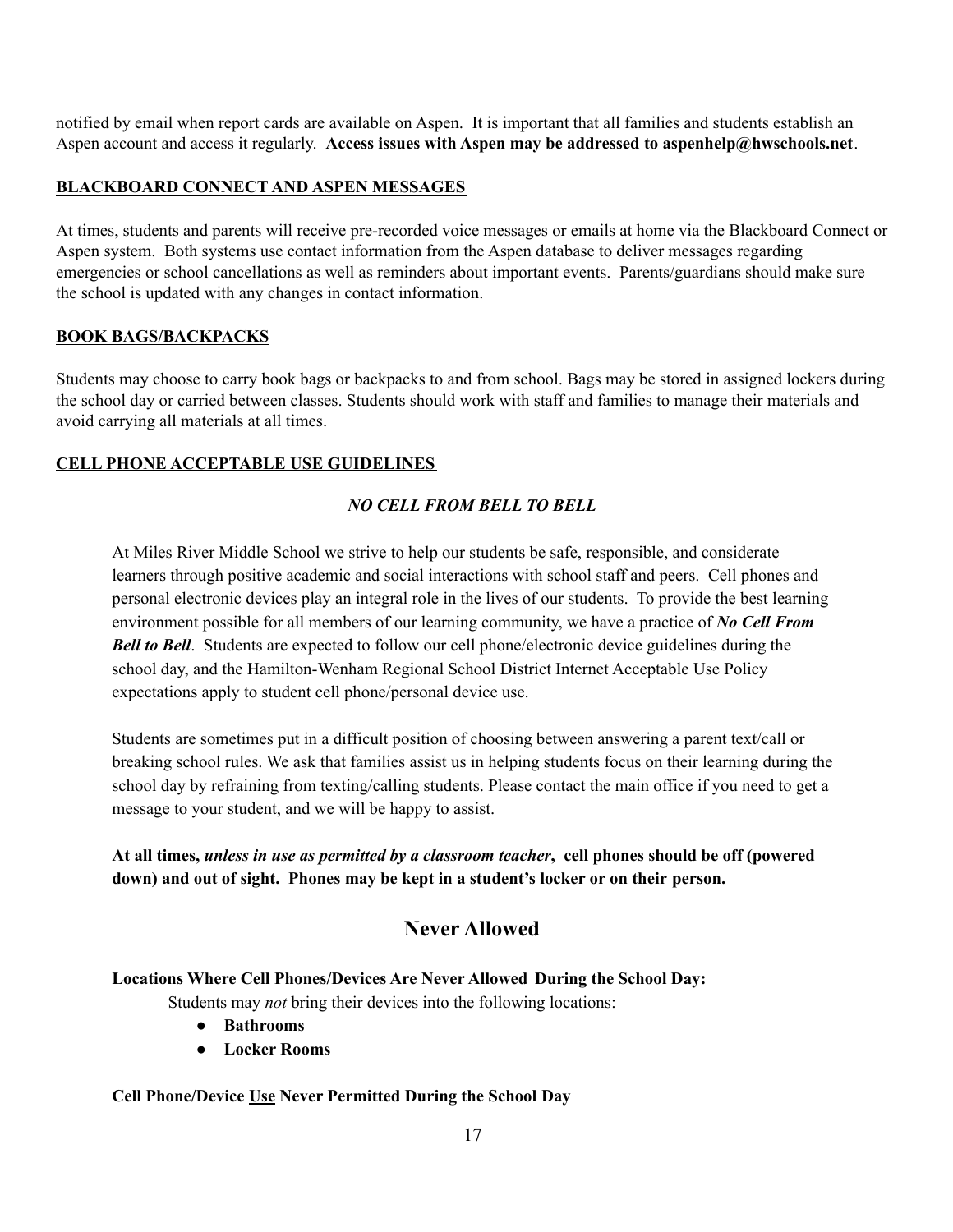- Hallways
- Lunch
- Library
- Recess
- Assemblies

# **Before and After School:**

**Before School:** Cell phone use is permitted in the Multi-Purpose Room or outside the school building, but must be completely (including ear buds) turned off and put away before entering the building or hallways at 7:35 a.m.

**After School:** Cell phone use is **not permitted** until students have left the building after dismissal. Cell phones and personal devices must remain turned off and out of sight until that time.

# **During the School Day**

During the school day (7:35 - 2:20) cell phones and personal electronic devices are to be turned off and put away. Combination locks for lockers are available from the office at no charge, and only school issued locks may be used.

### **Cell Phone Limited Use:**

- **● Classroom Direct Instruction:** Teachers may give permission for students to use phones/electronic devices in their learning for activities including, but not limited to: filming, online groups, calculators, timers, etc. that is related to the learning at hand.
- **After School Activities:** Students may only use cell phones with the permission of the instructor during after school activities.
- **Field Trips:** Teams will decide on the appropriate use of cell phones for individual field trips. Museum or location restrictions may determine appropriate use.

# **Consequences for Student Misuse:**

**First offense:** The device/phone will be taken from the student, and they may pick it up at the end of the day in the office. Parents will be notified.

**Second offense:** The phone will be taken from the student and **parents will be expected to pick the device up at the school.**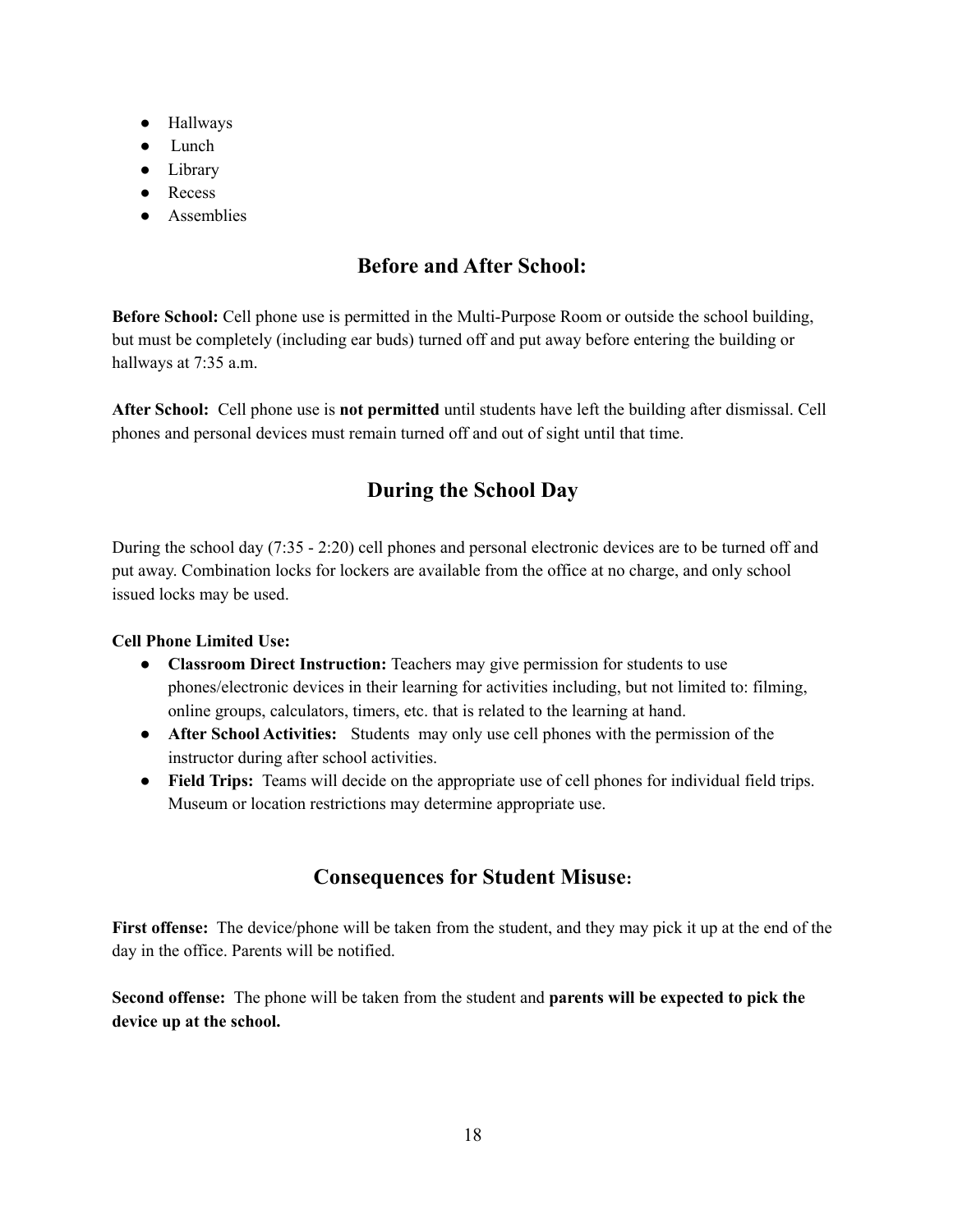**Subsequent offenses:** Phone will be taken from the student, the parent will be contacted and required to come in and pick up their student's phone. Longer-term consequences, such as leaving the phone at home or in the main office during the school day for an extended period of school days, will be given.

#### **FACE COVERINGS/MASKS**

All students, staff, and visitors are expected to adhere to the district face covering policy (Appendix H) and any face covering/mask requirements set forth by the local health department, Commonwealth of Massachusetts or United States government.

If a student refuses to follow the face covering/mask requirements the following steps will be taken:

#### **During the school day including before/after school on school grounds**

**Step 1:** The teacher will ask the student to put on a mask and offer the student a mask if needed. If the student refuses, the student will be sent to the office. The teacher will notify the office that the student will be arriving.

**Step 2:** The student will meet with the assistant principal or principal. The AP or principal will ask the student to put a mask on and offer the student a mask if needed. If the student still refuses to wear a mask, the parents will be notified by an administrator.

**Step 3:** The parent will be notified and will be asked to encourage their child to wear a mask. If the student refuses, they will be required to leave school for the day. The student will be required to make up any missed work.

#### **On the bus**

**Step 1:** The bus driver will request the students to wear a mask and offer the student a mask. If the student refuses, the student will be reported by the bus driver to the assistant principal as soon as possible.

**Step 2:** Upon arrival at school, The student will meet with the assistant principal. The assistant principal will discuss the issue with the student and reinforce the requirement for wearing a face covering and parents will be notified.

**Step 3:** If the student still refuses to wear a mask on the bus, the parents will be notified and the student will not be allowed to use the bus until they are able to comply and wear a mask appropriately while on the bus.

#### **FIELD TRIPS**

Miles River Middle School offers opportunities for learning outside the school building. The school staff collaborates to provide field trips that range from in-school interdisciplinary focus activities to multi-day programs beyond the school walls. Field Trips are required school days and all school rules apply. The school expects all students, as representatives of our community, to behave in a safe, responsible, and considerate manner.

Students must submit a completed form in order to attend field trips. Out of State and overnight field trips require school committee approval. Financial assistance to cover the cost of field trips is available for families with limited resources and requests for assistance may be made to the principal.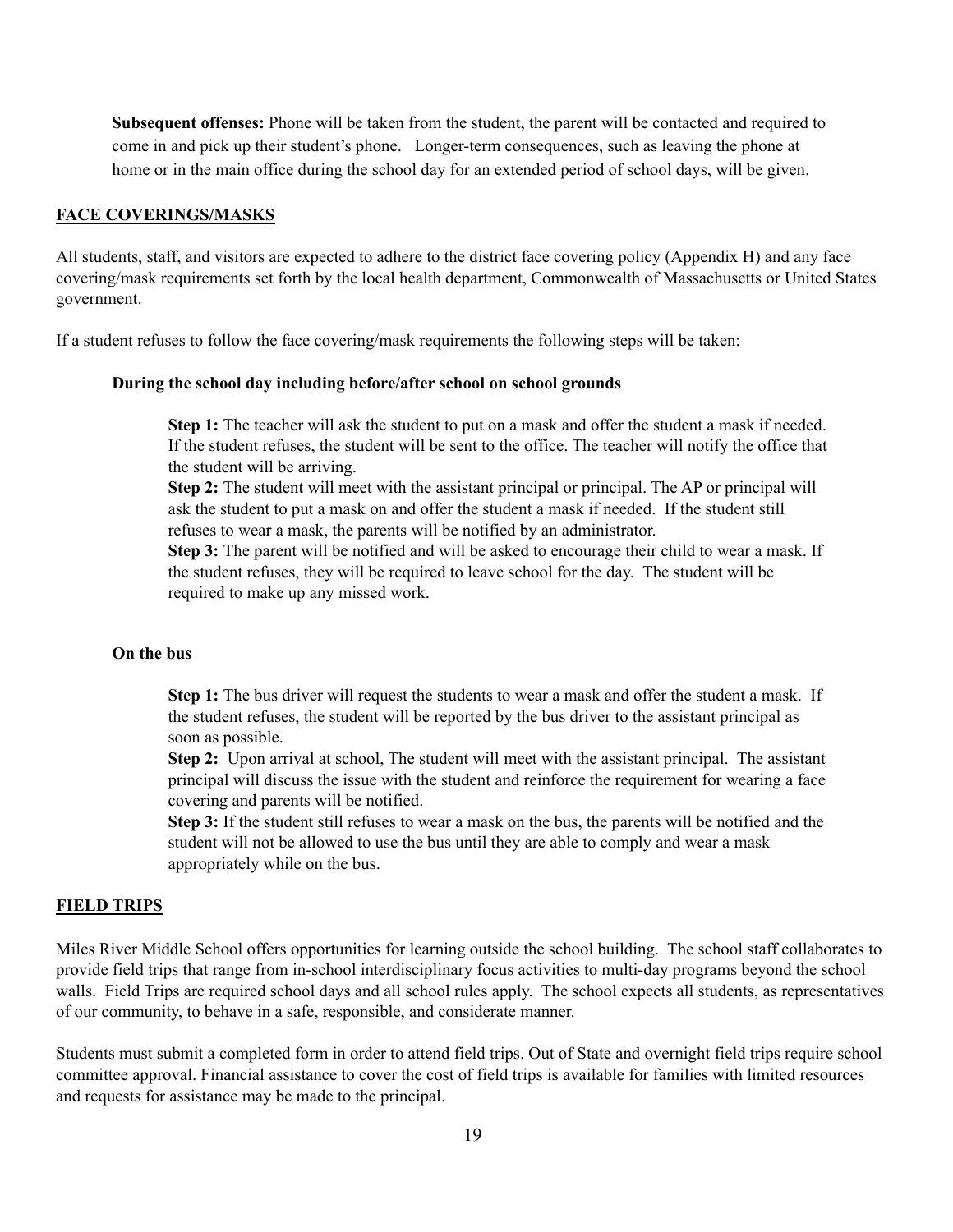### **INTRAMURALAND EXTRACURRICULAR PROGRAMS**

All MRMS students are invited to participate in extracurricular activities. The district ensures that participation requirements for intramurals, sports, or clubs are not limited on the basis of race, color, sex, religion, national origin, sexual orientation, gender, gender identity, disability, or homlessness.

### **LATE BUS**

The school may provide a late bus for after-school activities. Generally, the late bus will leave from the school around 3:30 p.m. on the days it is assigned (typically Mondays, Tuesdays, and Thursdays). Students should sign up on days they take the late bus, and they may do so during lunch or in the office after school (before boarding the bus). All bus rules apply to the late bus.

### **LIBRARY-TECHNOLOGY CENTER**

The Middle School/High School Library-Technology Center is open to all students and offers a wide variety of print and electronic resources. Students are expected to use resources respectfully and responsibly and with respect and will be required to replace any lost or damaged materials.

### **LOCKERS**

Lockers will be assigned at the beginning of the school year. Students are expected to use their backpacks/bags to carry classroom materials from class to class and should use lockers for coats/jackets/sweatshirts and other cold weather attire, lunch boxes, and extra supplies. To minimize disruption students may access lockers upon arrival, before and after lunch, and at the end of the school day. Items left in the hallway may be removed and placed in the school Lost/Found.

Student lockers are public property and are therefore subject to search by school administration. School issued locks are available from the office if desired and only school-issued locks are permitted.The school cannot assume responsibility for books, lunches, money, electronics, or other personal belongings kept in student lockers. Students should not leave valuables in their lockers and are encouraged to keep combination codes confidential. Vandalism to lockers or theft of articles from lockers should be reported immediately.

### **MEDICATIONS**

All medications brought to school must be left with the nurse. Students are not permitted to carry medication of any kind without specific written permission from the school nurse.

#### **NEWS AND ANNOUNCEMENTS**

Each school day begins with an announcement to open the day, recite the Pledge of Allegiance, and call for a moment of reflection. Announcements regarding activities, school events and individual student messages are typically made at the end of the school day prior to dismissal.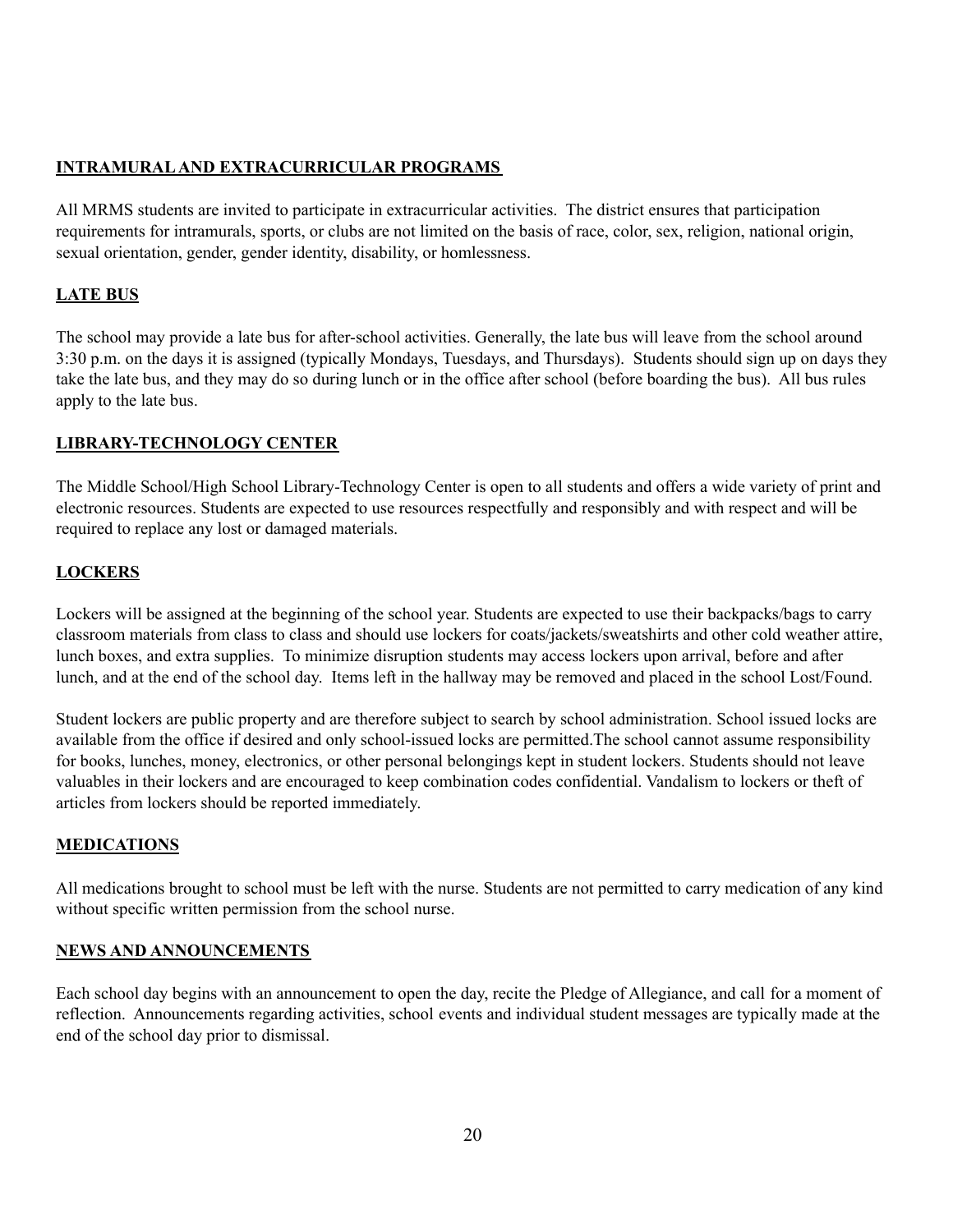#### **OFFICE TELEPHONE USE DURING THE SCHOOL DAY**

Students may use the phone in the main office to request missing items and coordinate after school plans and transportation before the beginning of school, during lunch, during team block, and after school only.

Messages left by parents/guardians for students will be made available during lunch or end of the day announcements. Students will not be interrupted/called down to the office to receive a message except in the case of an emergency. Students are not permitted to make personal cell phone calls/texts during the school day without explicit permission (See Cell Phone Use Guidelines).

#### **PARTIES AND CELEBRATIONS/INVITATIONS**

Student birthday parties and the distribution of invitations for outside birthday parties are not permitted in school. Please note that the outside of lockers should not be decorated.

#### **POSTERS AND DISPLAYS**

All flyers, posters and displays must be approved by the principal or assistant principal prior to being posted. Unapproved posters or inappropriately located postings may be removed.

#### **SCHOOL CAMPUS**

Students are only permitted to be in designated areas of the school building and its recess/physical education outside spaces during the school day and in the presence of a staff member. This may include shared spaces with the high school including the Library-Technology Center, track and the auditorium. Under no circumstances should a middle school student enter the high school at any time during the school day for any reason other than classroom or school-sponsored activity. Exceptions may be made with the approval of the principal or assistant principal.

### **SCHOOL PROPERTY**

The Miles River Middle School community takes pride in its appearance, cleanliness, and student work displays. All members of the school community should respect the school and the property of others. School materials issued to students should be cared for while in a student's possession. Students are not permitted to touch or remove anything from a teacher's desk or other personal belongings without explicit permission.

#### **STAYING AFTER SCHOOL**

After school activities include club meetings, intramural sports, enrichment and after school help. Any students in the building or on the campus should be engaged in one of these activities and under the supervision of a staff member. The Library-Media Center is typically open for students after school on Mondays, Tuesdays, and Thursdays for use of the resources. Students must arrange for their own transportation or use the late bus as available.

#### **STUDENT RECORDS**

There are two parts to a student's record: the transcript and the temporary record.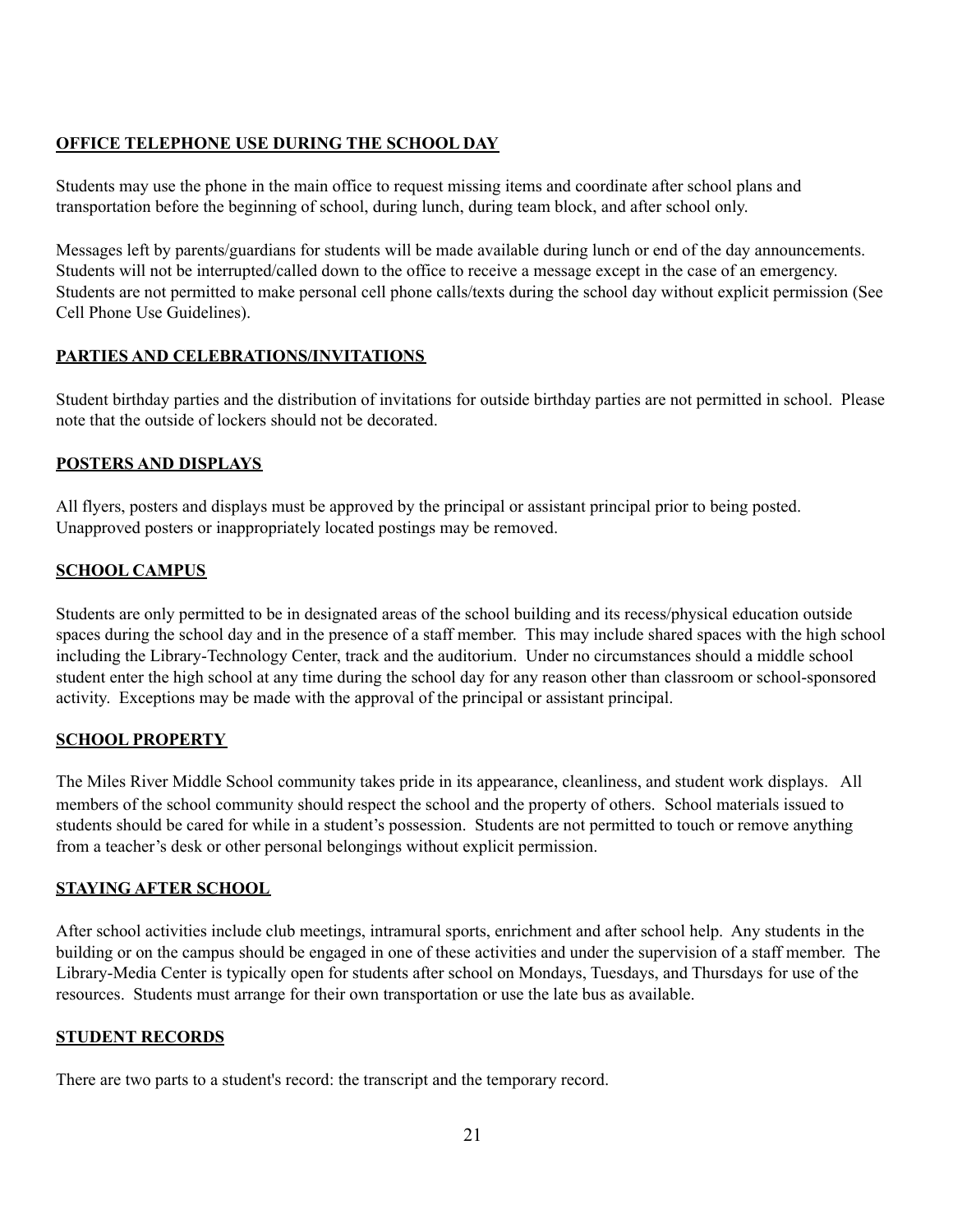- The transcript is the permanent record of the student, listing name, date of birth, address, course titles, and grades. The transcript is kept for 60 years after the student leaves the high school. The cumulative file contains all other material and is given to students upon graduation.
- The temporary record consists of all the information in the student record which is not contained in the transcript. The temporary record of a student shall be destroyed not more than seven years from the date of graduation, transfer, or withdrawal from the school district.

Any parent may request to see the contents of the student folder. The Family Educational Rights and Privacy Act of 1974 (Massachusetts Department of Education Student Records Regulations, 603 CMR 23.07) provides that a parent must be allowed to see their child's folder as soon as practicable and within ten days of the initial request.

Further information on access to records, access procedures for non-custodial parents and the laws governing record keeping in Massachusetts is available in the main office.

### **STUDENT VISITS**

Students who intend to enroll at Miles River Middle School may contact the school counselor to arrange for a visit to learn more about the school community as available. No visits will be scheduled during school-wide testing or special events.

### **TRANSPORTATION**

Students arrive and leave school to go home from the Middle School in four general ways. They walk to school, ride their bicycles, take the school bus, or get a ride from their families/carpool.

- Students walking to school are reminded to respect the property of residents and refrain from disrespectful behaviors.
- Students riding bikes or skateboards to school should be careful to always follow bike safety rules. All students 12 years of age and under are required by Massachusetts law to wear helmets. To continue this safety practice, we strongly encourage *all* of our students to wear bike helmets. Upon arrival at the top of the school driveway, students should walk their bikes down the sidewalk to the bike racks located on the side of the building. Students skateboarding should stop and carry the skateboard down the sidewalk. We recommend that bike locks be used as the school assumes no responsibility for loss or damage. Skateboards should be kept on the rack outside the main office.

#### **Morning Drop off:**

- The middle school campus entrance is only to be used by buses, faculty, and high school students with assigned parking spots on the middle school side of campus.
- All parents dropping off students must enter the high school campus entrance, drop off students in front of the high school, and exit the middle school campus entrance.
- The driveway in front of the middle school entrance is closed to dropping students off between 7:00 and 8:00 am.

### **Afternoon Pickup:**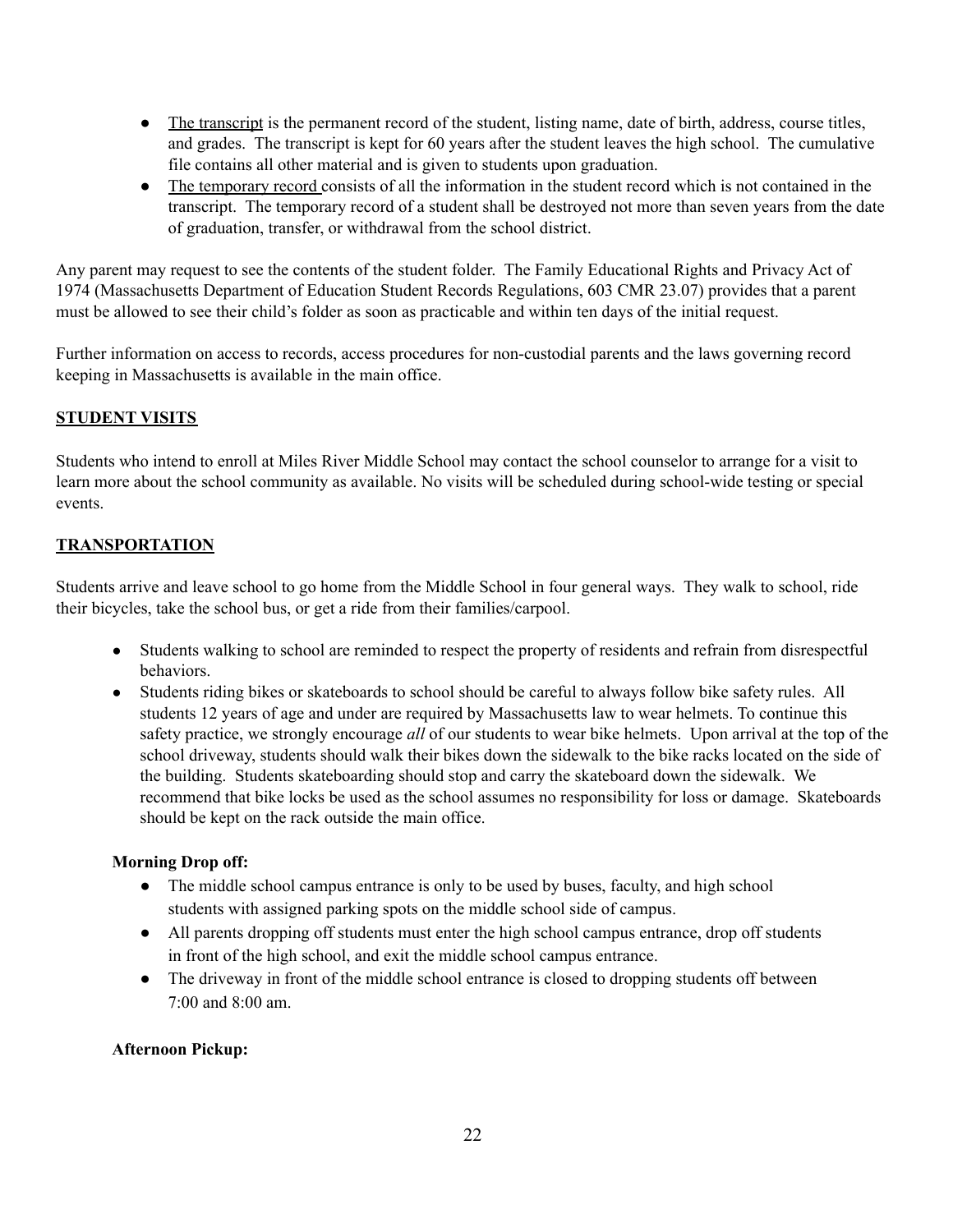- All parents picking up students **at the middle school before dismissa**l (2:00-2:20) must enter the high school campus entrance, park in the middle school parking lot or visitor spaces, and enter the middle school building to sign out the student.
- The driveway in front of the middle school entrance is closed to picking students up between 2:00pm and 3:00pm (1:00pm and 2:00pm on Wednesdays). All parents picking up students at the middle school after dismissal will need to meet their students in the high school driveway.

#### **General Parent Dropoff**

- All drivers must drive slowly and cautiously, attentive to pedestrian traffic
- Parents may not stop on Bay Road to drop off/pick up students.
- All drivers must observe school bus stop signs.
- Unsafe drivers will be reported to the Hamilton police department

### **VISITORS AND GUESTS**

All school visitors, speakers, and guests are required to check in at the front office, sign into the visitor's log and wear a visitor's pass. School visitors must be approved by the principal or designee. Persons in the school without authorization will be asked to leave immediately and may be subject to arrest and removal by the police.

# **STUDENT CONDUCT AND DISCIPLINARY REGULATIONS**

### **DECISION-MAKING, BEHAVIOR, AND CONSEQUENCES:**

As members of the Miles River Middle School Community, all students are expected to conduct themselves in a safe, responsible, and considerate manner, respecting the dignity and rights of all members of the school community. The following reflects the expectations to which our students will be held:

### **ACADEMIC INTEGRITY**

Students enter the academic community in order to learn. The learning process requires time, effort, and patience for understanding and assimilating material, applying concepts through practice, and generating original thinking. Students who engage in cheating, plagiarism, or falsifying academic records lose the opportunity to demonstrate what they have learned, sacrifice personal integrity, and undermine the trust between students and faculty that forms the foundation of a supportive educational community.

The following behaviors are examples of academic dishonesty:

**Cheating:** Cheating is defined as obtaining an unfair advantage in completing academic work, cheating may take a variety of forms, including, but not limited to, the following:

- The use of unauthorized books, electronic devices, notebooks, websites, or other resources
- Unauthorized collaboration on or copying or changing another student's homework, papers, projects, or ideas (see plagiarism).
- Giving another student your work to be copied or passed in as their own (see plagiarism).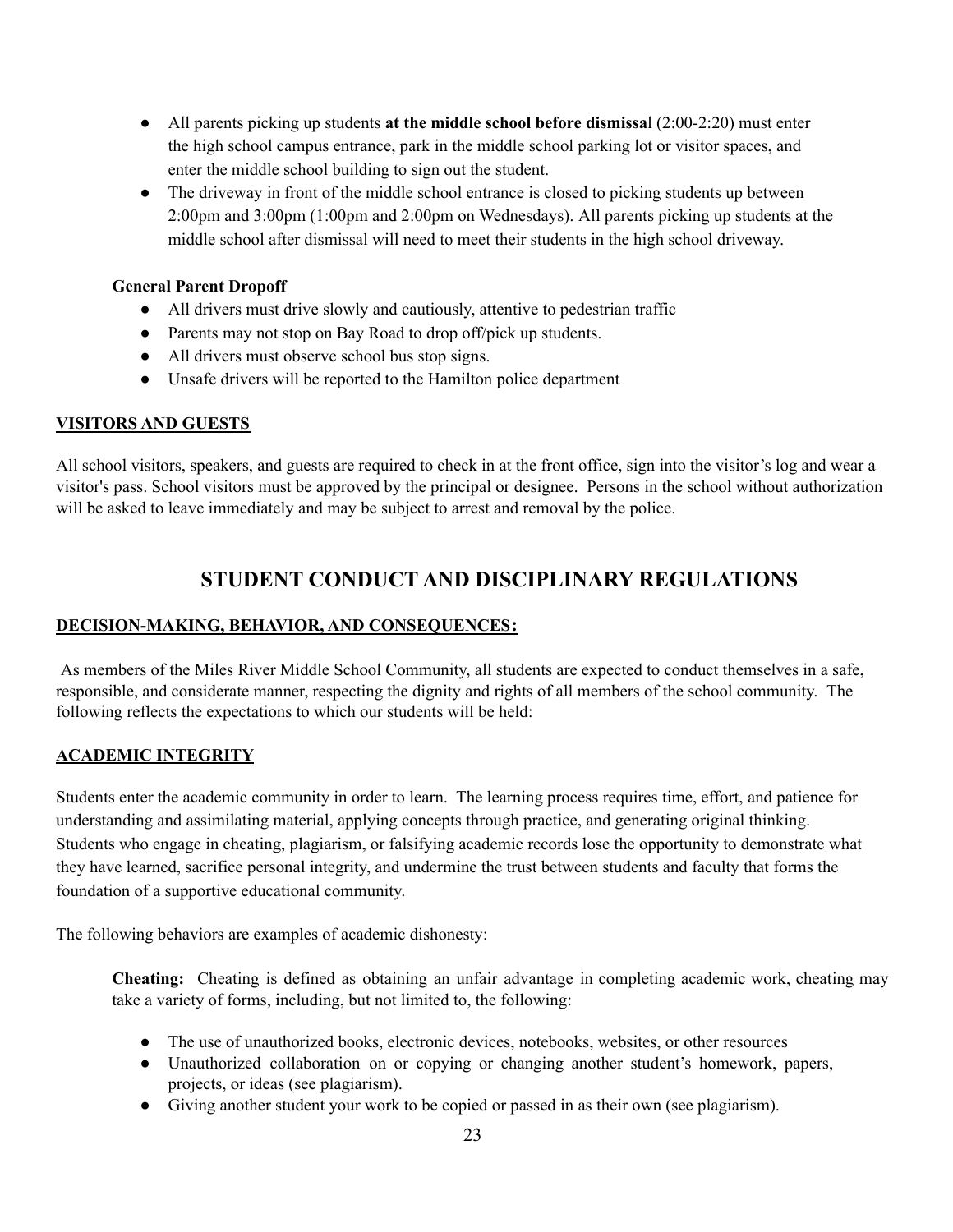- Obtaining access to a test, quiz, or exam before the scheduled administration.
- Relying on another student for completion of homework, papers, or projects.
- Talking or gesturing to another student during a test, quiz, or exam. Any communication during an assessment will be interpreted as cheating, regardless of the subject matter being discussed.
- Utilization of electronic devices to access information during exams.
- Copying another student's answers during a test, quiz, or exam.
- Accessing or attempting to gain access to computer files belonging to another student or faculty member.

**Falsifying Student Records:** At times, students may be required to deliver report cards, progress notices, comment sheets, or other school documents to parents; alterations to these documents by students are a breach of academic honesty.

**Plagiarism:** Plagiarism is a serious form of cheating. Using another person's words, ideas or thoughts without giving credit to the author is considered plagiarism whether you express those ideas in your own words or directly quote the source. Examples of plagiarism include the following:

- Direct copying of text from a book, article, internet resource, or another student's work.
- Claiming ideas from a book, article, or electronic resource as your own or including these ideas in your work without proper citation.
- Use of a unique term or concept from a book, article, electronic resource, or another student's work without proper citation.
- Use of false data or citations.
- Submission of a paper or project for more than one class without approval of both teachers.

The teacher will first address any incident of academic dishonesty directly with the student. The teacher will then report the incident to the assistant principal. Consequences:

### **First Violation of the Academic Integrity Policy:**

- 1. The student will receive a zero grade on the assignment.
- 2. The teacher will determine if the student is required to redo the assignment or complete an alternative assignment in an after school setting.
- 3. The student will meet with the teacher.
- 4. The teacher will notify the parents.

### **Second Violation of the Academic Integrity Policy:**

- 1. The student will receive a zero grade on the assignment.
- 2. The teacher will determine if the student is required to redo the assignment or complete an alternative assignment in an after school setting.
- 3. The student will meet with the teacher, assistant principal and parent.
- 4. The student will lose honor roll status for that quarter.
- 5. If the student holds a leadership position in school activities the infraction will be referred to the faculty advisor for further disciplinary action.

### **Third and Subsequent Violations of the Academic Integrity Policy:**

1. The student will receive a zero grade on the assignment.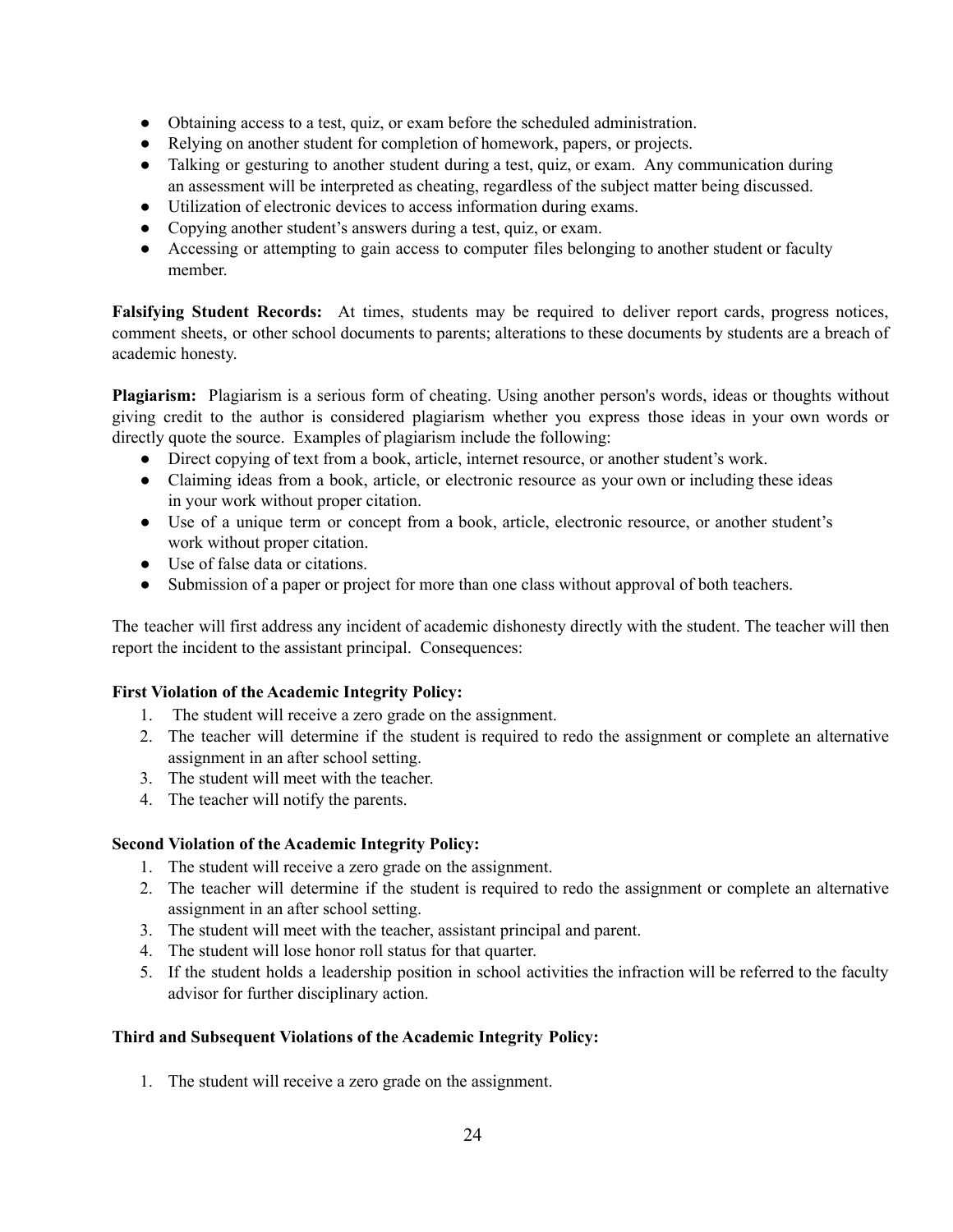- 2. The teacher will determine if the student is required to redo the assignment or complete an alternative assignment in an after school setting.
- 3. The student will meet with the teacher, assistant principal and parent.
- 4. The student will lose honor roll status for that school year.
- 5. The student must meet with a school counselor to discuss the reasons behind the repetitive nature of this behavior and to develop a plan to prevent this from occurring again.
- 6. The stipulations for leadership positions in the second violation of the academic integrity policy are still in effect.

A student's entire academic career at Miles River Middle School is considered when determining the number of violations of the academic integrity policy.

#### **ACCEPTABLE USE POLICY**

Student use of technology will conform to the District's general standards and rules for behavior as outlined in the District Technology Acceptable Use Policy. Consequences access to this resource may be revoked, with due process, for violation of the Acceptable Use Policy. The complete policy can be found in Appendix C.

#### **BULLYING**

Bullying is not tolerated at Miles River Middle School. Students who believe that they or someone else has been targeted, should speak to a trusted adult such as the principal, assistant principal, counselor, or a teacher immediately so that the proper actions can be taken. See Appendix D for the District's Bullying Prevention and Intervention Plan.

#### **BUS RULES**

Students are expected to be safe, responsible and considerate when travelling on the bus. To ensure the safety of all of our students who travel to and from school by bus, students and families should review the following safety rules. The bus-stop and bus travel is considered an extension of the school grounds, and all students are expected to cooperate with the bus drivers.

- 1. Students will be safe, responsible, and considerate at all times.
- 2. Students will follow the directions of the bus driver at all times.
- 3. Students are responsible to arrive at the morning bus stop on time (5 minutes prior to scheduled pickup).
- 4. Students shall remain seated until the bus has come to a full stop.
- 5. If a student must cross the street in order to enter a bus stop, that student must make eye contact with the driver before crossing the road so that the driver can acknowledge that the conditions are safe to cross. Crossing the street must be done in front of the bus.
- 6. Students are required to give their correct name and address when requested by the driver.
- 7. Students shall be seated immediately upon entering the bus in the place assigned by the driver, if such assignments have been made.
- 8. Students must remain seated during the trip.
- 9. Students are to keep the bus neat and clean, and to clean up after themselves.
- 10. No windows or doors will be opened or closed except by permission of the driver.
- 11. Students shall not put their hands or their heads out of the windows.
- 12. No throwing of objects.
- 13. No eating or drinking on the bus.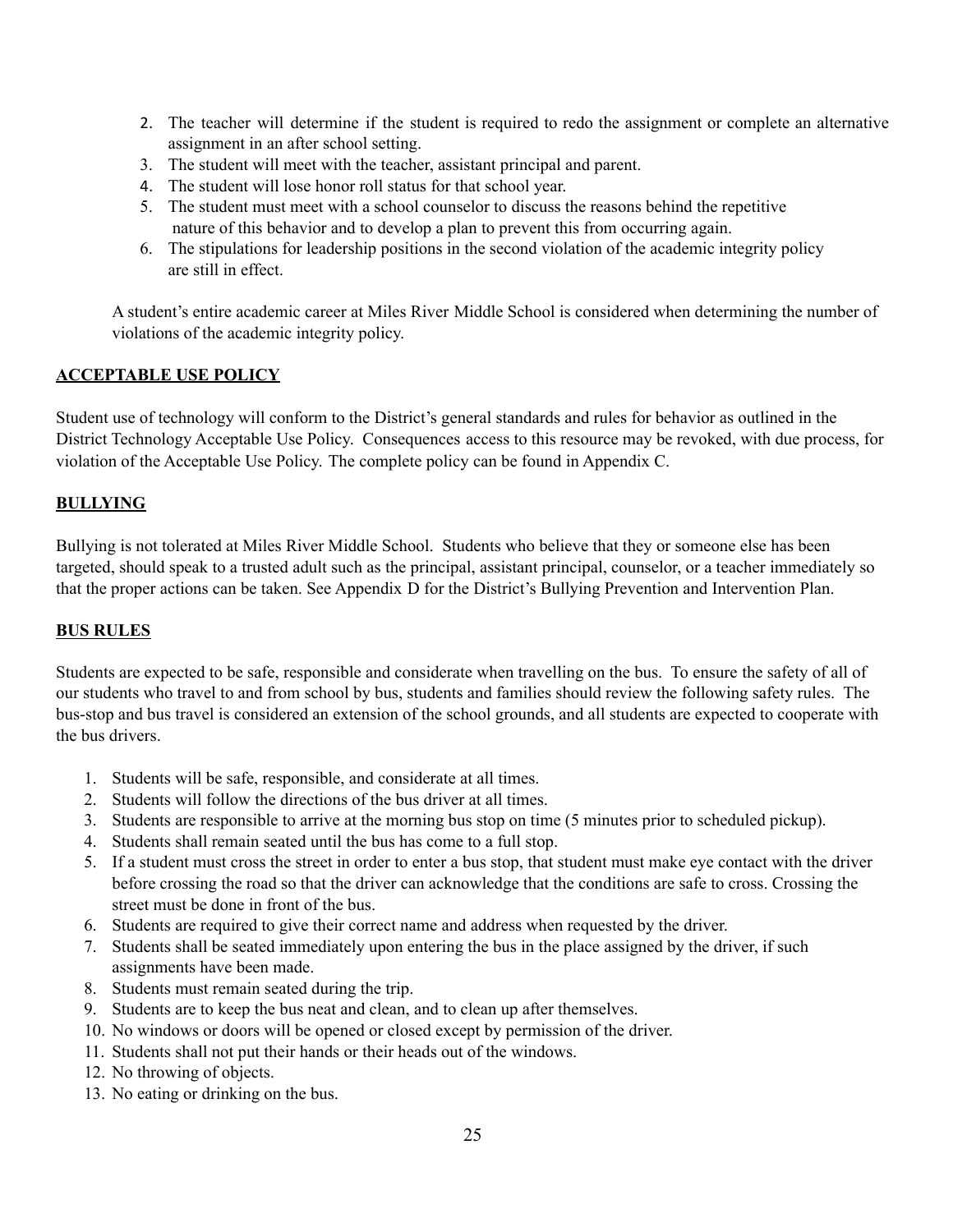- 14. No animals are allowed on the bus.
- 15. No tobacco products/materials are allowed on the bus or at the bus stop.
- 16. No lighting of matches, vaping, or smoking on the bus.
- 17. Students who are responsible for damage done to a bus will be required to pay for repairs.

The school bus drivers will deal with minor first offenses with a verbal warning and perhaps a change in seat assignment. Subsequent offenses will be referred in writing to the appropriate building administrator. The building administrator will meet with the student and apply appropriate consequences based on the seriousness of the infraction and in consideration of previous infractions and relevant circumstances.

Please note that transportation is a service and not a requirement of the HWRSD. If students violate expected behaviors, suspension or exclusion from transportation services could result. Any incident that occurs on the bus could also result in additional consequences.

### **CAFETERIA GUIDELINES**

- 1. Students may self select seating in the cafeteria or designated outdoor areas. Staff may assign seating if needed for safety or behavioral reasons.
- 2. Students are expected to wait their turn in line. No cutting in line allowed.
- 3. Students should use the restroom in the gym hallway during lunch blocks.
- 4. Students must have permission from a staff member to return to the classroom hallways/lockers. Students who wish to see a teacher should have a pass giving them permission to leave the cafeteria
- 5. Students are expected to clean up their table and surrounding floor area. A broom, dust pan and brush, and paper towels are available at the kitchen end of the cafeteria for clean-up purposes.
- 6. Students will be dismissed for recess after the table and surrounding areas have been cleaned. Students should wait to be dismissed by a staff member.
- 7. Recess equipment may be available for student use. These items should be returned at the end of recess.
- 8. Students should always be prepared to go outside for recess.
- 9. Food delivery to students by restaurants is prohibited during the school day.
- 10. Free and reduced lunch applications are available form the Hamilton-Wenham Food Services Department

### **CORRIDOR RULES AND PASSES**

Students are expected to pass safely and purposefully through the hallways, and to arrive at class on time.

- 1. Students are expected to walk carefully and safely when traveling in the hallways, and keep hands and feet to themselves.
- 2. Students should speak respectfully to others and maintain an appropriate volume level of speech.
- 3. Students should ensure possessions are stored in their lockers and avoid slamming locker doors.
- 4. Students must have a pass or permission from the classroom teacher to go to the bathroom, nurse's office, Library Technology Center, or main office.
- 5. Students will stay to the right side of hallway/staircases while transitioning to maintain a safe and orderly flow.

#### **DANCES/AFTER SCHOOL EVENTS**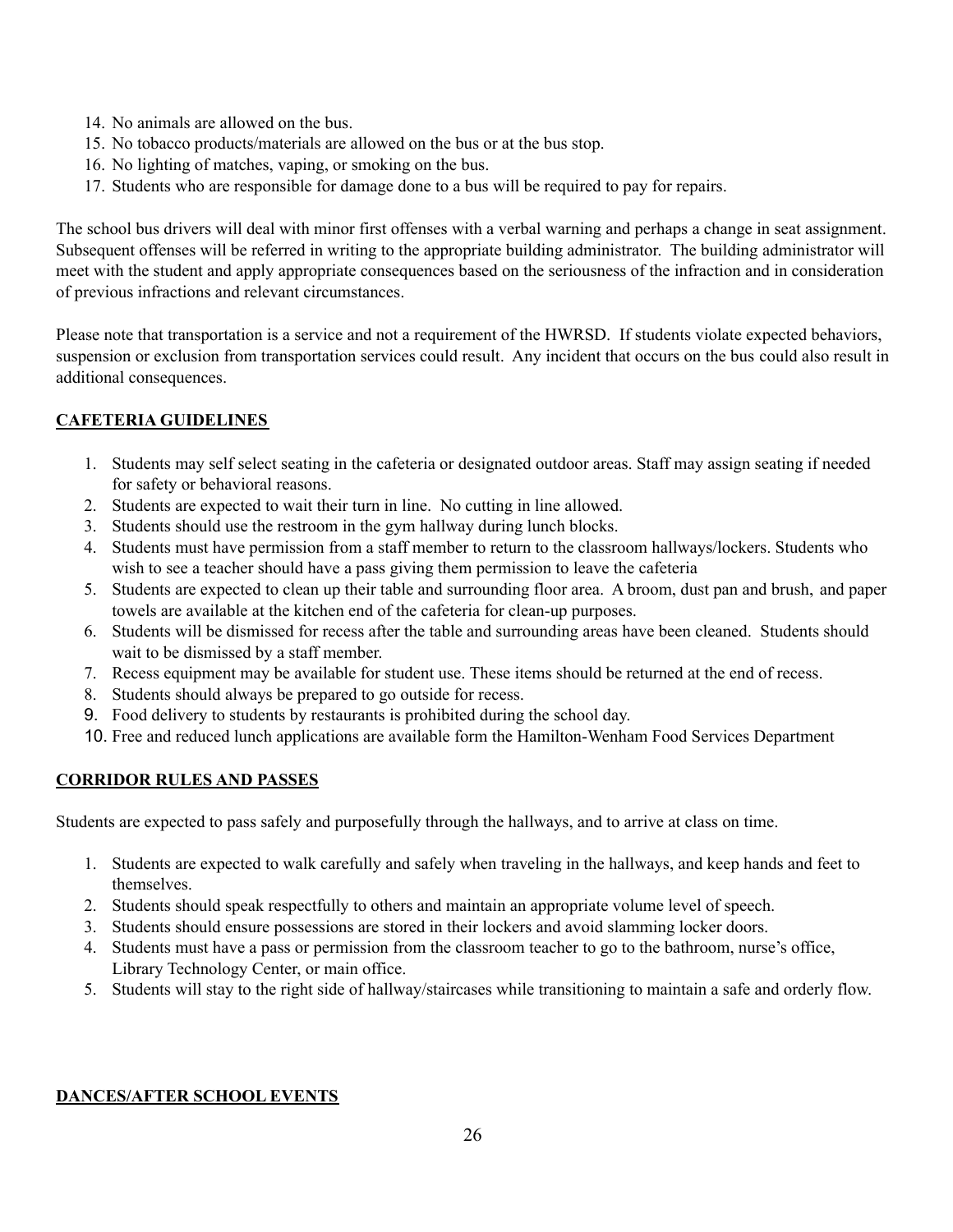- 1. All school rules and policies are in effect at dances and after school activities and events.
- 2. All students must purchase a dance ticket in school during the school day. No tickets will be sold at the door.
- 3. Any student absent from school on the day of the dance will not be permitted to attend.
- 4. Students not enrolled at Miles River Middle School are not permitted to attend.
- 5. Any student who is on social probation for behavior may not be allowed to attend.
- 6. Students will not be permitted to leave the building until the end of the dance, except when parents arrive to pick them up or with the express permission from the principal, assistant principal, Student Council Advisor, or another adult in charge.
- 7. Students should arrange ahead of time for prompt transportation home.
- 8. Dances, movie nights and social gatherings are school events, and rules for proper behavior apply.
- 9. Appropriate school attire is required.
- 10. Possession, transportation, sale, attempted sale, or consumption of alcohol, tobacco products, and/or controlled substances is prohibited.
- 11. Students engaged in inappropriate conduct are subject to removal and possible disciplinary consequences for such conduct. School staff may shut down the event if inappropriate student conduct is pervasive.

### **DRESS STANDARDS**

At MRMS we expect our students to dress in a manner that is respectful and appropriate to our learning environment while at the same time allowing for self-expression of taste, culture, and identity. We recognize that middle school students are learning to take responsibility for their actions and be considerate of the community of which they are a part, and we want our students to feel safe and affirmed. MRMS dress standards are written with those expectations and understandings in mind, and we invite our students and families to speak with school administrators or counselors if there are any individual needs or concerns.

Please use the following guidelines to help you determine appropriate school attire. These guidelines allow for the changing nature of fashion, identify garments or accessories which are recognized as part of a person's culture as well as clothing and accessories which may be determined unsafe, revealing, or disruptive to the educational process.

Clothing should

- Cover undergarments, private areas and the mid-section of the torso, and include straps or sleeves.
- Permit a full range of movement without requiring adjustment to cover undergarments, the midsection, or body parts.
- Beachwear, sleepwear and sheer materials are not considered appropriate school attire.
- It is important that we be able to easily identify students and see their faces so we can identify students who may be struggling emotionally or academically. Therefore, hats, sweatshirt hoods, sunglasses and visors may not be worn in school.
- Clothing, head coverings, symbols or other attire that are part of a student's culture or religion or that are required for medical purposes are permitted.
- Clothing and accessories should be free from
	- Displays of descriptive language and/or images related to alcohol, drugs, tobacco, violence, nudity, or sexual reference.
	- Expression of prejudicial views that demean, harass, or intimidate an individual or group of individuals based upon race, color, sex, religion, national origin, sexual orientation, gender, gender identity, disability or homelessness.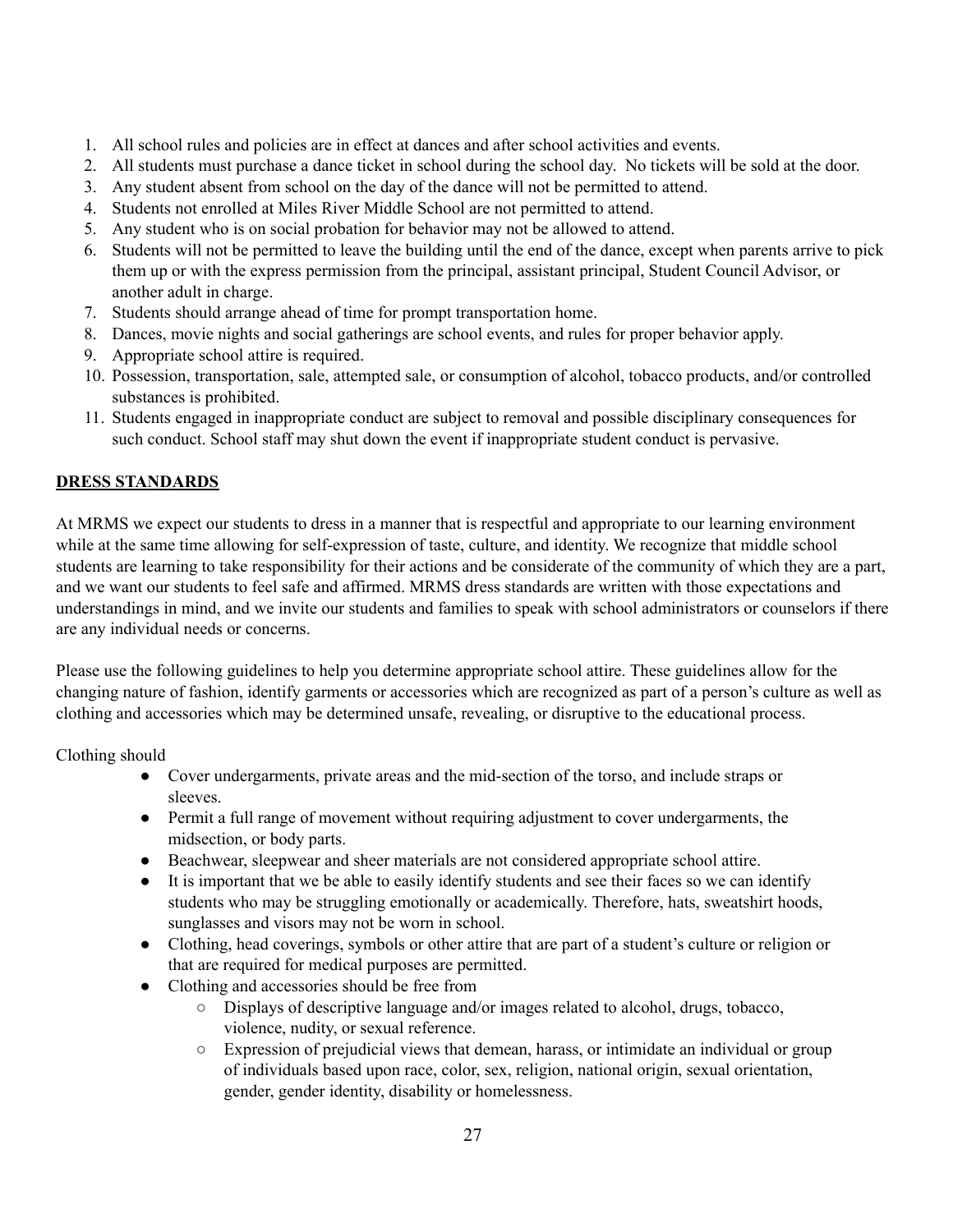- Accessories, devices, or objects which may cause or inflict bodily harm or cause personal offense are not permitted.
- In accordance with state law, footwear shall be worn at all times.
- These dress standards are also in effect for all school sponsored events.

In the event that a student's choice of dress is determined to be out of compliance, discreet and respectful efforts will be made to remedy the situation. This may include a conversation with the student, contacting home or providing temporary clothing. This list is not exhaustive. The principal or the assistant principal has the final determination for appropriate student attire at the middle school.

### **PROHIBITED MATERIALS AND BEHAVIORS**

All rules and regulations stipulated in this handbook also apply to all extracurricular activities, field trips, and school-based transportation. This list is not exhaustive. The following is a list of prohibited materials and behaviors:

- 1. **Interference with the Educational Process:** Conduct, behavior and attire which materially and substantially disrupt the educational process, including the use or display of obscene, suggestive, profane language or gestures advocating disruptive, violent, or illegal activity.
- 2. **Insubordination:** The willful failure to respond or carry out a reasonable directive by authorized school personnel.
- 3. **Discriminatory Acts:** Any act, verbal or written, directed toward a person that promotes negative stereotyping, degrades, or flagrantly demeans any individual. School officials will immediately consider and use regular administrative actions to diffuse a civil rights situation wherever possible, and legal remedies may be pursued to protect civil rights.
- 4. **Vandalism/Criminal Damage:** The act of intentional destruction of property belonging to others. This shall also include tampering with or causing the discharge of any sprinkler system or other apparatus installed in a school building for the prevention of fire or for the safety of the school population or school property.
- 5. **Assault:** Any willful attempt or threat to inflict injury that would give the victim reason to fear or expect immediate bodily harm.
- 6. **Fighting:** Any instance where two or more members of the student population engage in a combative physical situation (pushing/slapping/holding/punching/kicking, etc.) in anger, aggression, or frustration is prohibited. Students who engage in such acts are equally responsible for the fight. "Horseplay" and "play fighting" are not allowed. To avoid escalation, Miles River uses a "no hands on" policy on school grounds.
- 7. **Weapons:** Knives, blades, guns, tasers, clubs, etc. are prohibited at all times. Please note that a physical object (pen/pencil) will be considered a weapon if used as such.
- 8. **Bullying:** The act of one or more individuals intimidating one or more persons through verbal, physical, mental, or written interactions over a period of time. Typically there are differences in the social capital between those involved. Please refer to the district's bullying policy for additional clarification in the appendices of this document.
- 9. **Tobacco and alcohol possession:** Possession by minors of tobacco products, alcohol, drugs, paraphernalia or similar items is prohibited. *Students under the influence or in possession of these items* or who arrange to exchange, share, sell, or purchase these items may be subject to suspension, police involvement, and possible expulsion, according to Massachusetts State Law.
- 10. **Trick pens/laser pointers/buzzers/electronic buzzing items:** These 'gag' items are not allowed on school grounds at any time.
- 11. **Inciting Others to Violence or Disobedience:** By words, acts, or deeds, giving encouragement to demonstrations or protests which disrupt the normal educational process of the school.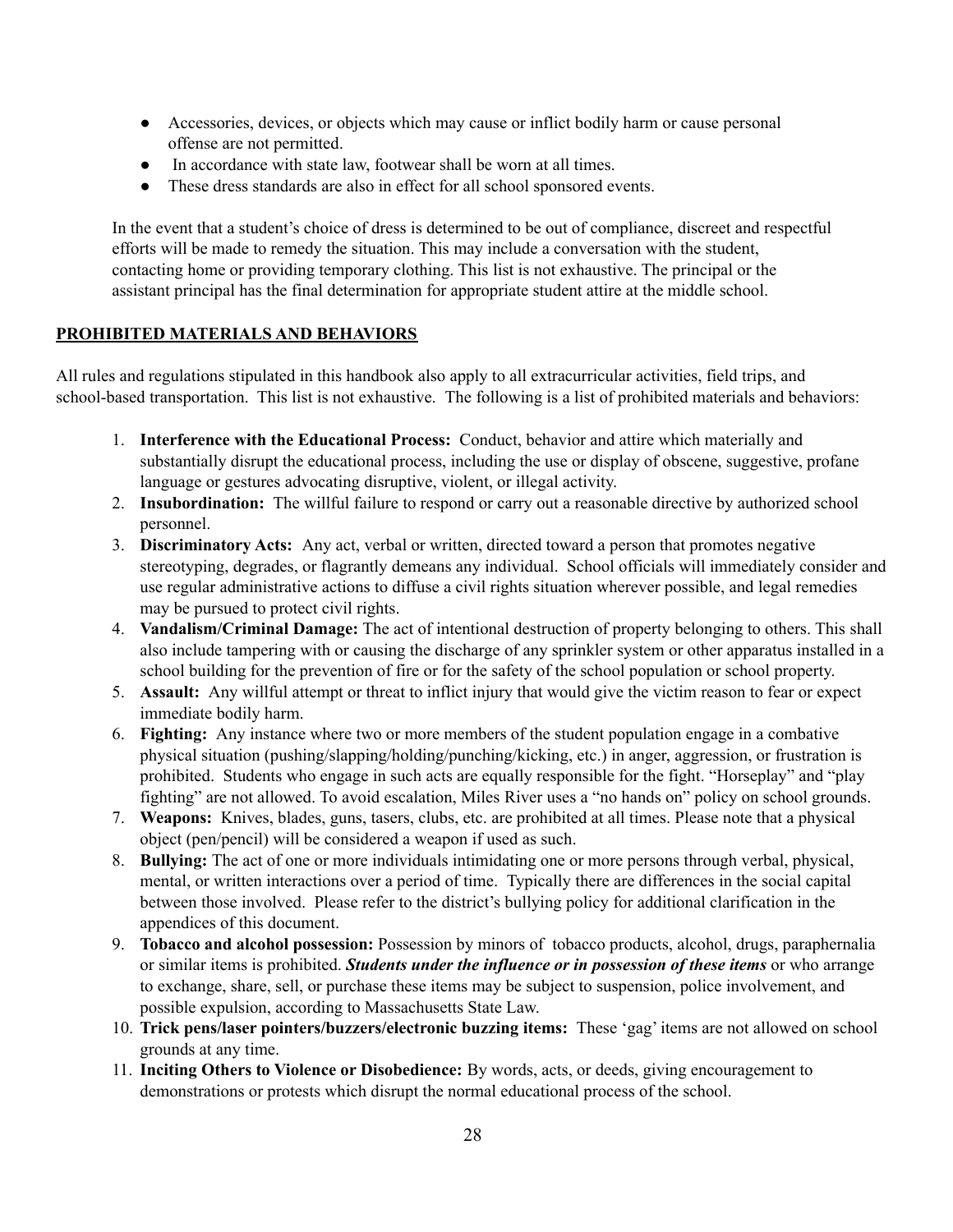- 12. **Hazing:** Any conduct or method of initiation into any student organization, whether on public or private property, which willfully or recklessly endangers the physical or mental health of any student or other person. Shall be disciplined appropriately and reported immediately to the local police department for action.
- 13. **Stealing:** Taking another member of the community's personal possessions into one's own care without their approval is considered stealing and is prohibited. Students should not touch or remove anything from a teacher's desk without direct permission.
- 14. **Consumption of coffee and/or caffeinated energy drinks, tea, hot chocolate,** etc. are not permitted by students at any time. Students will be asked to dispose of these items. Water is the only beverage allowed in classrooms and during snack times. **Glass bottles are not allowed in school.**
- 15. **Buying or selling any items** during school without approval of the administration is prohibited.
- 16. **Gambling** of any type is prohibited.
- 17. **Matches, lighters, smoke and stink bombs, bang snaps, fireworks/firecrackers, paintballs, water pistols, and other inappropriate** items are not allowed in the school building or on the school grounds.
- 18. **Throwing of snow** is not allowed on school property.
- 19. **Abusive or offensive language** (including but not limited to swearing) is not allowed on school property (including the school bus).
- 20. **Truancy:** Truancy is an absence from school for the entire day or any part of it for reasons other than illness and without prior permission from the school and from parents. Truancy includes skipping or cutting class/classes; missing class without adult permission.
- 21. **Vandalism:** Defacing/destruction of school property or personal property are prohibited at all times.
- 22. **Unsafe Behaviors** which put others at physical risk.

#### **HARASSMENT**

The Hamilton-Wenham Regional School District School Committee is committed to the prevention of harassment based upon sex, race, color, national origin, religion, age, gender identity or sexual orientation. This policy has been developed to ensure that the educational opportunities of all students, and the employment conditions of all employees, are not threatened or limited by such harassment, and to ensure that individuals are free to work, learn and develop relationships without fear of intimidation, humiliation or degradation. See Appendix B (Harassment Complaint Procedures) and Appendix D (Title IX Harassment Complaint Procedures).

#### **BEHAVIORAL CONSEQUENCES**

The principal, assistant principal or designee reserves the right to ultimately decide the disciplinary action when an infraction occurs.

### **DETENTIONS**

We expect all students to be safe, responsible, and considerate learners and all staff in the building have the authority to address misconduct at any time. There are three types of detentions that may be given when a student is referred to the office for violating a rule: Teacher Detentions, Lunch Detentions, and After-School Office Detentions. Students will be required to serve the detention within 24 hours of the behavior infraction, or on the date assigned by either the teacher or the administration. A student who is absent from school on the day of the assigned detention is required to attend detention on the next scheduled detention day.

#### *TEACHER DETENTIONS*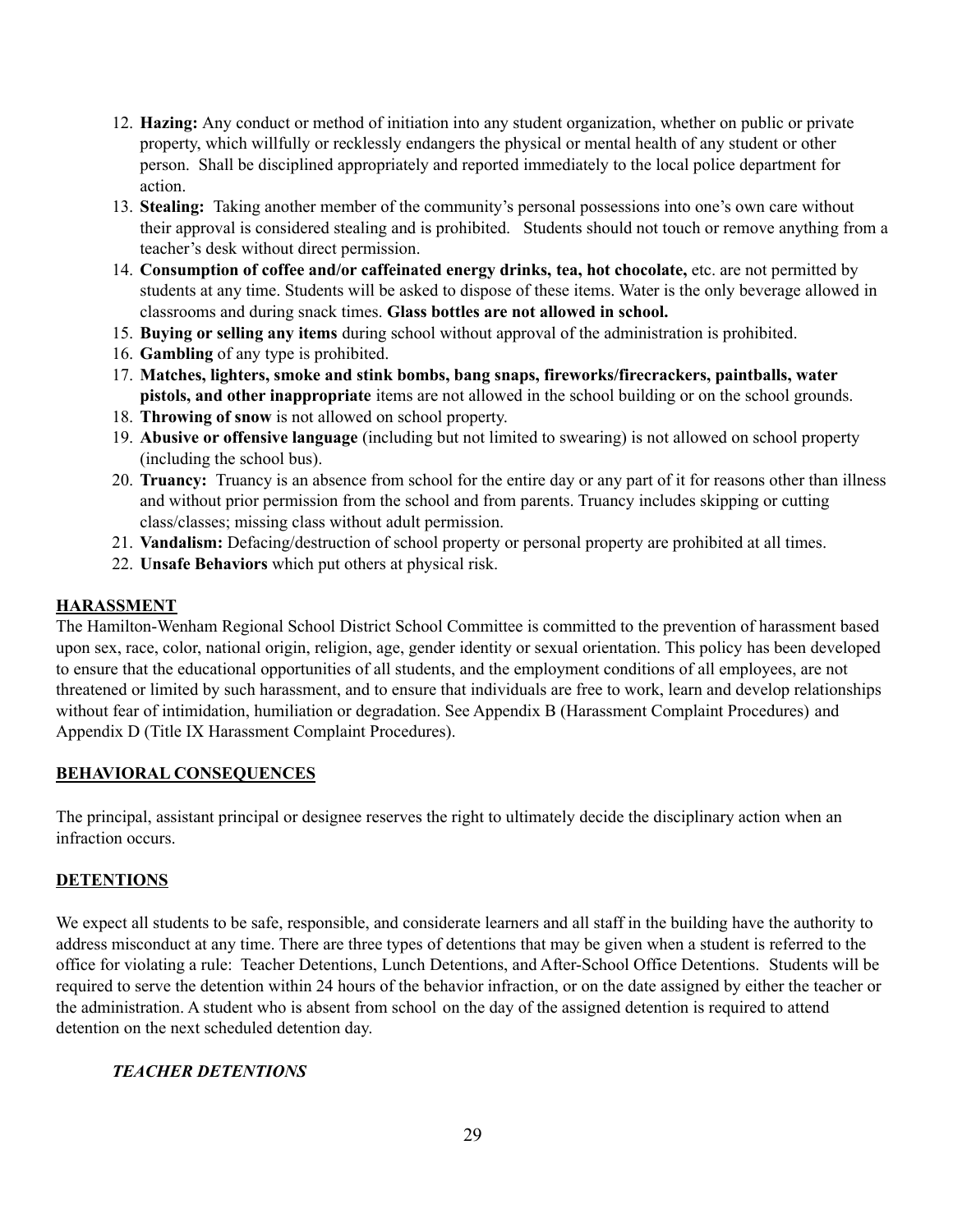Teacher detentions are assigned when a student breaks a class rule, disrupts class, or does not complete classwork or homework. They are served in the assigning teacher's classroom during a student's scheduled lunch/recess period or after school. If a teacher detention is skipped, the student will be required to make it up with the assigning teacher and may receive an additional day of detention in the office as well.

#### *LUNCH DETENTIONS*

Lunch detentions are assigned when a student breaks a school or class rule, and has been referred to the office. They are served in the main office during a student's scheduled lunch/recess period. A teacher may also assign a lunch detention in their classroom. Students may eat lunch during their lunch detention.

### *AFTER-SCHOOL OFFICE DETENTIONS*

After school office detentions are assigned when a student breaks a school or class rule and has been referred to the office. Detentions are held on Mondays, Tuesdays, and Thursdays and begin promptly at 2:25 p.m. and last until 3:15 p.m.

- Students will be required to serve the detention on the date assigned by the teacher or the administration.
- Students are expected to work on school related assignments during detentions and no cell phone use is permitted.
- After-school office detentions take priority over any other extracurricular activity.

### **REMOVAL FROM EXTRACURRICULAR ACTIVITIES AND SCHOOL SPONSORED EVENTS**

The principal may remove a student from privileges, such as extracurricular activities and attendance at school-sponsored events based on the student's misconduct. Such a removal is not subject to the procedures in M.G.L. c. 71, § 37H¼ or 603 CMR 53.00.

#### **FIELD TRIP EXCLUSION**

Students who do not consistently follow school rules and expectations may be excluded from field trips. If it is determined that a student's behavior may result in field trip exclusion, the student's Team will communicate their concerns to the student, parents/guardians, and administration. A probationary period to demonstrate improved behavior may be structured. The Team teachers will then assess if the student is able to participate safely, responsibly, and considerately, and recommend field trip participation or exclusion to administration. Student and families will be notified of final determination no later than one day prior to the trip. Students who are excluded from a field trip will be provided with academic alternatives. Field trip fees paid by families will be refunded. Field trip exclusion will be determined separately for each trip.

#### *CONSIDERATION FOR FIELD TRIP EXCLUSION*

- A pattern of unsafe behavior
- Unsafe behaviors on previous field trips
- Missing excessive school work for unexcused absences

#### **SOCIAL PROBATION**

Social Probation may be used as an alternative or additional consequence as determined by the administration. Examples may include non-admittance to social events, non-academic school events (Challenge Day), or after-school events such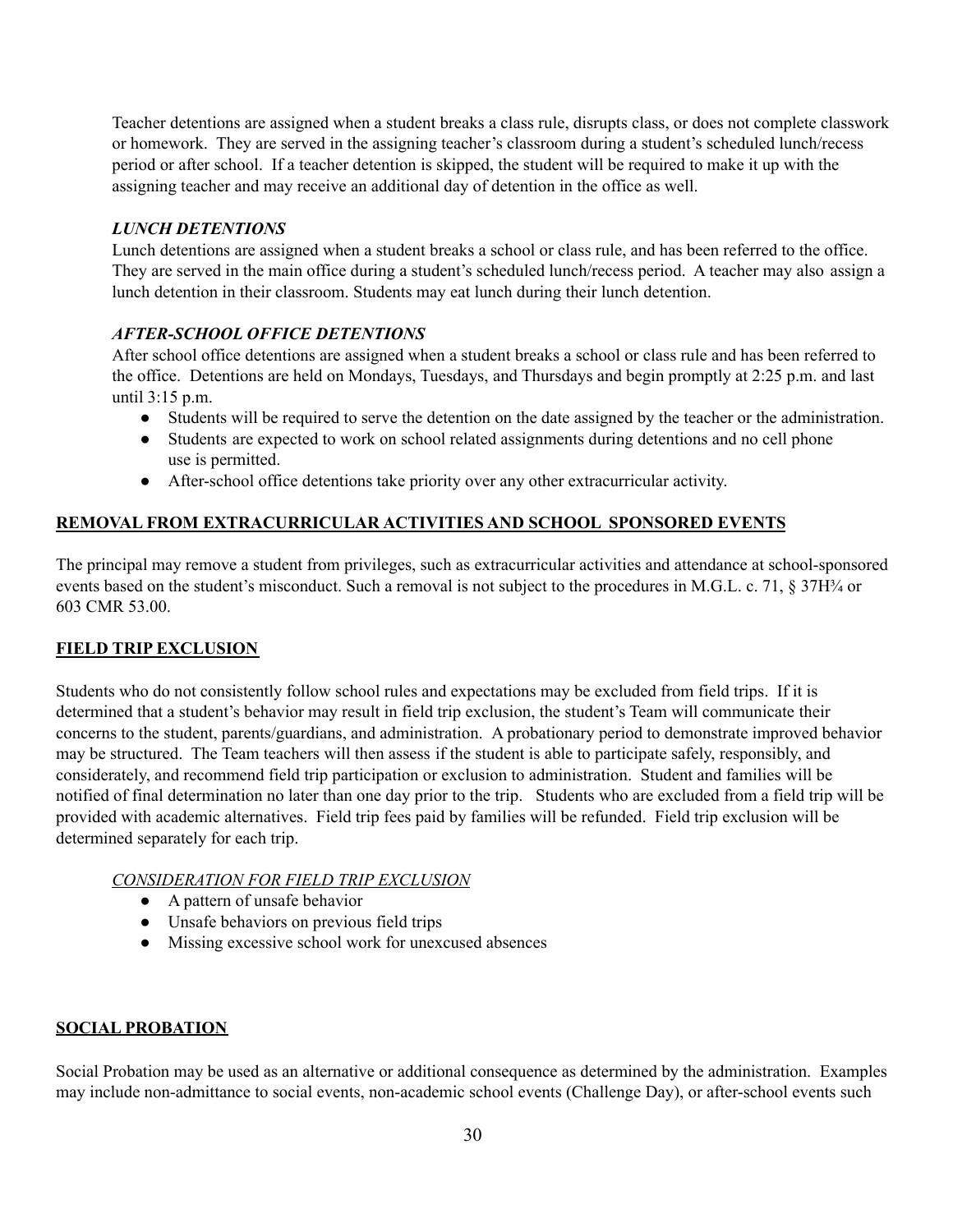as sports, dances, school clubs, and field trips. The length of the social probation is determined by the severity of the offense and may run any period of time up to the remainder of the school year. Any student who has been placed on suspension is subject to being placed on social probation by the administration.

### **TOBACCO PRODUCTS**

Use of any tobacco products including, but not limited to: cigarettes, cigars, little cigars, chewing tobacco, pipe tobacco and snuff and electronic cigarettes, electronic cigars, electronic pipes, or other similar products that rely on vaporization or aerosolization, within the school buildings, school facilities, on school grounds or school buses , or at school sponsored events by any individual, including school personnel and students, is prohibited at all times.

A staff member determined to be in violation of this policy shall be subject to disciplinary action. A student determined to be in violation of this policy shall be subject to disciplinary action pursuant to the student discipline code. The policy shall be promulgated to all staff and students in appropriate handbook(s) and publications.

Signs shall be posted in all school buildings informing the general public of the District policy and requirements of state law. Visitors who violate this policy will be asked to abide by the policy or leave the premises.

Consequences for use or possession of tobacco products is as follows:

- First offense: four days of detention, mandatory attendance at, and successful completion of tobacco education classes, including a smoking cessation program, or a fine\* of \$100 as determined by the principal or assistant principal.
- Second offense: eight days of detention; a fine\* of \$200
- Third and each succeeding offense: 12 hours of community service; a fine\* of \$300.

The authority to issue fines is derived from the Board of Health regulations in Hamilton and Wenham.

#### **WEAPONS**

Any student found on school premises or at school-sponsored or school-related events, including athletic games, in possession of a dangerous weapon, including, but not limited to, an explosive, gun, or knife may be subject to expulsion from the school or school district by the principal, pursuant to MGL Chapter 37H.

### **SUSPENSION**

The principal and assistant principal of the school are empowered to suspend any student under their jurisdiction for disruptive behavior or other cause.

Any student who has been suspended from school is not allowed to be on school property unless they have requested and obtained prior permission from the principal's office. These students are also not allowed to participate in any class or school related functions held off school property.

Any infraction of a school rule at an extracurricular event which results in suspension, may result in the forfeiture of extracurricular activities for that school year.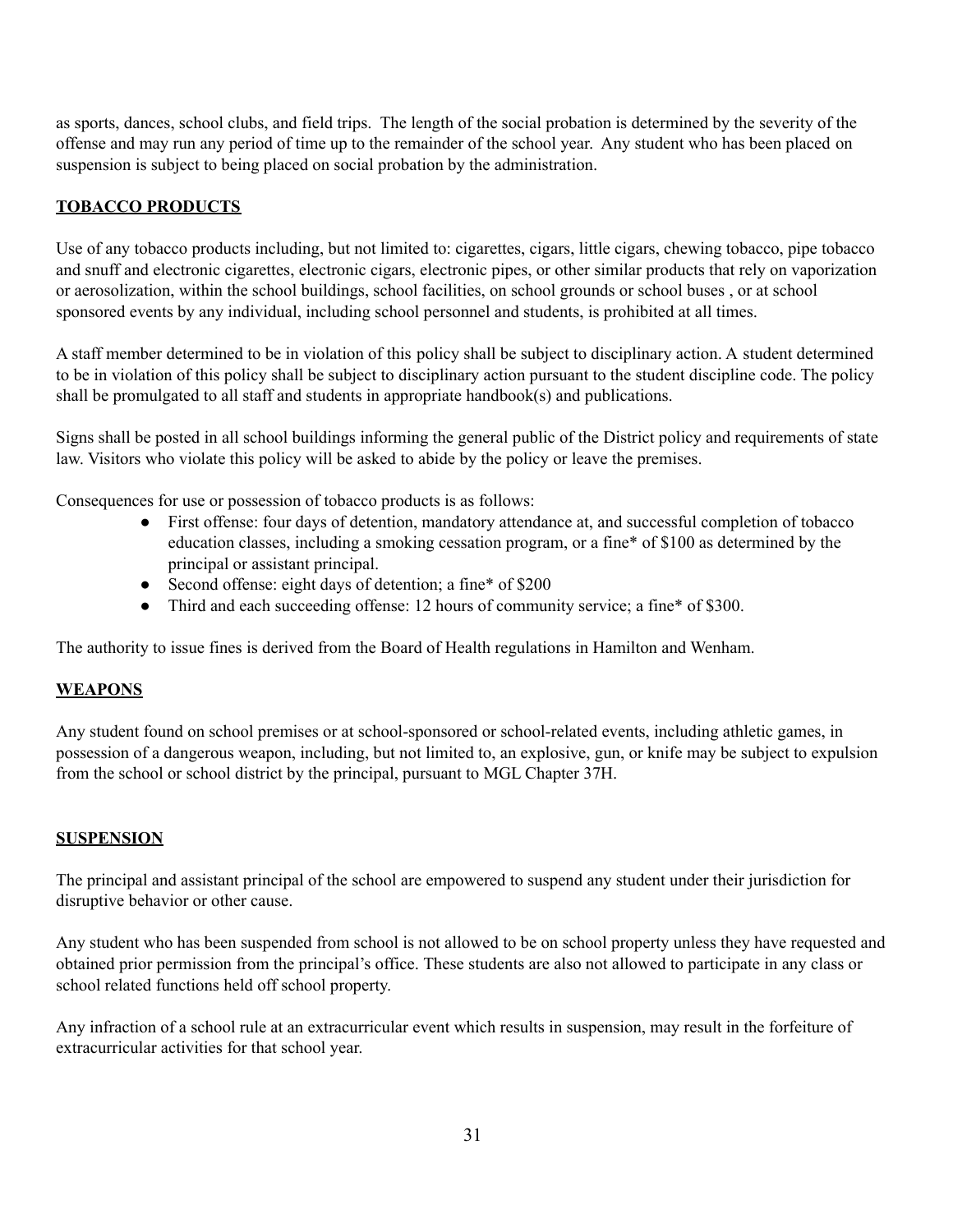#### **SUSPENSION PROCEDURES**

#### **In-School Suspension**

The principal or assistant principal shall inform the student of the disciplinary offense charged and the basis for the charge, and provide the student an opportunity to dispute the charges and explain the circumstances surrounding the alleged incident. If the principal or assistant principal determines that the student committed the disciplinary offense, the principal or assistant principal shall inform the student of the length of the student's in-school suspension, which shall not exceed ten days, cumulatively or consecutively, in a school year.

On the same day as the in-school suspension decision, the principal or assistant principal shall make reasonable efforts to notify the parent orally as soon as possible of the disciplinary offense, the reasons for concluding that the student committed the infraction, and the length of the in-school suspension. The principal or assistant principal shall also invite the parent to a meeting to discuss the student's academic performance and behavior, strategies for student engagement, and possible responses to the behavior. Such meetings shall be scheduled on the day of the suspension if possible, and if not, as soon thereafter as possible. If the principal or assistant principal is unable to reach the parent after making and documenting at least two attempts to do so, such attempts shall constitute reasonable efforts for purposes of orally informing the parent of the in-school suspension.

The principal or assistant principal shall send written notice to the student and parent about the in-school suspension, including the reason and the length of the in-school suspension, and inviting the parent to a meeting with the principal or assistant principal if such meeting has not already occurred. The principal or assistant principal shall deliver such notice on the day of the suspension by hand-delivery, certified mail, first-class mail, email to an address provided by the parent for school communications, or other method of delivery agreed to by the principal or assistant principal and the parent.

#### **Student Due Process Rights**

In administering discipline, school officials will be careful to observe the right to due process under the law for each student. The nature of the violation determines the due process that school officials follow.

### 1. **DUE PROCESS RIGHTS FOR STUDENTS CHARGED WITH POSSESSION OF A DANGEROUS WEAPON, POSSESSION OF A CONTROLLED SUBSTANCE, ASSAULT ON SCHOOL STAFF AND/OR STUDENTS WHO HAVE BEEN CHARGED WITH OR CONVICTED OF A FELONY (M.G.L. c. 71, §37H and M.G.L. c. 71, §37H ½).**

**Short Term Disciplinary Sanctions**: Prior to the imposition of any disciplinary sanction that might result in a student's suspension from school for ten (10) consecutive school days or less, the student will be given oral notice of the offense with which he/she is charged and an opportunity to respond. In the event that the Principal or designee determines that the student will be suspended from school, the student's parent(s)/guardian(s) will be notified by telephone and in writing.

**Long Term Disciplinary Sanctions**: Prior to the imposition of any disciplinary sanction that might result in the student's suspension from school for more than ten (10) consecutive school days or expulsion, the parents/guardians will be given written notice of a hearing at which they may be represented by an attorney at their expense and may examine and present witnesses and documentary evidence. Following this hearing, a written decision will be issued. The parent(s)/guardian(s) will have the right to appeal any decision imposing a long term suspension or expulsion from school to the Superintendent. Where the student is excluded in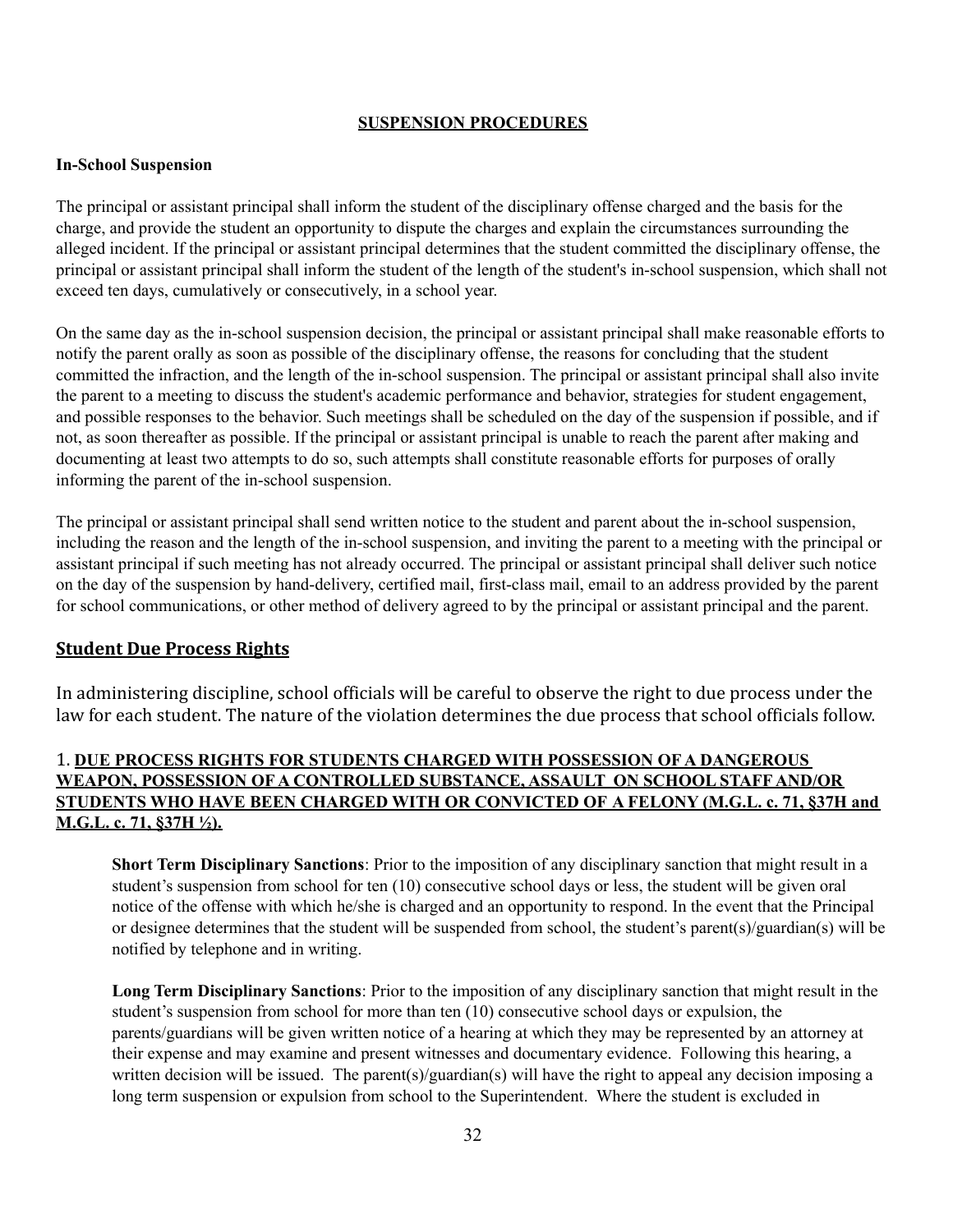accordance with M.G.L. c. 71, §37H, the student shall have ten (10) days from the effective date of the exclusion to file a written appeal with the Superintendent of Schools. For exclusions imposed pursuant to M.G.L. c. 71, §37H  $\frac{1}{2}$ , the student shall have five (5) days from the effective date of the exclusion to file a written appeal with the Superintendent. For exclusions imposed by the School Committee in accordance with M.G.L. c. 76, §17, the student shall have the right to file a written request for reconsideration by the committee within ten (10) days of the effective date of the exclusion. Pending the outcome of any such appeal, the disciplinary sanction imposed shall remain in effect. M.G.L. c. 76, §17, M.G.L. c. 71, §37H and M.G.L. c. 71, §37H ½.

# 2. **DUE PROCESS RIGHTS FOR STUDENTS CHARGED WITH OTHER VIOLATIONS (M.G.L. c. 71, §37H ¾**

#### **)**

#### **Notice and principal's meeting**

For any suspension under this section, the principal or a designee shall provide notice of the charges and the reason for the suspension or expulsion to the parent(s)/guardian(s) in English and the primary language spoken in the student's home. The student shall receive written notice of the charges and the opportunity to meet with the principal or designee to discuss charges and reasons for the suspension and/or exclusion prior to suspension/exclusion taking effect.

The principal or designee shall make reasonable efforts to notify the parent orally of the opportunity to attend the hearing. The meeting may take place without the student's parent(s)/guardian(s) so long as if the principal has sent written notice and has documented at least two (2) attempts to contact the parent in the manner specified by the parent for emergency notification.

The purpose of the principal's hearing is to hear and consider information regarding the alleged incident for which the student may be suspended, provide the student an opportunity to dispute the charges and explain the circumstances surrounding the alleged incident, determine if the student committed the disciplinary offense, and if so, the consequences for the infraction.

The principal shall determine the extent of the rights to be afforded the student at a disciplinary hearing based on the anticipated consequences for the disciplinary offense.

#### **a. Short-term Suspension**

The principal shall discuss the disciplinary offense, the basis for the charge, and any other pertinent information. The student also shall have an opportunity to present information, including mitigating facts, that the principal should consider in determining whether other remedies and consequences may be appropriate. The principal shall provide the parent, if present, an opportunity to discuss the student's conduct and offer information, including mitigating circumstances, that the principal should consider in determining consequences for the student.

Based on the available information, including mitigating circumstances, the principal shall determine whether the student committed the disciplinary offense, and, if so, what remedy or consequence will be imposed. The principal shall notify the student and parent of the determination and the reasons for it, and, if the student is suspended, the type and duration of suspension and the opportunity to make up assignments and such other school work as needed to make academic progress during the period of removal. The determination shall be in writing and may be in the form of an update to the original written notice.

#### **b. Long Term Suspension**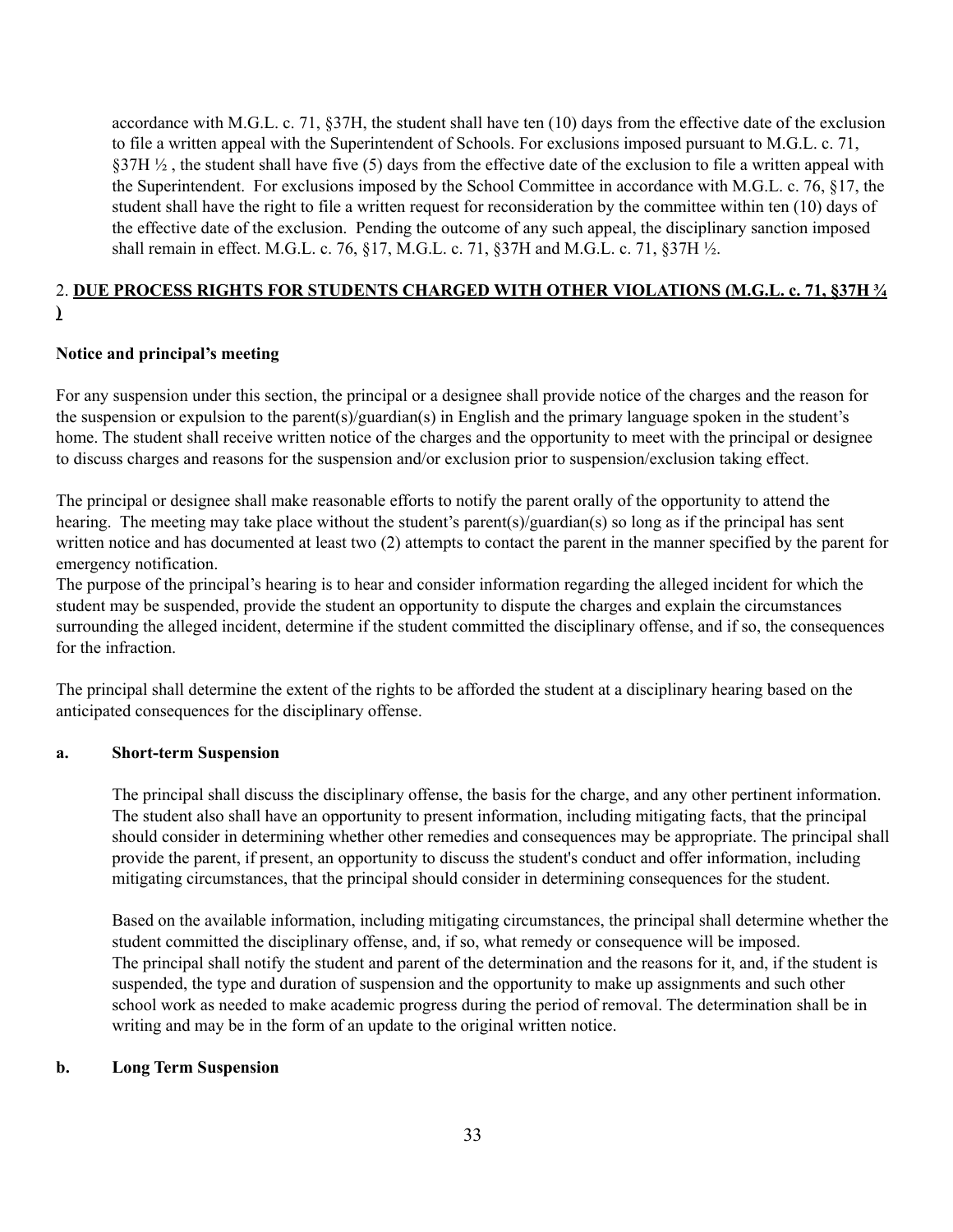In addition to the rights afforded a student in a short-term suspension hearing, the student shall also have the opportunity to review the student's record and the documents upon which the principal may rely in making a determination to suspend the student or not; the right to be represented by counsel or a lay person of the student's choice, at the student's/parent's expense; the right to produce witnesses on his or her behalf and to present the student's explanation of the alleged incident, but the student may not be compelled to do so; the right to cross-examine witnesses presented by the school district; the right to request that the hearing be recorded by the principal, and to receive a copy of the audio recording upon request. If the student or parent requests an audio recording, the principal shall inform all participants before the hearing that an audio record will be made and a copy will be provided to the student and parent upon request.

If present, the Parent shall have an opportunity to discuss the student's conduct and offer information, including mitigating circumstances, that the principal should consider in determining consequences for the student.

Based on the evidence, the principal shall determine whether the student committed the disciplinary offense, and, if so, after considering mitigating circumstances and alternatives to suspension, what remedy or consequence will be imposed, in place of or in addition to a long-term suspension. The principal shall send the written determination to the student and parent by hand-delivery, certified mail, first-class mail, email to an address provided by the parent for school communications, or any other method of delivery agreed to by the principal and the parent.

If the student is suspended for more than 10 days for a single infraction or for more than 10 days cumulatively for multiple infractions in any school year, the notice will include written notification of the right to appeal to the Superintendent and the process for appealing in English and the primary language spoken in the student's home. No student will be suspended for greater than 90 days, beginning on the first day the student is removed from the building.

#### **Emergency Removal**

The principal may remove a student from school temporarily when a student is charged with a disciplinary offense and the continued presence of the student poses a danger to persons or property, or materially and substantially disrupts the order of the school, and, in the principal's judgment, there is no alternative available to alleviate the danger or disruption. The principal shall immediately notify the superintendent in writing of the removal and the reason for it, and describe the danger presented by the student. The temporary removal shall not exceed two (2) school days following the day of the emergency removal.

In the event of an emergency removal, the principal shall make immediate and reasonable efforts to orally notify the student and the student's parent of the emergency removal, the reason for the need for emergency removal. The principal shall provide written notice to the student and parent as provided above, and provide the student an opportunity for a hearing with the principal as provided above, and the parent an opportunity to attend the hearing, before the expiration of the two (2) school days, unless an extension of time for hearing is otherwise agreed to by the principal, student, and parent.

The principal shall render a decision orally on the same day as the hearing, and in writing no later than the following school day, which meets the requirements as described above.

In the event of an emergency removal from school, the principal will not release the student until adequate provisions have been made for the student's safety and transportation.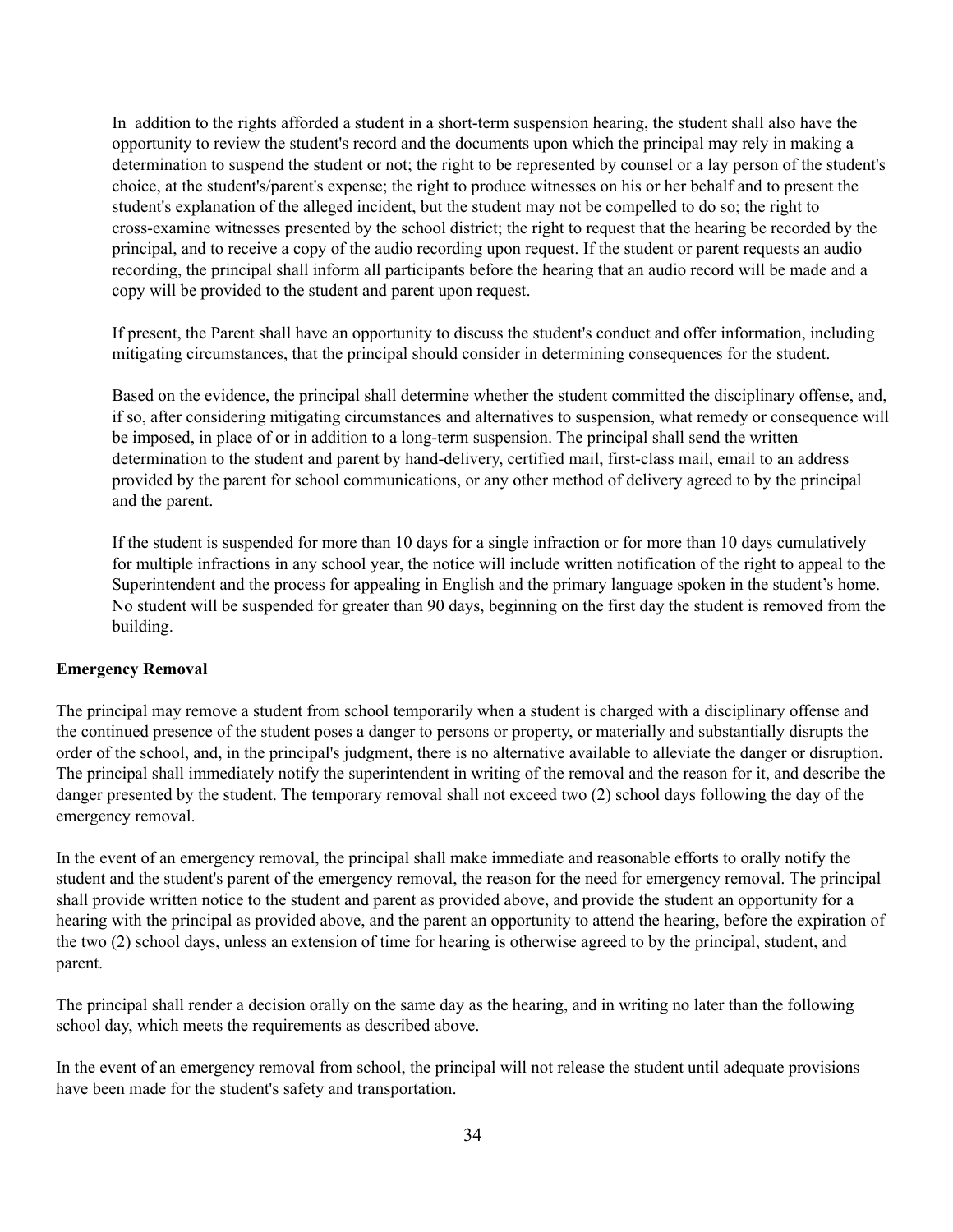#### **Superintendent's hearing**

The parent(s)/guardian(s) shall have 5 calendar days following the effective date of the suspension or expulsion to submit a written request for an appeal to the Superintendent but may be granted an extension of time of up to 7 calendar days. If the appeal is not timely filed, the superintendent may deny the appeal, or may allow the appeal in his or her discretion, for good cause.

The Superintendent will hold a hearing with the student and the parent(s)/guardian(s) within 3 school days or the student's request for an appeal. The time may be extended up to 7 calendar days if requested by the parent(s)/guardian(s). The Superintendent's hearing may proceed without the parent(s)/guardian(s) if a good faith effort was made to include parent(s)/guardian(s). The superintendent shall be presumed to have made a good faith effort if he or she has made efforts to find a day and time for the hearing that would allow the parent and superintendent to participate. The superintendent shall send written notice to the parent of the date, time, and location of the hearing.

At the hearing, the superintendent shall determine whether the student committed the disciplinary offense of which the student is accused, and if so, what the consequence shall be. Students shall have all of the rights afforded to students at the principal's hearing for long-term suspension.

The Superintendent will issue a written decision within 5 calendar days of the hearing. If the superintendent determines that the student committed the disciplinary offense, the superintendent may impose the same or a lesser consequence than the principal, but shall not impose a suspension greater than that imposed by the principal's decision. The Superintendent's decision is the final decision of the district.

#### **Discipline and Students with Disabilities**

All students are expected to meet the requirements for behavior as set forth in this handbook. In addition to those due process protections afforded to all students, the Individuals with Disabilities Education Act and related regulations require that additional provisions be made for students who have been found eligible for special education services or who the school district knows or has reason to know might be eligible for such services. Students who have been found to have a disability that impacts upon a major life activity, as defined under §504 of the Rehabilitation Act, are, generally, also entitled to increased procedural protections prior to imposing discipline that will result in the student's removal for more than ten (10) consecutive school days or where there is a pattern of short term removals exceeding ten (10) school days in a given year. The following additional requirements apply to the discipline of students with disabilities:

1. The IEP for every student eligible for special education or related services shall indicate whether the student can be expected to meet the regular discipline code of the school or whether the code should be modified to address the student's individual needs.

2. Students with disabilities may be excluded from their programs for up to ten (10) school days to the extent that such sanctions would be applied to all students. Before a student with a disability can be excluded from his/her program for more than ten (10) consecutive school days in a given school year or ten (10) cumulative school days in a given school year, building administrators, the parents/guardians and relevant members of the student's IEP or 504 team will meet to determine the relationship between the student's disability and behavior (Manifestation Determination). During disciplinary exclusions exceeding ten (10) school days in a single school year, the student shall have the right to receive services identified as necessary to provide him/her with a free appropriate public education during the period of exclusion.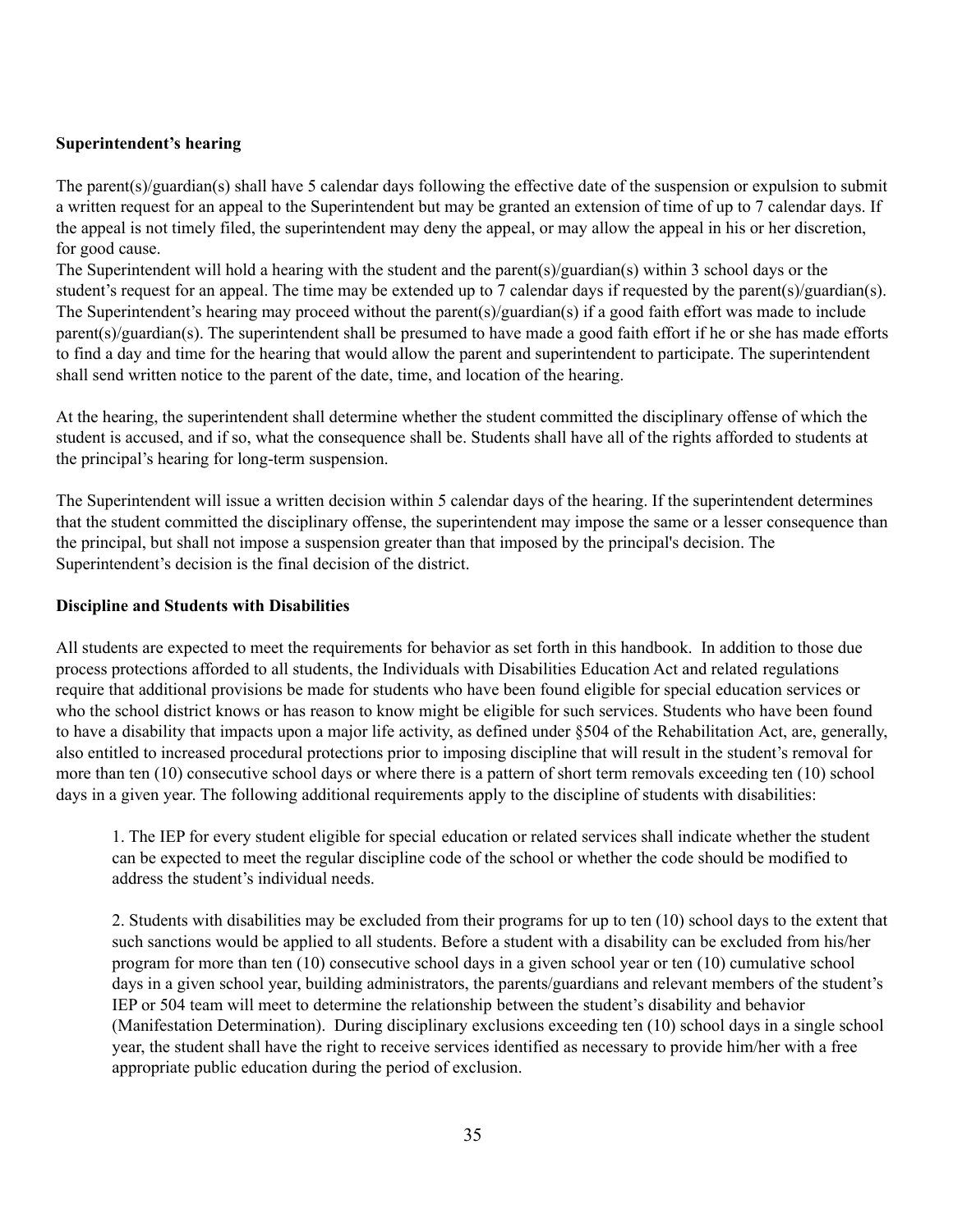3. If building administrators, the parents/guardians and relevant members of the student's IEP or 504 Team determine that the student's conduct was not a manifestation of the student's disability, the school may discipline the student in accordance with the procedures and penalties applicable to all students but will continue to provide a free appropriate public education to those students with IEPs. The student's IEP team or 504 Team will identify the services necessary to provide a free appropriate public education during the period of exclusion, review any existing behavior intervention plan or where appropriate, conduct a functional behavioral assessment.

4. If building administrators, the parents/guardians, and relevant members of the student's IEP or 504 Team determine that the conduct giving rise to disciplinary action was a manifestation of the student's disability, the student will not be subjected to further removal or exclusion from the student's current educational program based on that conduct (except for conduct involving weapons, drugs or resulting in serious bodily injury to others) until the IEP or 504 Team develops, and the parent/guardians consent to, a new placement, or unless the District obtains an order form a court or from the Bureau of Special Education Appeals (BSEA) authorizing a change in the student's placement. The Student's Team shall also review the student's IEP, and modify as appropriate, any existing behavioral intervention plan or arrange for a functional behavioral assessment.

5. If a student with a disability possesses or uses illegal drugs, sells or solicits a controlled substance, possesses a weapon, or causes serious bodily injury to another on school grounds or at a school function, the District may place the student in an interim alternative educational placement (IAES) for up to forty-five (45) school days. A court or BSEA hearing officer may also order the placement of a student who presents a substantial likelihood of injury to self or others in an appropriate interim setting for up to forty-five (45) school days.

#### **School Committee Power of Expulsion**

Except for the provision of Chapter 71, Section 37H and 37H1/2, in which case the Principal may make a decision regarding expulsion, only the School Committee may exclude a student for other infractions (MGL Chapter 76, Section 17). The School Committee must provide a hearing for a student and his or her parents before the student is excluded for the alleged misconduct. At such a hearing, the student is entitled to the following procedural rights:

- Written notice of the charges (in the student's primary language);
- The right to be represented by a lawyer or advocate (at the student's expense);
- Adequate time to prepare for the hearing;
- Access to documented evidence before the hearing;
- The right to request that witnesses attend the hearing, and to question witnesses;
- A reasonably prompt, written decision including specific grounds for the decision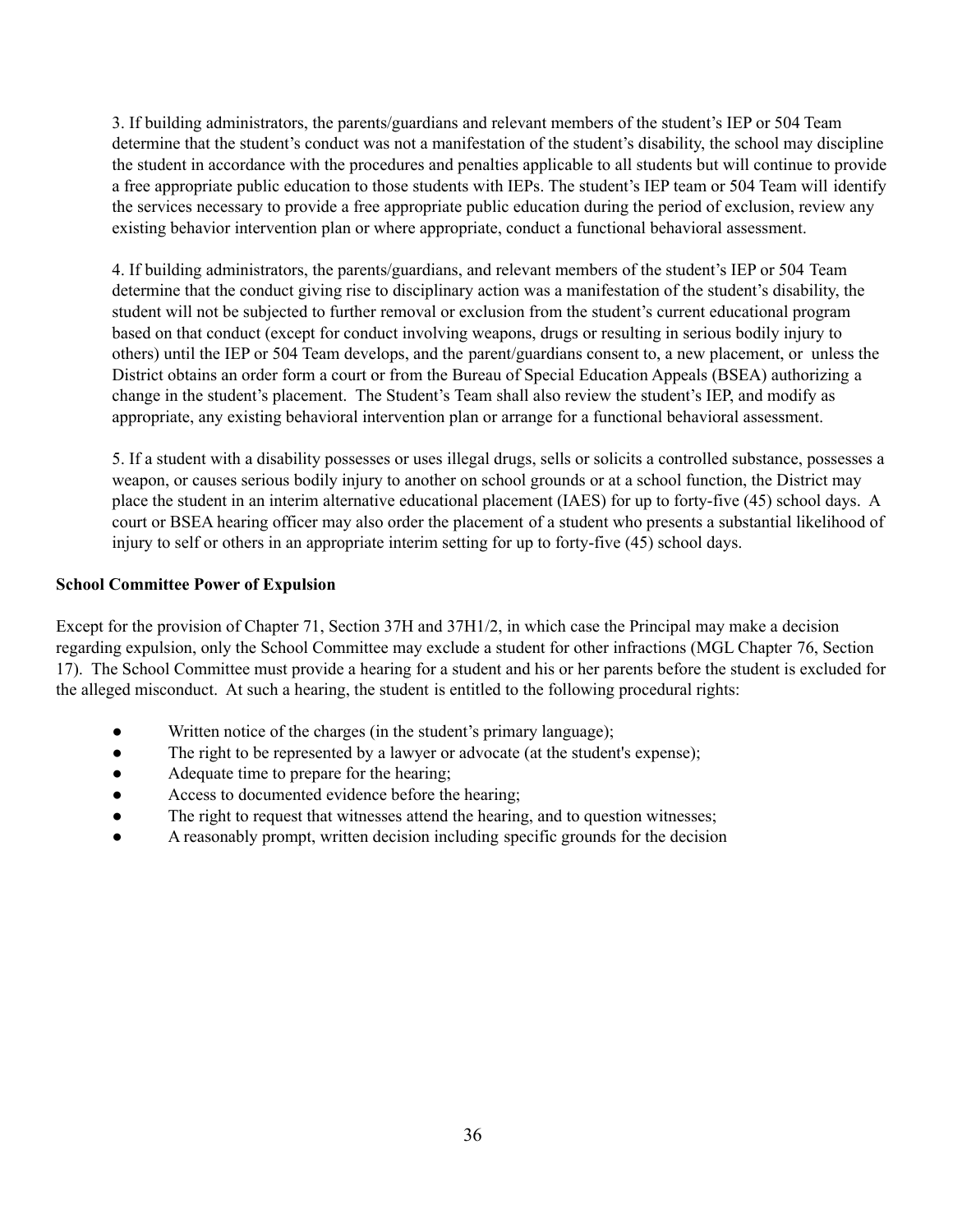# **APPENDICES**

**A: Crimes against Public Peace B: Discrimination/Harasment Complaint Procedures C: Technology Acceptable Use D: Hamilton-Wenham Regional School District Anti-Bullying Prevention and Intervention Plan E: Title IX Notice and Procedures F: The Seal of Biliteracy G: Meal Charge Policy**

# **APPENDIX A: MASSACHUSETTS GENERAL LAWS CHAPTER 269 CRIMES AGAINST PUBLIC PEACE**

### HAMILTON-WENHAM REGIONAL SCHOOL DISTRICT WENHAM, MA

#### H8030 PROHIBITION OF HAZING

In accordance with Massachusetts General Laws, Chapter 536 of the Acts of 1985, the School Committee hereby deems that no student, employee or school organization under the control of the School Committee shall engage in the activity of hazing a student while on or off school property, or at a school sponsored event regardless of the location.

No organization that uses the facilities or grounds under the control of the School Committee shall engage in the activity of hazing any person while on school property.

Any student who observes what appears to them to be the activity of hazing another student or person should report such information to the Principal including the time, date, location, names of identifiable participants and the types of behavior exhibited.

Students and employees of the Schools are obligated by law to report incidents of hazing to the police department.

Any student who is present at a hazing has the obligation to report such an incident. Failure to do so may result in disciplinary action by the school.

Any student who participates in the hazing of another student or other person may be subject to disciplinary action by the school.

Any student determined by the Principal to be the organizer of a hazing activity may be recommended for further disciplinary action, but will receive no less disciplinary action than that of a participant.

In all cases relating to hazing, students will receive procedural due process.

LEGAL REF.: M.G.L. 269:17, 18, 19

HAZING IS DEFINED BY MASSACHUSETTS STATE LAW AS FOLLOWS: CH. 269, S.17. CRIME OF HAZING; DEFINITION; PENALTY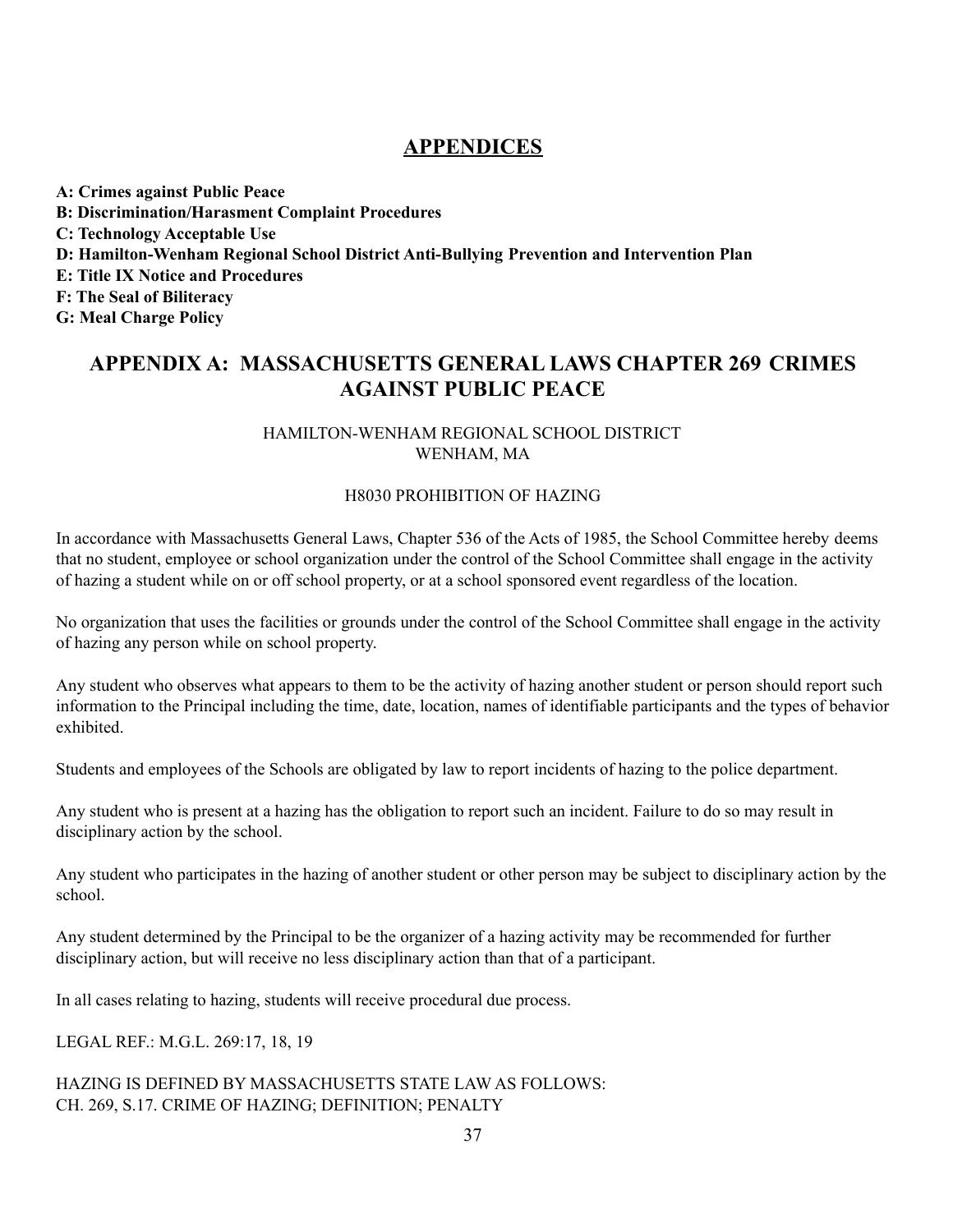Whoever is a principal organizer or participant in the crime of hazing as defined herein shall be punished by a fine of not more than three thousand dollars or by imprisonment in a house of correction for not more than one year, or by both such fine and imprisonment.

The term "hazing" as used in this section and in sections eighteen and nineteen, shall mean any conduct or method of initiation into any student organization, whether on public or private property, which willfully or recklessly endangers the physical or mental health of any student or other person.

Such conduct shall include whipping, beating, branding, forced calisthenics, exposure to the weather, forced consumption of any food, liquor, beverage, drug or other substance, or any other brutal treatment or forced physical activity which is likely to adversely affect the physical health or safety of any such student or other person, or which subjects such student or other person to extreme mental stress, including extended deprivation of sleep or rest or extended isolation.

Notwithstanding any other provisions of this section to be contrary, consent shall not be available as a defense to any prosecution under this action.

### CH. 269, S.18. DUTY TO REPORT HAZING

Whoever knows that another person is the victim of hazing as defined in section seventeen and is at the scene of such crime shall, to the extent that such person can do so without danger or peril to himself or others, report such crime to an appropriate law enforcement official as soon as reasonably practicable. Whoever fails to report such crime shall be punished by a fine of not more than one thousand dollars.

### CH. 269, S.19. HAZING STATUTES TO BE PROVIDED; STATEMENT OF COMPLIANCE AND DISCIPLINE POLICY REQUIRED

Each secondary school and each public and private school or college shall issue to every group or organization under its authority or operating on or in conjunction with its campus or school, and to every member, plebe, pledge or applicant for membership in such group or organization, a copy of this section and sections seventeen and eighteen. An officer of each such group or organization, and each individual receiving a copy of said sections seventeen and eighteen shall sign an acknowledgment stating that such group, organization or individual has received a copy of said sections seventeen and eighteen.

Each secondary school and each public or private school or college shall file, at least annually, a report with the regents of higher education and in the case of secondary schools, the Board of Education, certifying that such institution has complied with the provisions of this section and also certifying that said school has adopted a disciplinary policy with regards to the organizers and participants of hazing.

The Board of Regents and, in the case of secondary schools, the Board of Education shall promulgate regulations governing the content and frequency of such reports, and shall forthwith report to the attorney general any such institution which fails to make such a report.

SOURCE: Dover-Sherborn Regional Committee

Policy Review: 1st Reading: October 16, 2014 2nd Reading: October 30, 2014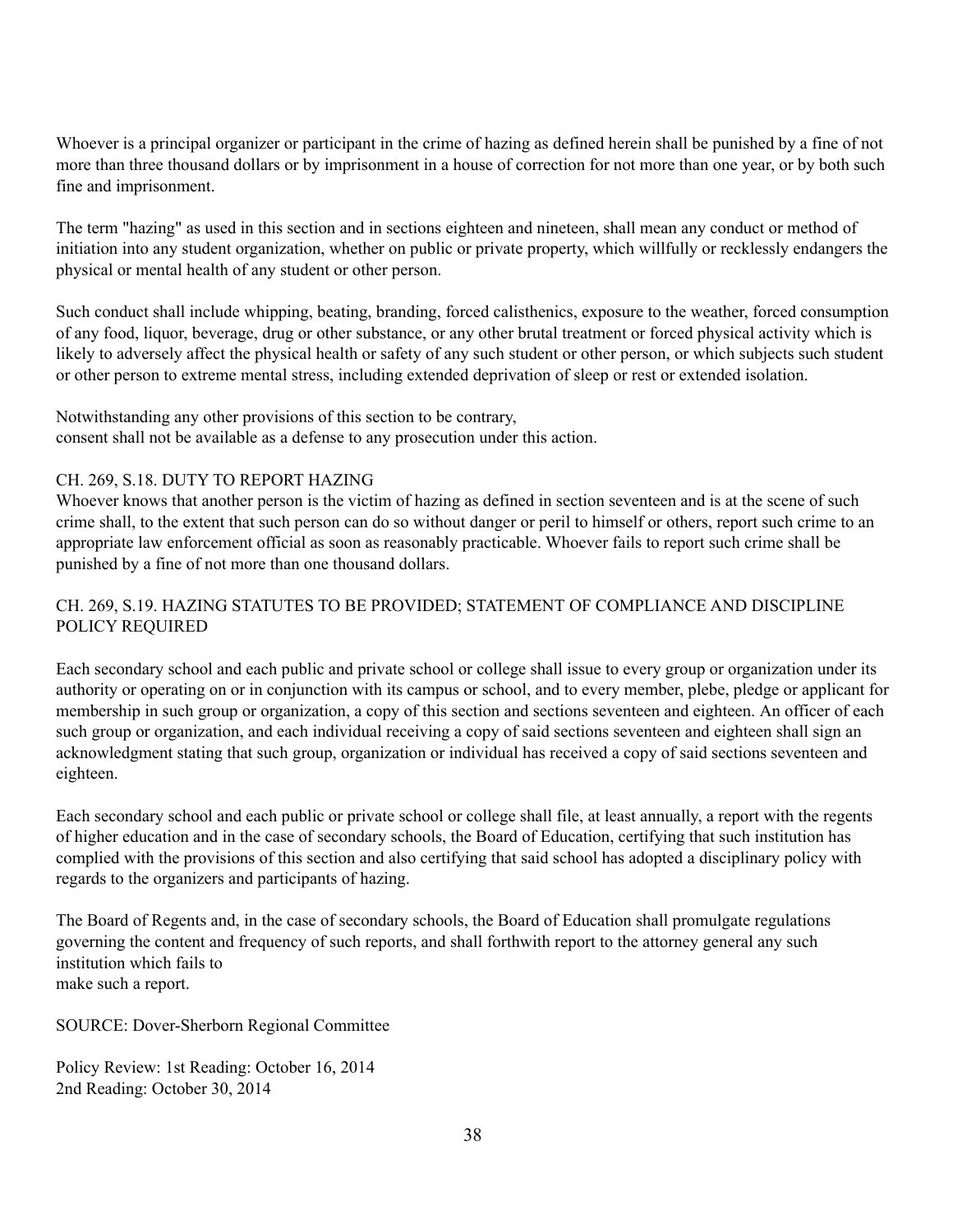Policy Adopted: October 30, 2014 Vote: 7-0-0 Chairperson, HWRSD School Committee: William Wilson (Original Signature on file in the Superintendent's Office

# **APPENDIX B: Discrimination/Harassment Complaint Procedures**

### I. WHERE TO FILE A COMPLAINT

Any Hamilton-Wenham Regional School District student, employee, or third party who believes that a Hamilton-Wenham Regional School District student, employee, or third party has discriminated against or harassed them because of their race, color, national origin, sex, disability, or age in admission to, access to, treatment in, or employment in its services, programs, or activities may file a complaint with Superintendent 5 School Street Wenham, MA 01984 978-468-5310

Stacy Bucyk Director of Student Services and Title IX Coordinator 5 School Street Wenham, MA 01984 978-468-5303 s.bucyk@hwschools.net

The Superintendent, Superintendent's designee, Title IX Coordinator or 504 Coordinator will serve as the grievance officer in such matters as appropriate.

### II. CONTENTS OF COMPLAINTS AND TIMELINES FOR FILING

Complaints under this procedure must be filed within twenty (20) days of the alleged discrimination or harassment. Complaints filed after this 20 day period will be accepted, however, the investigation may be impacted due to the passage of time. Complaints may be submitted orally or in writing. The complainant may select another person to help with the filing of the complaint. Any responsible employee who receives an oral complaint will memorialize the allegations in writing and forward the written allegations to the Office of the Superintendent or the Superintendent's designee by the following school day. The written complaint should include the following information:

1. The name and grade level (or address and telephone number if not a student or employee) of the complainant;

2. The name (and address and telephone number if not a student or employee) of the complainant's representative, if any; 3. The name(s) of the person(s) alleged to have committed or caused the discriminatory or harassing action, or event (respondent);

4. A description, in as much detail as possible, of the alleged discrimination or harassment;

5. The date(s), time(s), and location(s) of the alleged discrimination or harassment;

6. The names of all persons who have knowledge about the alleged discrimination or harassment (witnesses) as can be reasonably determined; and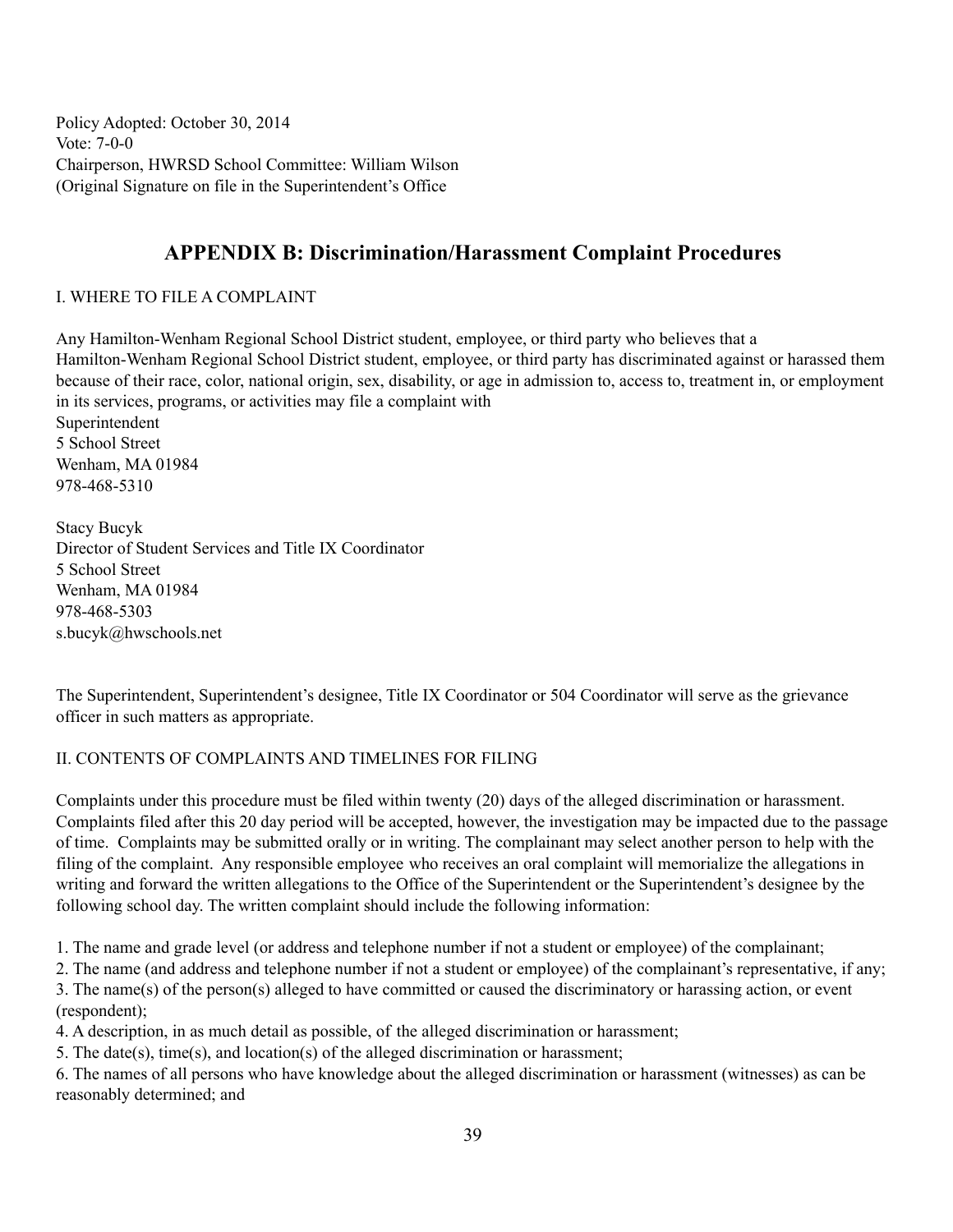7. A description, in as much detail as possible, of how the complainant wishes to see the matter resolved.

#### III. INVESTIGATIONS AND RESOLUTION OF THE COMPLAINT

Complaints will be investigated promptly and resolved as quickly as possible.

Due process procedures apply to issues of identification, evaluation, and placement under Section 504. Any person who alleges discrimination on the basis of a disability relative to the identification, evaluation, or educational placement of a person, who because of a disability is believed to need regular or special instruction and related aids or services, pursuant to Section 504 of the Rehabilitation Act of 1973, Massachusetts General Law chapter 71B, and/or the Individuals with Disabilities Education Act, may use the procedure outlined in the Massachusetts Department of Elementary and Secondary Education's Parents' Rights Brochure, rather than this procedure. Information on this alternative process may be obtained from the Director of Student Services for the Hamilton-Wenham Regional School District.

The Discrimination/Harassment Complaint Procedure applies to issues of disability discrimination and harassment. Respondents will be informed of the charges as soon as the grievance officer deems appropriate based upon the nature of the allegations, the investigation required, and the action contemplated, and in no case later than fifteen (15) school days following receipt of the complaint. The grievance officer will interview witnesses who are deemed to be necessary and appropriate to determine the facts relevant to the complaint, and will gather other pertinent information. Interviews of students will be conducted in such a way as to reflect the age and emotional condition of the student. The complainant(s) and respondent(s) shall have an equal opportunity to present witnesses and other evidence. Such interviews and gathering of information will be completed within fifteen (15) school days of the receipt of the complaint.

Within twenty (20) school days of receiving the complaint, the grievance officer will meet with the complainant and/or his/her representative and the respondent and/or his/her representative to review information gathered and, if appropriate, to propose a resolution designed to stop the discrimination or harassment, prevent its recurrence and to correct its effect.

Within ten (10) school days of meeting with the complainant and/or his/her representative and the respondent and/or his/her representative, the grievance officer will provide written disposition of the complaint to the complainant and/or his/her representative and to the respondent(s) and/or his/her representative, including a statement regarding whether the complaint was found to be credible and whether discrimination was found to have occurred. Where the grievance officer finds that discrimination has occurred, Hamilton-Wenham Regional School District will take steps that are reasonably calculated to end discrimination that has been found; prevent recurrence of any discrimination, and correct its discriminatory effects on the complainant and others, if appropriate. The grievance officer will contact the complainant within 10 school days following conclusion of the investigation to assess whether there has been on-going discrimination or retaliation, and to determine whether additional supportive measures are needed. If the grievance officer determines that additional supportive measures are needed, he or she shall offer such measures to the complainant within fifteen school days following conclusion of the investigation.

Notwithstanding the above, it is understood that in the event a resolution contemplated by the grievance officer involves disciplinary action against an individual, the complainant will not be informed of such disciplinary action, unless it directly involves the complainant (e.g., a directive to "stay away" from the complainant, as might occur as a result of a complaint of harassment). Any disciplinary action imposed upon an individual will be subject to applicable procedural requirements. All the timelines indicated above will be implemented as specified, unless the nature of the investigation or exigent circumstances prevent such implementation in which case the matter will be completed as quickly as practicable. If the timelines specified above are not met, the reason(s) for not meeting them must be clearly documented.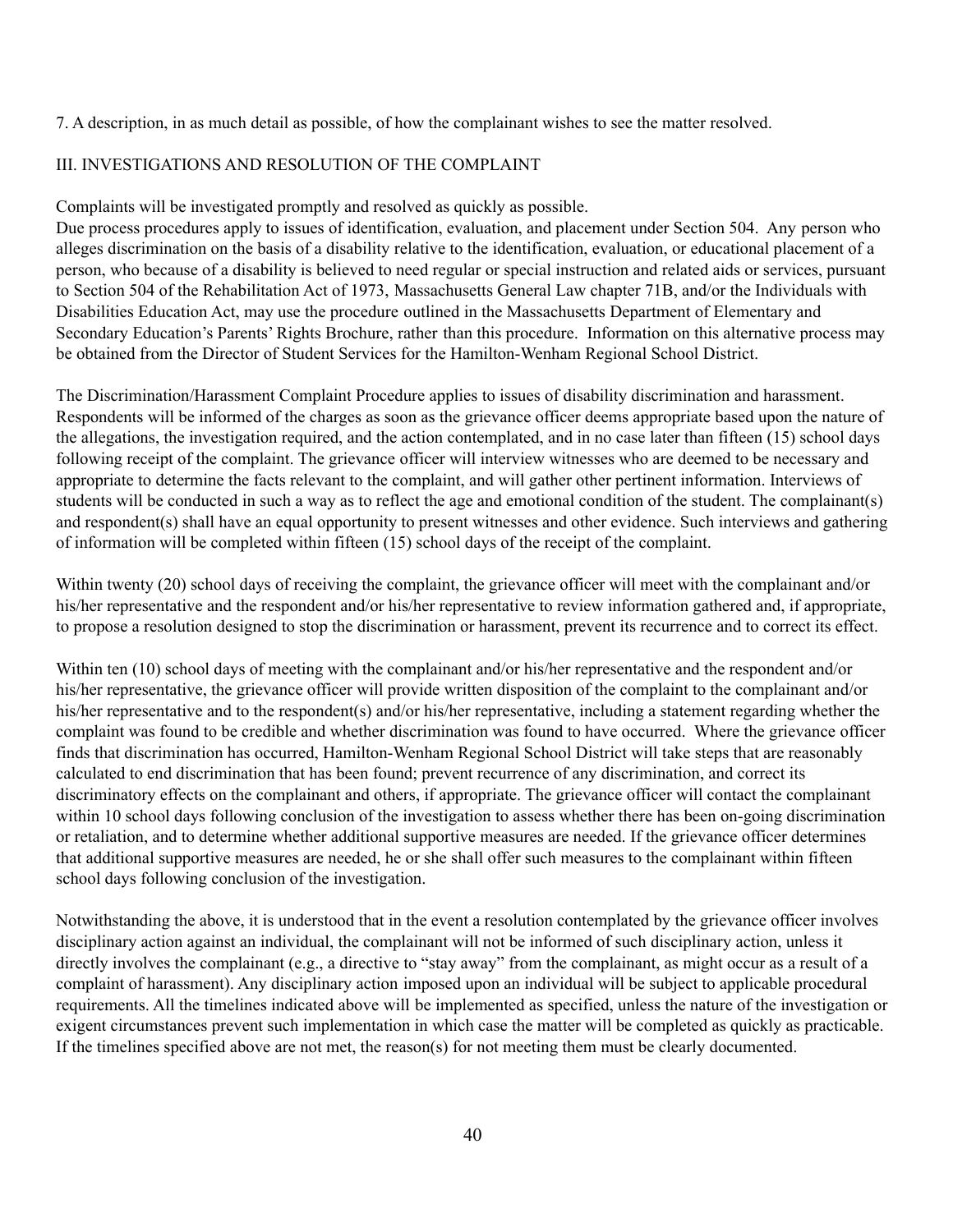Confidentiality of complainants/respondents and witnesses will be maintained, to the extent consistent with the obligations of the Hamilton-Wenham Regional School District relating to the investigation of complaints and the due process rights of individuals affected.

### IV. RETALIATION PROHIBITED

Retaliation against someone because he/she has filed a complaint under this procedure is strictly forbidden. Retaliation against someone who has participated in an investigation is strictly prohibited. Hamilton-Wenham Regional School District will take appropriate steps as necessary to prevent retaliation. Acts of retaliation may result in disciplinary action, up to and including suspension or expulsion/discharge.

Upon request, the grievance officer will provide the complainant with the names and addresses of those state and federal agencies which handle discrimination and harassment matters.

# **APPENDIX C: TECHNOLOGY ACCEPTABLE USE**

Hamilton-Wenham Regional School District Acceptable Internet Usage

#### **Introduction:**

It is the policy of the Hamilton Wenham Regional School District (HWRSD) to maintain a school environment free of harassment based on race, color, religion, national origin, age, gender, sexual orientation, disability, or any other characteristic protected by law. Employees and students shall observe this policy in the use of the Network and employ digital etiquette by using appropriate, non-abusive language. Employees and students will refrain from making defamatory remarks or racial slurs, bullying and using obscene or profane language.

### **Purpose:**

HWRSD is pleased to offer its students and staff access to the District-wide school network ("The Network"), which also serves as the District's gateway to the Internet. The Network is used to enhance productivity through increased communication within the District, and assist its employees in upgrading their skills through greater exchange of information with their peers. The Network also assists the District in communicating with parents, social service agencies, government agencies and businesses.

The Network is not a public forum and HWRSD reserves the right to place reasonable limits on materials posted or accessed through this network.

The Network may not be used for personal or commercial purposes, such as, but not limited to, offering, providing, or purchasing goods and/or services for personal use.

The principal purpose of the District's Network/equipment/access is for the education of students and professional use by its staff. It is the vision of the Hamilton Wenham Regional School District to provide equitable, effective, and efficient technology that expands instructional capacity and enables all students to engage in rigorous learning. To that end, we incorporate technologies utilizing the principles of universal design learning and assistive technology\* throughout our system in order to:

- Maximize access to curricula
- · Provide authentic and relevant global resources
- · Foster learning, collaboration, exploration, and discovery
- · Develop critical, creative, and analytical thinking skills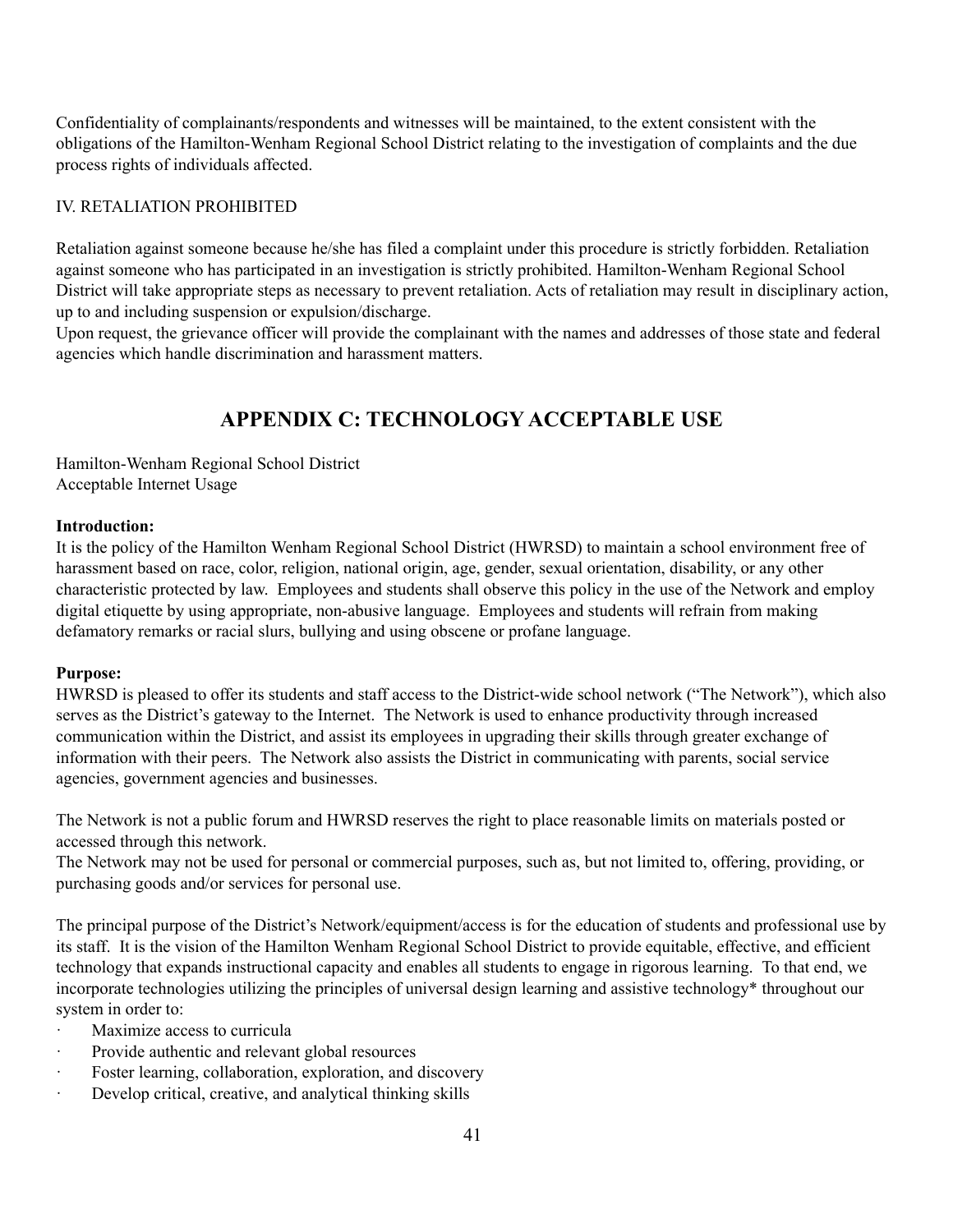- · Collect, assess, and share knowledge
- · Synthesize information and demonstrate conceptual understanding
- · Streamline organizational tasks

\* The Americans with Disabilities Act (ADA) requires that state, local, educational and public websites be made accessible. In general - The term `assistive technology' means any item, piece of equipment, or product system, whether acquired commercially off the shelf, modified, or customized, that is used to increase, maintain, or improve functional capabilities of a child with a disability.

#### **Definitions:**

"HWRSD Network" is defined as the technology devices, digital resources and network infrastructure.

"Network infrastructure" is defined as the Internet, Google Apps for Education, email, hardware, software, printers, peripheral devices, individual computer devices and web enabled devices.

"Information technology" is defined as the use of hardware and software services to store, retrieve, transmit and manipulate data including; Internet access, blogging, podcasting, email, published and non-published documents, and various forms of multimedia technology.

"Educational use" is defined as a use that supports curriculum activities, career and professional development activities, communication, research, learning and other district related activities of an educational nature.

"Devices" refer to district owned/leased devices; staff owned devices, and student owned devices.

#### **Privilege:**

For all users, Internet access through HWRSD and the use of district owned or managed computers, services and networks is a privilege; therefore, inappropriate use will result in a cancellation of this privilege. Based on the acceptable use guidelines outlined in this document, the system administrator may revoke, deny or suspend privileges. All activities on the HWRSD network are NOT private. This means someone can read what you write and see the web pages you visit.

#### **Children's Online and Privacy Protection Act:**

Congress enacted the Children's Online Privacy Protection Act, 15 U.S.C. §6501, et seq. (COPPA) in 1998. COPPA required the Federal Trade Commission to issue and enforce regulations concerning children's online privacy. The Commission's original COPPA Rule became effective on April 21, 2000. The Commission issued an amended Rule on December 19, 2012 that became effective on July 1, 2013.

HWRSD works diligently to comply with COPPA requirements. HWRSD does not collect student personal information or transmit such information directly to online entities.

#### **Children's Internet Protection Act (Federal Communications Commission Guide Enclosed):**

The District will comply with the Children's Internet Protection Act (CIPA), enacted by Congress in 2000, which requires schools to block or filter Internet access to content that is: (a) obscene, (b) child pornography or, (c) harmful to minors (for computers that are accessed by minors). However, it is recognized that any filter alone is no guarantee that users will be prevented from accessing Internet resources that are profane, offensive, obscene, or otherwise objectionable. All users accessing the Internet, due so at their own risk. Students should report accidental or inappropriate sites to a teacher or administrator for blocking. An administrator, supervisor or other appointed person may temporarily disable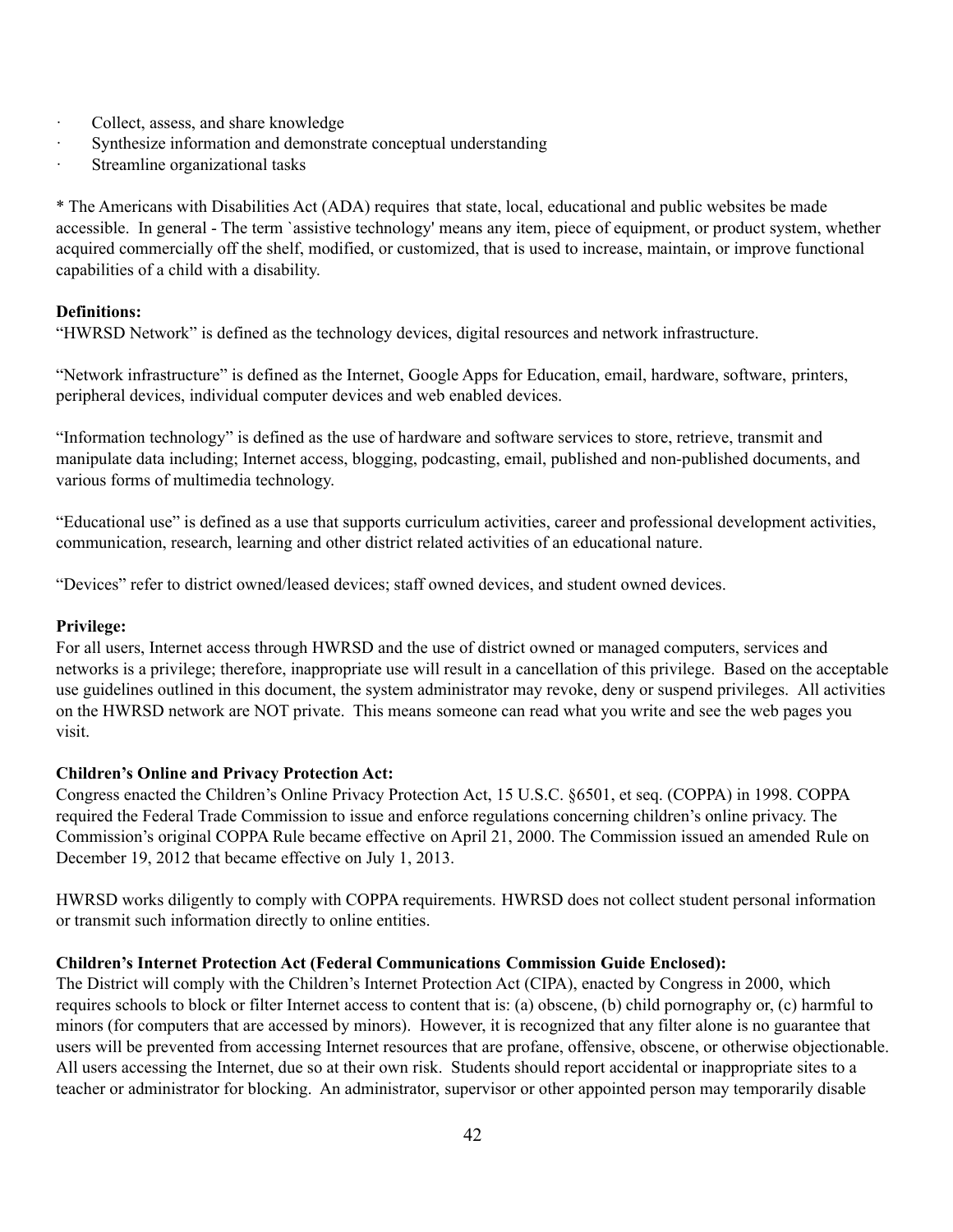the filtering technology or other content protection measure, during use by an adult, only to enable access for bona fide educational uses and other lawful purposes. Internet usage is logged and monitored for use consistent with the educational mission of HWRSD.

#### **Recording:**

In addition, HWRSD complies with the unauthorized recording laws. Mass. Gen. Laws ch. 272, § 99 prohibits unauthorized recording. HWRSD requires that all parties must be notified prior to being recorded, preferably in written form. This includes other students and/or staff members.

#### **Email and the Public Records Law:**

Email messages concerning official school business are generally considered public record information that is subject to disclosure under the Massachusetts public records law. [G.L. c. 66 section 10; G.L. c. 4, s. 7 (26)]. Documents prepared in anticipation of litigation or to reply to a Freedom of Information Act (FOIA) should not be disclosed without prior approval from the Superintendent.

#### **Monitoring:**

There is NO expectation of privacy related to information stored and transmitted over the HWRSD network. HWRSD staff routinely performs maintenance and monitoring of the system. The information on the network in general files and email is not private and is subject to review by the network manager at the request of the HWRSD administration to substantiate inappropriate activity and to comply with requests of law enforcement agencies as part of their investigations.

#### **Data Confidentiality:**

Some district employees, as part of their jobs, have access to confidential information such as personal data about identifiable individuals. Employees are expected to use appropriate judgment and caution in communications concerning students and staff to ensure that personally identifiable information remains confidential. Employees are strictly prohibited from acquiring access to and/or disseminating such confidential information unless access to and/or is authorized and required by their job.

#### **Copyright:**

Employees and students should assume that most materials available on the Internet are protected by copyright. Unauthorized copying of copyrighted material is prohibited. Additionally, any material obtained from the Internet and included in one's own work must be properly cited regardless of the copyright status. The HWRSD will cooperate with copyright protection agencies investigating copyright infringement by users of the computer systems and network of the HWRSD. Copying, selling or distributing copyrighted or proprietary material without the written permission of the author or publisher, or engaging in plagiarism is illegal.

#### **Criminal Acts/Cyber Crimes:**

These include, but are not limited to, gaining unauthorized access to other systems, arranging for the sale or purchase of drugs or alcohol, participating in gang activity, threatening others, transferring obscene material, cyber-stalking, cyber-bullying, vandalism, using another person's identity and/or identity fraud, or attempting to do any of the above. This also includes libel, defined as: publicly defaming people through publishing material on the Internet, email, etc.

#### **Terms and Conditions:**

By signing this Acceptable Usage Policy (AUP), staff, students and guardians acknowledge the following rules and conditions: As an HWRSD member, I understand that access to the school Network is a privilege, and not a right. I understand that my school networks and accounts are owned by HWRSD and are not private. HWRSD has the right to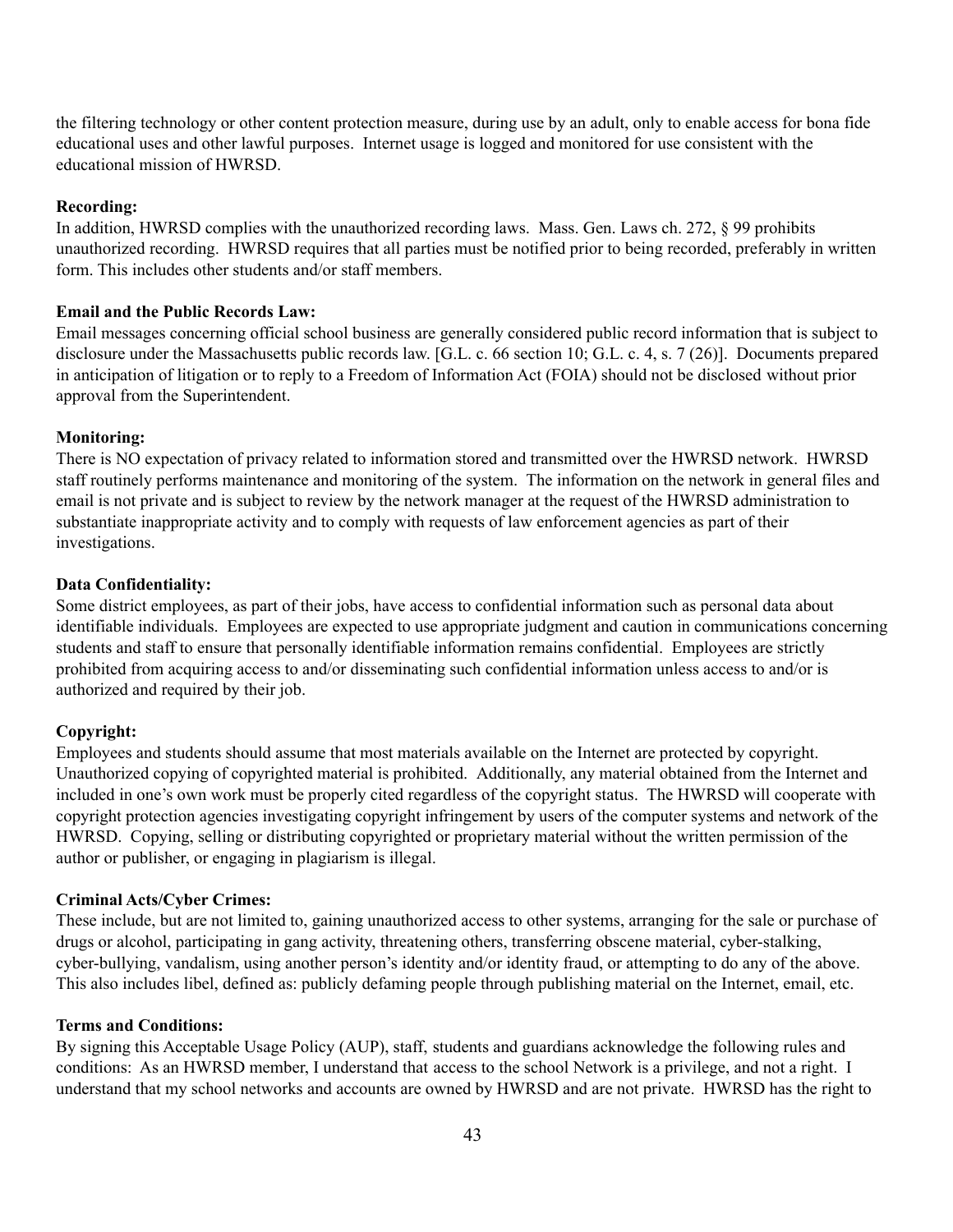access my information at any time. I understand that the system administrator will deem what conduct is inappropriate use, if such conduct is not specified in this agreement. I will use technology in a manner that complies with federal, state or local law or regulation, including copyright laws and School Committee policy. I understand that I am to notify an adult immediately if I encounter material that violates appropriate use. Staff will notify the system administrator immediately upon encountering a violation of this agreement.

#### **I will respect and protect the privacy of others and myself.**

- It is prohibited to use anyone else's account or share passwords.
- · I will not distribute information about self or others.

· I will not impersonate or pretend to be someone else while online. This includes sending out email, creating accounts or posting messages in someone else's name.

#### **I will respect and protect the property of others.**

· I will not infringe copyrights (no making illegal copies of commercial software, music, games or movies).

#### **I will respect the security of all electronic resources.**

· I will not attempt to bypass security settings or Internet filters, or interfere with the operation of the network.

· I will not make any changes to the computer settings nor change or delete any files or directories stored on school computers or devices that are not part of my user profile, my allocated file storage or my personal device settings.

#### **I will be a responsible member of my school and my community when I am on the Internet.**

- I will use the Internet for educational purposes or the business of the school district.
- · I will use the Internet responsibly.
- I will always be polite and use appropriate language.
- · I will not search, retrieve, circulate or display hate-based or offensive information, information about weapons, or sexually explicit material.
- I will not use the Internet for, or in support of, illegal purposes or activities.
- I will not buy, sell, advertise, or otherwise conduct business, on the Internet.
- · I will not use the Internet for political purposes, except for using the Network to communicate with elected officials.

#### **Due Process**

The HWRSD reserves the right to deny, revoke or suspend, without prior notification, specific user privileges and/or take other disciplinary action for violation of this policy. Additionally, all handbook regulations apply to the use of the Network. In the event that there is a claim that an employee or student has violated any of the guidelines of this policy, he or she will be provided with written notice of the suspected violation and an opportunity to be heard. HWRSD will also cooperate fully with local, state and/or federal officials in any investigation related to any illegal activities conducted through the Network.

### **HWRSD Limitations of Liability:**

HWRSD assumes no responsibility for any loss or corruption of data resulting from the use of the District's information technology resources. Employees and students must take full responsibility for their own actions.

Policy Review: 1st Reading: October 16, 2014 2nd Reading: October 30, 2014 Policy Adopted: October 30, 2014 Vote: 7-0-0 Chairperson, HWRSD School Committee: William Wilson (Original Signature on file in the Superintendent's Office)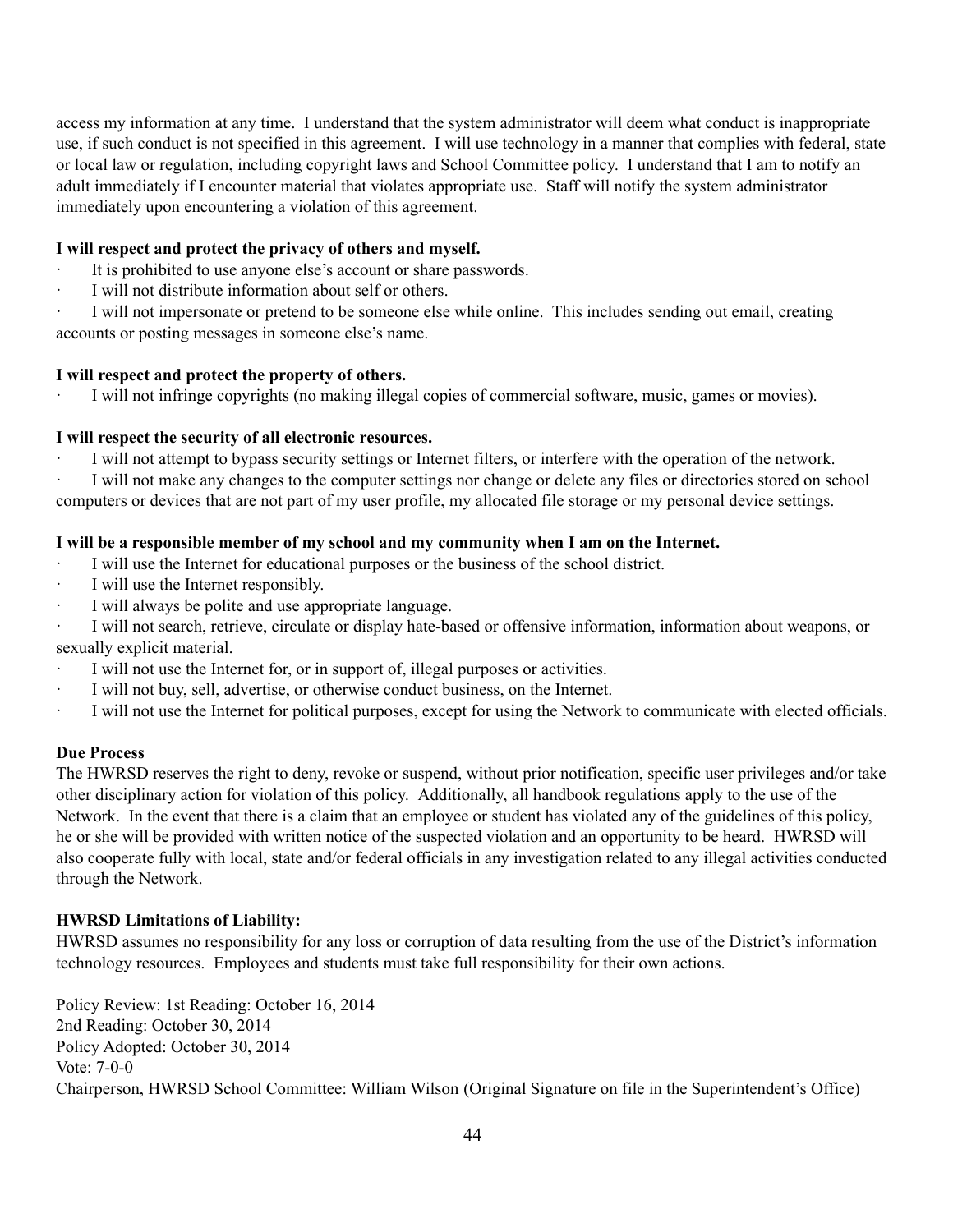# **APPENDIX D: HAMILTON-WENHAM REGIONAL SCHOOL DISTRICT ANTI-BULLYING PREVENTION AND INTERVENTION PLAN**

HWRSD Anti-Bullying and Prevention Plan Rev. January 8, 2015 Hamilton-Wenham Regional School District Anti-Bullying Prevention and Intervention Plan

### I. LEADERSHIP

Statement of Purpose

The Hamilton-Wenham Regional School District (the "District") expects that all members of the school community will treat each other in a civil manner and with respect for differences.

The District is committed to providing all students with a safe learning environment that is free from bullying and cyber-bullying. This commitment is an integral part of our comprehensive efforts to promote learning, and to prevent and eliminate all forms of bullying and other harmful and disruptive behavior that can impede the learning process.

The District will take specific steps to create a safe, supportive environment for vulnerable populations in the school community, and provide all students with the skills, knowledge, and strategies to prevent or respond to bullying, harassment, or teasing.

We recognize that certain students may be more vulnerable to become targets of bullying, harassment, or teasing based on actual or perceived characteristics, including race, color, religion, ancestry, national origin, sex, socioeconomic, status, homelessness, academic status, gender identity or expression, physical appearance, or sensory, disability, or by association with a person who has or is perceived to have one or more of these characteristics. The District will identify specific steps it will take to create a safe, supportive environment for vulnerable populations in the school community, and provide all students with the skills, knowledge, and strategies to prevent or respond to bullying, harassment, or teasing.

The District will not tolerate any unlawful or disruptive behavior, including any form of bullying, cyber-bullying, or retaliation, in our school buildings, on school grounds, or in school-related activities. We will promptly investigate all reports and complaints of bullying, cyber-bullying, and retaliation, and take prompt action to end that behavior and restore the target's sense of safety.

We will support this commitment in all aspects of our school community, including curricula, instructional programs, Staff development, extracurricular activities, and parent or guardian involvement.

The Bullying Prevention and Intervention Plan (the "Plan") is a comprehensive approach to addressing bullying and cyber-bullying, and the district is committed to working with students, staff, families, law enforcement agencies, and the community to prevent issues of violence. In consultation with these constituencies, we have established this Plan for preventing, intervening, and responding to incidents of bullying, cyber-bullying, and retaliation. The Principal or his/her designees are responsible for the implementation and oversight of the Plan at their respective buildings.

A. Public Involvement in Developing the Plan,

As required by M.G.L. c. 71, § 370, the Plan will be developed with various constituencies. This involvement will include: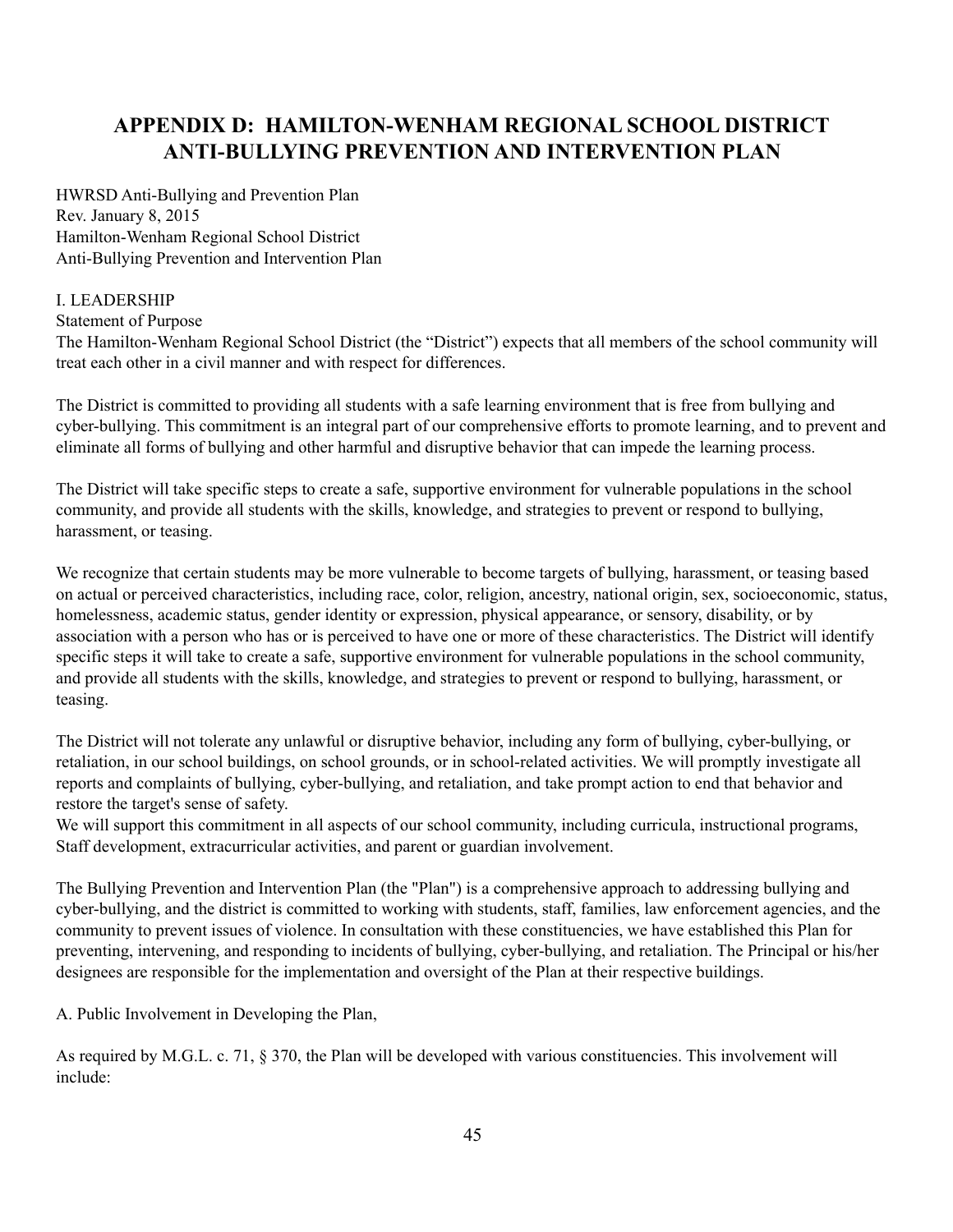- District/School administrators, faculty and Staff;
- school volunteers:
- interested community representatives, students, parents, and guardians; and
- the District School Committee.

Consultation will include, at a minimum, notice and a public comment period before the District School Committee adopts the Plan.

B. Assessing Needs and Resources

The Superintendent, along with the Superintendent's designees, with input from administrators, faculty, and families, will assess the adequacy of current programs, policies and procedures.

This task will include:

- review of current policies and procedures;
- review of available data on the prevalence and characteristics of bullying and behavioral incidents;
- assessment of available resources including curricula, training programs, and

behavioral health Services; for designing ongoing professional development

• review of current and relevant articles and research on best methodology to

prevent, intervene and address bullying and cyber-bullying;

- research and review of field tested and research-based anti-bullying curricula and instructional guides;
- development of a resource bank of relevant materials for both parents and students;
- Review of the Massachusetts comprehensive Health and Wellness Curriculum frameworks to provide a working curriculum context for anti-bullying curriculum; and
- at least once every four years beginning with 2015/16 school year, the district will administer a Department of Elementary and Secondary-developed student survey to assess school climate and the prevalence, nature, and severity of bullying in our schools.

• the district will annually report bullying incident data to the DESE.

• assessments of initial and periodic needs, by surveying students, faculty, staff, parents, guardians on school climate and school safety needs.

C. Planning and Oversight

The building Principal or his/her designees will be responsible for the following tasks under the Plan:

• receiving reports on bullying;

• collecting and analyzing school-wide data on bullying to assess the present level of need and to measure improved outcomes;

• creating a process for recording and tracking incident reports, and for accessing information related to targets and aggressors;

- implementing the ongoing professional development that is required by the law;
- identifying supports that respond to the needs of targets and aggressors;

• choosing and implementing, in partnership with central office administrators, the curricula that the school or district will use;

- amending student and Staff handbooks and codes of conduct; and
- leading the parent or family engagement efforts and drafting parent information materials.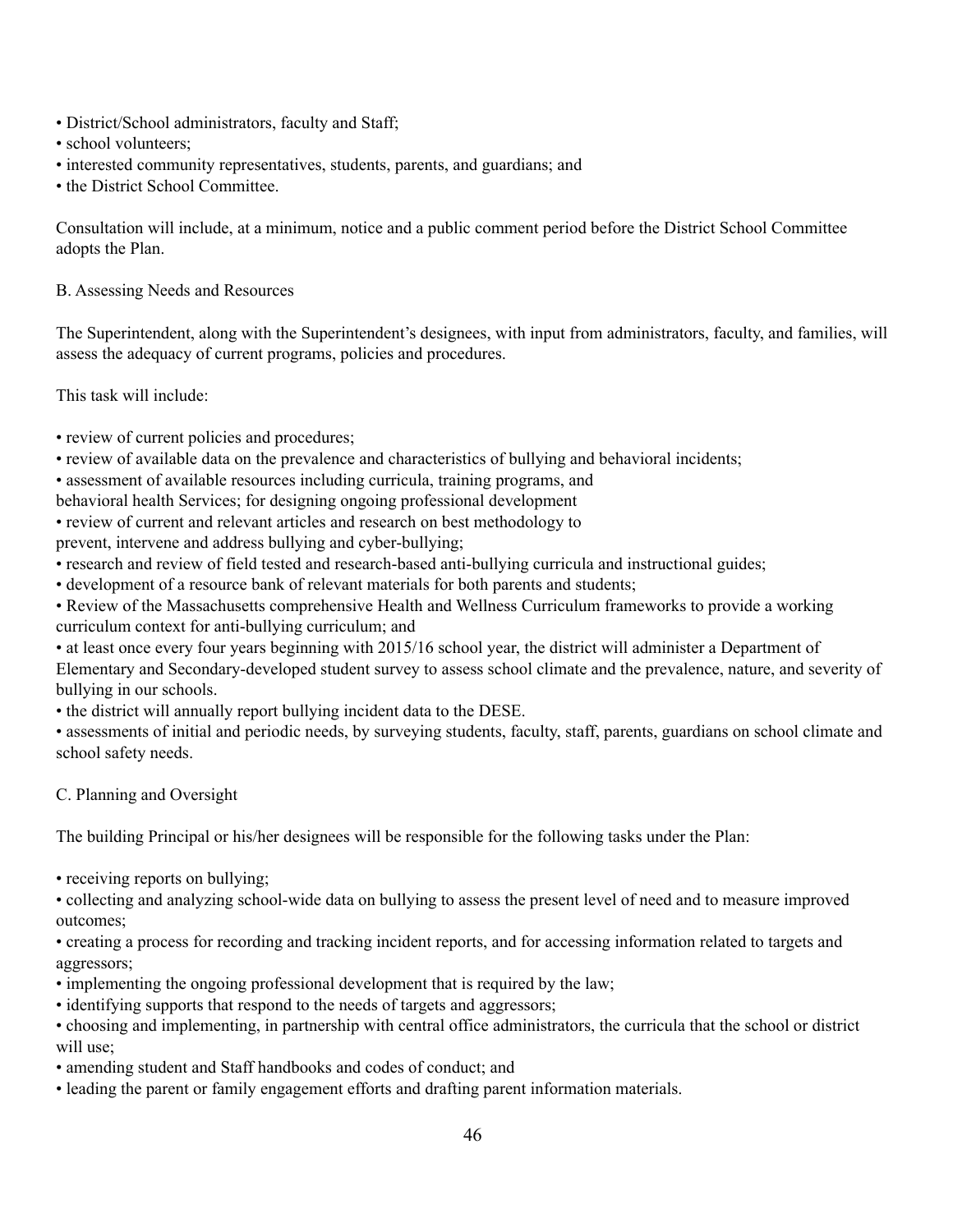The Director of Technology will be responsible for updating the Acceptable Use Policy. The Superintendent, in partnership with the Anti-bullying Subcommittee, will be responsible for reviewing and updating the Bullying Prevention Policy biennially or more frequently if needed.

### II. PROHIBITION AGAINST BULLYING AND RETALIATION

Acts of bullying, which include cyberbullying, are prohibited:

• on school grounds and property immediately adjacent to school grounds, at a school sponsored or school related activity, function, or program whether on or off school grounds, at a school bus stop, on a school bus or other vehicle owned, leased or used by a school district or school; or through the use of technology or an electronic device owned, leased, or used by a school district or school, and

• at a location, activity, function, or program that is not school-related through the use of technology or an electronic device that is not owned, leased, or used by a school district or school, if the acts create a hostile environment at school for the target or witnesses, infringe on their rights at school, or materially and substantially disrupt the education process or the orderly operation of a school.

Retaliation against a person who reports bullying, provides information during an investigation of bullying, or witnesses or has reliable information about bullying is also prohibited. As stated in M.G.L. c. 71, § 370, nothing in this Plan requires the District or school to staff any non-school related activities, functions, or programs.

#### III. DEFINITIONS

In order to work as collaboratively and as efficacious as possible, to prevent and intervene on all acts of bullying, it is essential for administrators, faculty, Staff, students, parents, guardians, law enforcement agencies, and other interested parties to use common language. The following definitions are provided to facilitate this goal.

Aggressor is a student or a member of a school staff who engages in bullying, cyber-bullying, or retaliation.

Bullying, as defined in M.G.L. c. 71, § 370, is the repeated use by one or more students or school staff members, of a written, verbal, or electronic expression or a physical act or gesture or any combination thereof, directed at a target that:

- causes physical or emotional harm to the target or damage to the target's property;
- places the target in reasonable fear of harm to himself or herself or of damage to his or her property;
- creates a hostile environment at school for the target;
- infringes on the rights of the target at school; or
- materially and substantially disrupts the education process or the orderly operation of a school.

Cyber-bullying is bullying through the use of technology or electronic devices such as telephones, cell phones, computers, and the Internet. It includes, but is not limited to, email, instant messages, text messages, and Internet postings. See M.G.L. c. 71, § 370 for the legal definition of cyberbullying.

Hostile environment as defined in M.G.L. c. 71, § 370, is a situation in which bullying causes the school environment to be permeated with intimidation, ridicule, or insult that is sufficiently severe or pervasive to alter the conditions of a student's education.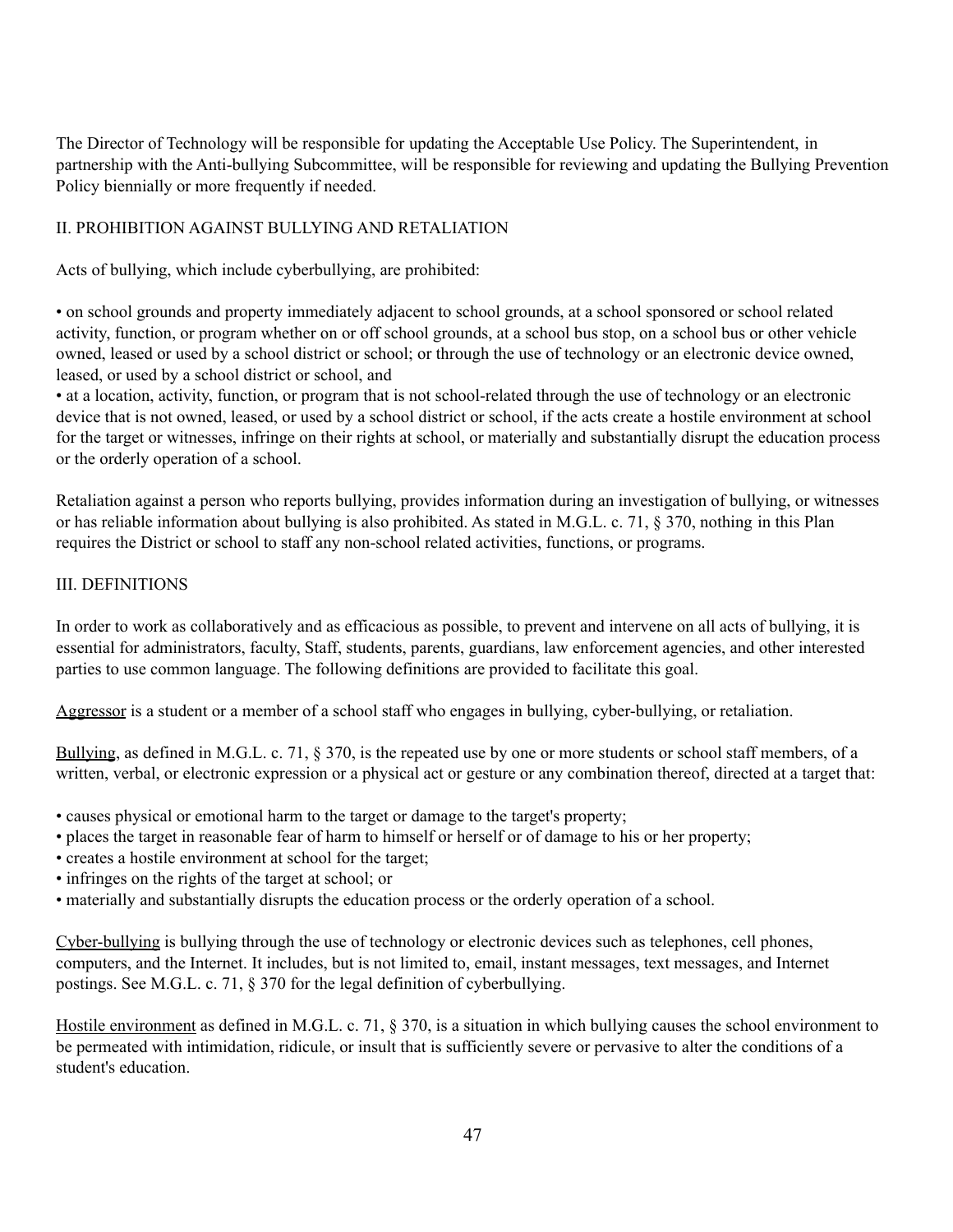Retaliation is any form of intimidation, reprisal, or harassment directed against a student who reports bullying, provides information during an investigation of bullying, or witnesses or has reliable information about bullying.

Staff includes, but is not limited to, educators, administrators, counselors, school nurses, cafeteria workers, custodians, bus drivers, athletic coaches, advisors to extracurricular activities, support staff, or paraprofessionals.

Target is a student against whom bullying, cyber-bullying, or retaliation has been perpetrated.

### IV. RELATIONSHIP TO OTHER LAWS

Consistent with state and federal laws, and the policies of the school or district, no person shall be discriminated against in admission to a public school of any town or in obtaining the advantages, privilege and courses of study of such public school on account of race, color, sex, religion, national origin, age or sexual orientation. Nothing in the Plan prevents the school or district from taking action to remediate discrimination or harassment based on a person's membership in a legally protected category under local, state, or federal law, or school or district policies.

In addition, nothing in the Plan is designed or intended to limit the authority of the school or district to take disciplinary action or other action under M.G.L. c. 71, §§37H or 37H72, other applicable laws, or local school or district policies in response to violent, harmful, or disruptive behavior, regardless of whether the Plan covers the behavior.

### V. TRAINING AND PROFESSIONAL DEVELOPMENT

A. Annual Staff Training on the Plan.

Annual training for all District Staff on the Plan will include Staff duties under the Plan, an overview of the steps that the Principal or his/her designee will follow upon receipt of a report of bullying or retaliation, and an overview of the bullying prevention curricula to be offered at all grades throughout the school. Staff members hired after the start of the school year is required to participate in school-based training during the school year in which they are hired, unless they can demonstrate participation in an acceptable and comparable program within the last two years.

### B. Ongoing Professional Development.

The Superintendent, in collaboration with the Anti-bullying Subcommittee will be responsible for oversight and implementation of the training used throughout the system. The goal of professional development is to establish a common understanding of tools necessary for Staff to create a school climate that promotes safety, civil communication, and respect for differences.

Professional development will build the skills of Staff members to prevent, identify, and respond to bullying. As required by M.G.L. c. 71, § 370, the content of school- wide and district-wide professional development will be informed by research and will include:

- developmentally appropriate strategies to prevent bullying;
- developmentally appropriate strategies for immediate, effective interventions to stop bullying incidents;
- information regarding the complex interaction and power differential that can take place between and among an aggressor, target, and witnesses to the bullying;
- research findings on bullying, including information about specific categories of students who have been shown to be particularly at risk for bullying in the school environment;
- information on the incidence and nature of cyber-bullying;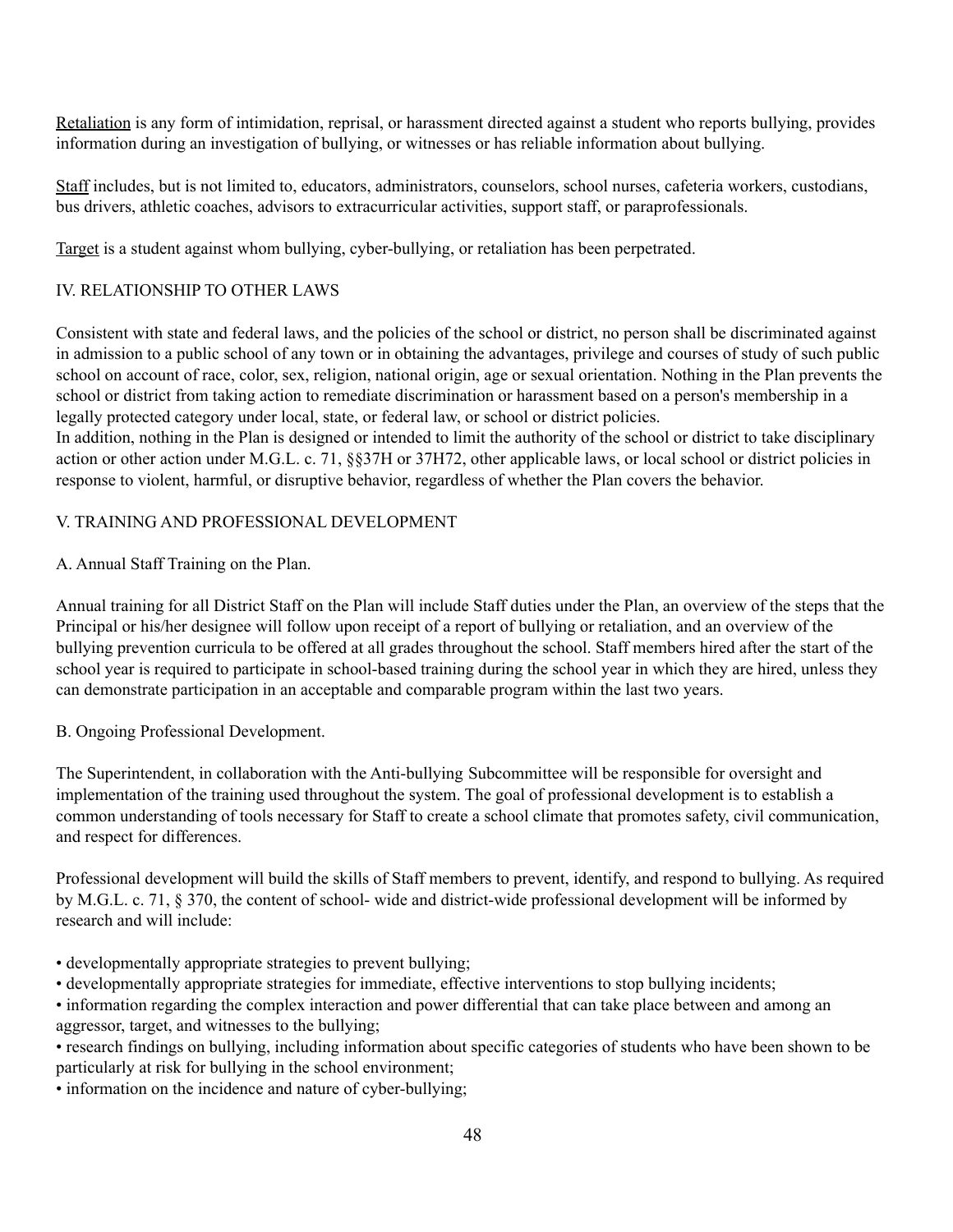- internet safety issues as they relate to cyber-bullying;
- promoting and modeling the use of respectful language;
- fostering an understanding of and respect for diversity and difference;
- building relationships and communicating with families;
- constructively managing classroom behaviors;
- using positive behavioral intervention strategies;
- applying constructive disciplinary practices;
- teaching students skills including positive communication, anger management, and empathy for others;
- engaging students in school or classroom planning and decision-making; and
- maintaining a safe and caring classroom for all students.

Professional development will also address ways to prevent and respond to bullying or retaliation for students with disabilities that must be considered when developing students' Individualized Education Programs (lEPs). This will include a particular focus on the needs of students with autism or students whose disability affects social skills development.

C. Written Notice to Staff.

The District will provide all staff with an annual written notice of the Plan by publishing information about it, including sections related to staff duties, in the school or District employee handbook and the code of conduct.

### VI. ACCESS TO RESOURCES AND SERVICES

The Superintendent, in collaboration with the Anti-bullying Subcommittee will be responsible for researching, reviewing and adopting appropriate curriculum and instructional materials for use in the schools. This work will require consultation with other appropriate district and town resources. The curriculum must be:

- Developmentally appropriate
- Evidence based based on research, or field tested
- Evaluated for effectiveness

The resources will be evaluated on documented success rate, design that is engaging to students and in keeping with our core values and philosophies of pedagogy. Curriculum should have creative presentation and should encourage students to find solutions and use critical thinking skills.

A. Identifying Resources.

Resources for targets, aggressors, and their families may include, but are not limited to: adopting new curricula, establishing safety planning teams, and identifying other agencies that can provide services.

The Anti-bullying Subcommittee will be responsible for creating and posting a bibliography of anti-bullying resources including, but not limited to:

- the District Bullying Prevention Policy;
- the District Anti-Bullying Prevention and Instructional guides and materials;
- research articles and materials on the prevalence and characteristics of bullying;
- relevant and useful websites; and
- community resources and related services.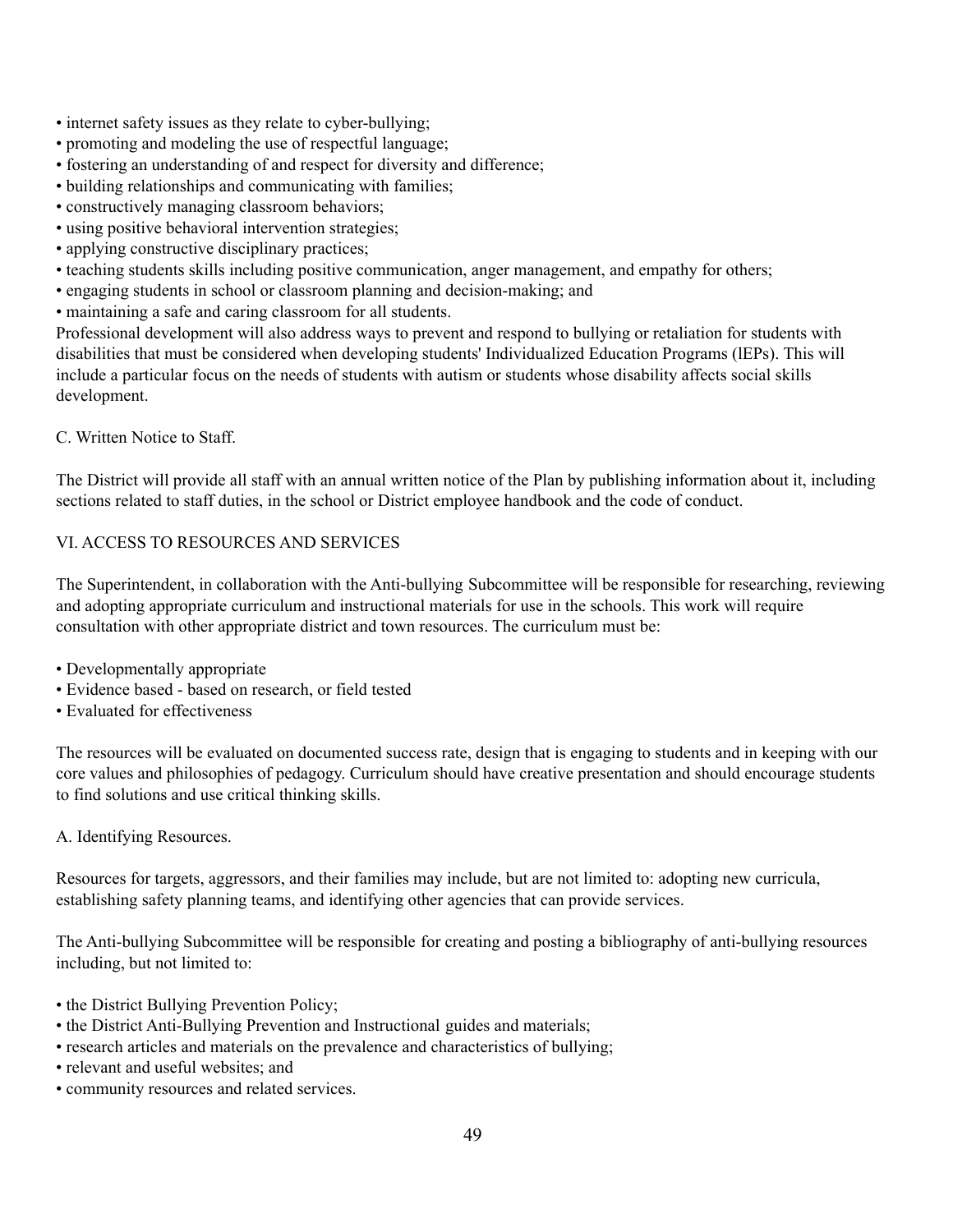### B. Counseling and Other Services.

The District has a variety of appropriate resources within the district. The District utilizes adjustment counselors and school psychologists who assist in developing safety plans for students who have been targets of bullying or retaliation, providing social skills programs to prevent bullying, and offering education and/or intervention services for students exhibiting bullying behaviors. The District utilizes a variety of tools including, but not limited to, behavioral intervention plans, social skills groups, and individually focused curricula. Translators are provided as are translations of materials for Hamilton-Wenham families as needed.

### C. Students with Disabilities.

As required by M.G.L. c. 7 IB, § 3, as amended by Chapter 92 of the Acts of 2010, when the IEP Team determines the student has a disability that affects social skills development or the student may participate in or is vulnerable to bullying, harassment, or teasing because of his/her disability, the Team will consider what should be included in the IEP to develop the student's skills and proficiencies to avoid and respond to bullying, harassment, or teasing. All special education Administrators and faculty members were trained on this requirement in September 2010.

#### D. Referral to Outside Services.

The District has a referral protocol for referring students and families to access appropriate services. Referrals comply with relevant laws and policies. Current local referral protocols will be evaluated to assess their relevance to the Plan, and revised as needed.

### VII. ACADEMIC AND NON-ACADEMIC ACTIVITIES

A. Specific Bullying Prevention Approaches.

Bullying prevention curricula will be informed by current research which, among other things, emphasizes the following approaches:

- using scripts and role plays to develop skills;
- empowering students to take action by knowing what to do when they witness other students engaged in acts of bullying or retaliation, including seeking adult assistance;
- helping students understand the dynamics of bullying and cyber-bullying, including the underlying power imbalance;
- emphasizing cyber-safety, including safe and appropriate use of electronic communication technologies;
- enhancing students' skills for engaging in healthy relationships and respectful communications; and
- engaging students in a safe, supportive school environment that is respectful of diversity and difference.

Initiatives will also teach students about the student-related sections of the Plan. The District will review the Plan with students by October 1st of each school year.

B. General Teaching Approaches that Support Bullying Prevention Efforts.

The following approaches are integral to establishing a safe and supportive school environment. These underscore the importance of the District bullying intervention and prevention initiatives: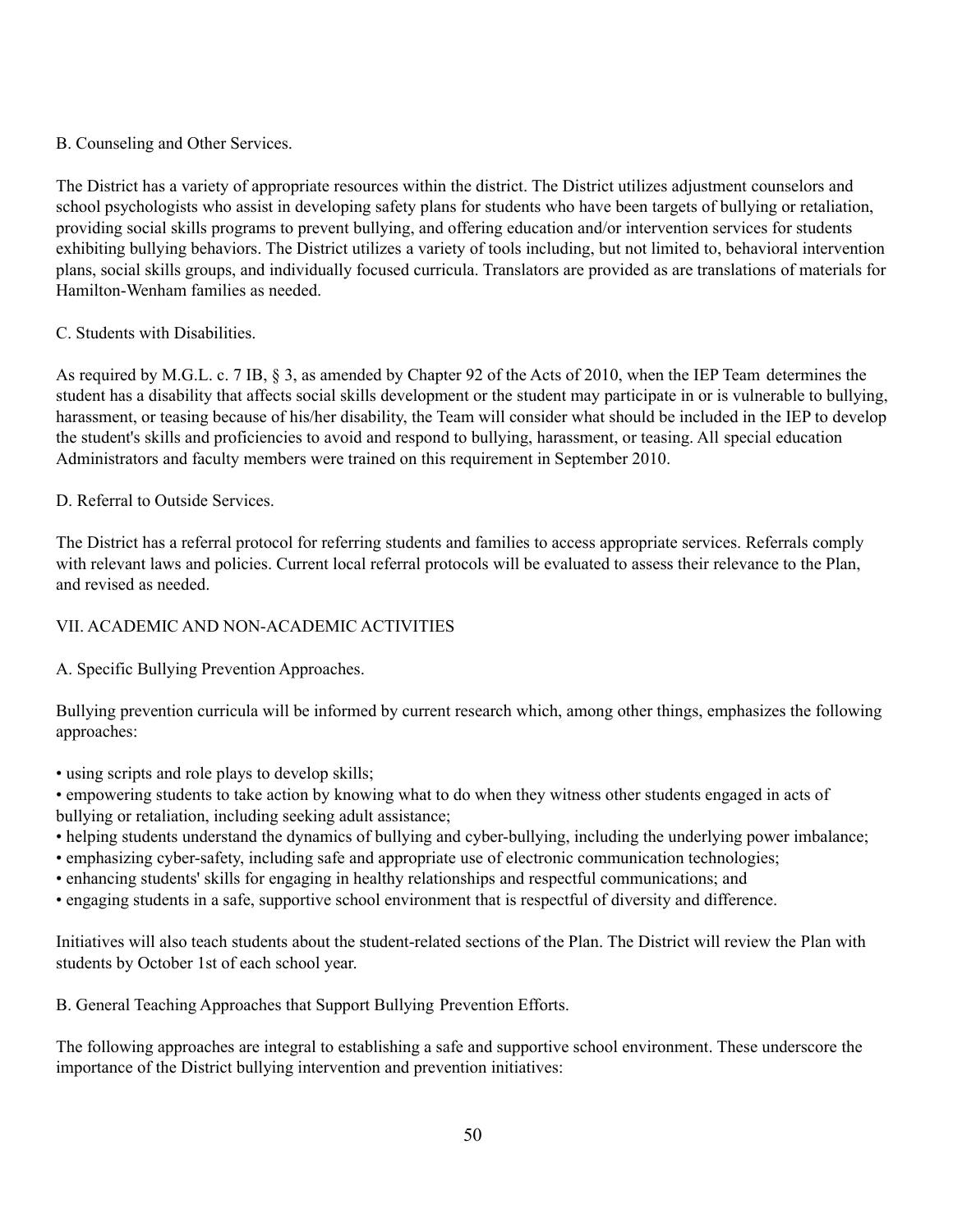• setting clear expectations for students and establishing school and classroom routines;

• creating safe school and classroom environments for all students, including for students with disabilities, lesbian, gay, bisexual, transgender students, and homeless students;

• using appropriate and positive responses and reinforcement, even when students require discipline;

• using positive behavioral supports;

• encouraging adults to develop positive relationships with students;

• modeling, teaching, and rewarding pro-social, healthy, and respectful behaviors;

• using positive approaches to behavioral health, including collaborative problem-solving, conflict resolution training, teamwork, and positive behavioral supports that aid in social and emotional development;

• using the internet safely; and

• supporting students' interest and participation in non-academic and extracurricular activities, particularly in their areas of strength.

#### VIII. POLICIES AND PROCEDURES FOR REPORTING AND RESPONDING TO BULLYING AND RETALIATION

A. Reporting Potential Bullying or Retaliation.

Reports of potential bullying or retaliation may be made by Staff, students, parents or guardians, or others, and may be oral or written. Oral reports made by or to a Staff member shall be documented in an age appropriate manner by the Principal or his/her designee.

A school district Staff member is required to report promptly to the Principal or his/her designee any instance of bullying or retaliation the Staff member becomes aware of or witnesses.

Reports made by students, parents or guardian, or other individuals who are not school or district Staff members, may be made anonymously. The District will make a variety of reporting resources available to the school community including an anonymous electronic option.

Use of a written form is not required as a condition of making a report.

The District will:

1) take all reported incidents either verbal or written and will record necessary information to document the information as reported,

2) provide information on how to report incidents on both the website for each school, as well as in the handbook.

At the beginning of each school year, the Superintendent will provide the school community, including administrators, Staff, students, and parents or guardians, with written notice of its policies for reporting acts of bullying and retaliation. A description of the reporting procedures and resources, including the name and contact information of the Principal or his/her designee, will be incorporated in student and Staff handbooks, on the school or District website, and in information about the Plan that is made available to parents or guardians.

1. Reporting bv Faculty and Staff

Faculty or Staff member will report immediately to the Principal or his/her designee when he/she witnesses or becomes aware of conduct that may be bullying or retaliation. The requirement to report to the Principal or his/her designee does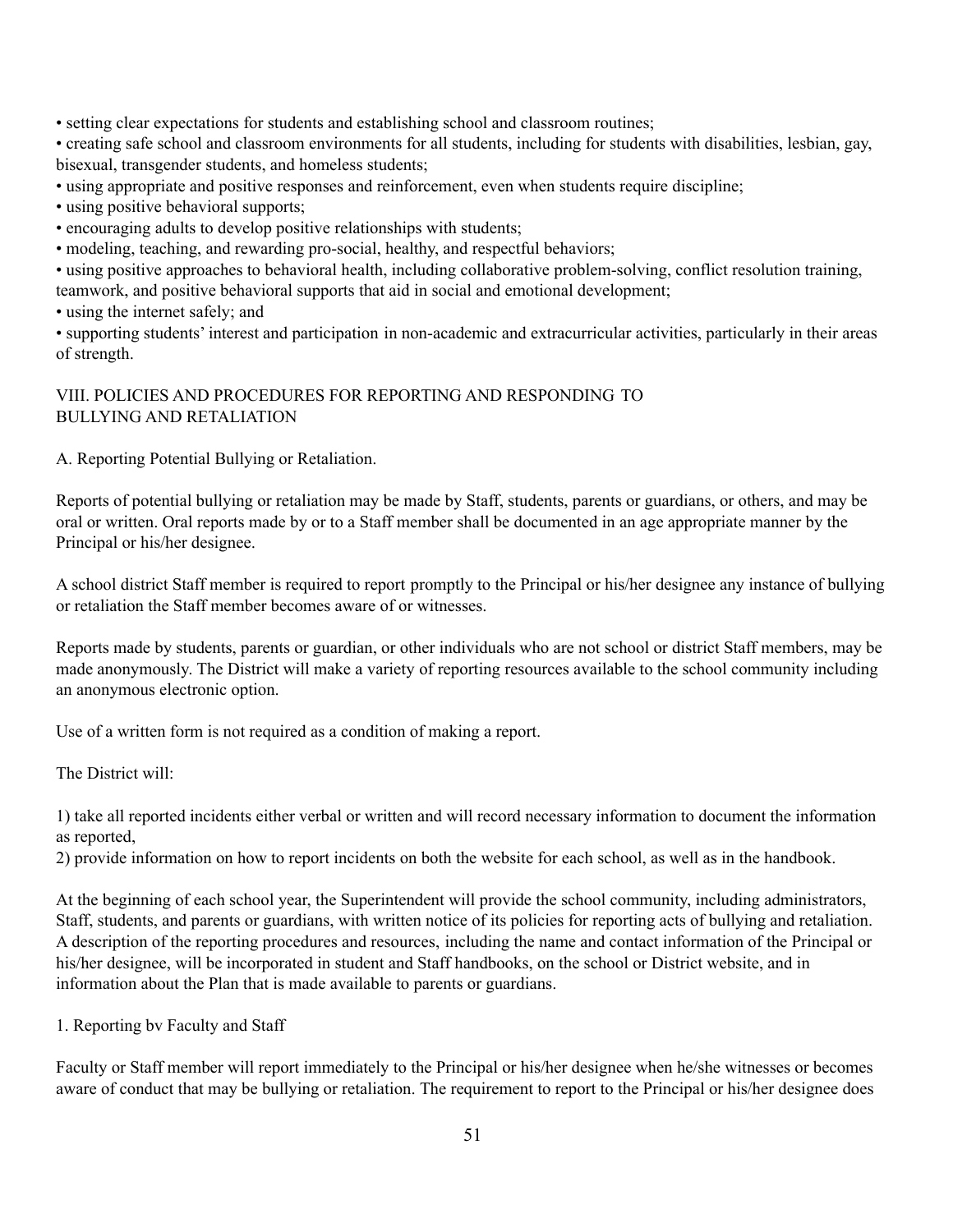not limit the authority of the Staff member to respond to behavioral or disciplinary incidents consistent with school or District policies and procedures for behavior management and discipline.

B. Responding to a Report of Bullying or Retaliation.

1. Safety

Before fully investigating the allegations of bullying or retaliation, the Principal or his/her designee will take steps to assess the need to restore a sense of safety to the alleged target and/or to protect the alleged target from possible further incidents.

Responses to promote safety may include, but not be limited to, creating a personal safety plan; pre-determining seating arrangements for the target and/or the aggressor in the classroom, at lunch, or on the bus; identifying a Staff member who will act as a "safe person" for the target; and altering the aggressor's schedule and access to the target.

The Principal or his/her designee will take additional steps to promote safety during the course of and after the investigation, as necessary for all parties involved.

The Principal or his/her designee will implement appropriate strategies for protecting from bullying or retaliation a student who has reported bullying or retaliation, a student who has witnessed bullying or retaliation, a student who provides information during an investigation, or a student who has reliable information about a reported act of bullying or retaliation.

2. Obligations to Notify Others

### a. Notice to Parents or Guardians

Upon, determining that bullying or retaliation has occurred, the Principal or his/her designee will promptly notify the parents or guardians of the target and the aggressor of this, and of the procedures for responding to it. There may be circumstances in which the Principal or his/her designee contacts parents or guardians prior to any investigation. Notice will be consistent with state regulations at 603 CMR 49.00. b. Notice to Another School or District

If the reported incident involves students from more than one school district, charter school, non-public school, approved private special education day or residential school, or collaborative school, the Principal or his/her designee first informed of the incident will promptly notify by telephone the Principal or his/her designee of the other school(s) of the incident so that each school may take- appropriate action. All communications will be in accordance with state and federal privacy laws and regulations, and 603 CMR 49.00.

#### c. Notice to Law Enforcement

At any point after receiving a report of bullying or retaliation, including after an investigation, if the Principal or his/her designee has a reasonable basis to believe that criminal charges may be pursued against the aggressor, the Principal or his/her designee will notify the local law enforcement agency. Notice will be consistent with the requirements of 603 CMR 49.00. Also, if an incident occurs on school grounds and involves a former student under the age of 21 who is no longer enrolled in school, the Principal or his/her designee shall contact the local law enforcement agency if he or she has a reasonable basis to believe that criminal charges may be pursued against the aggressor. In making this determination,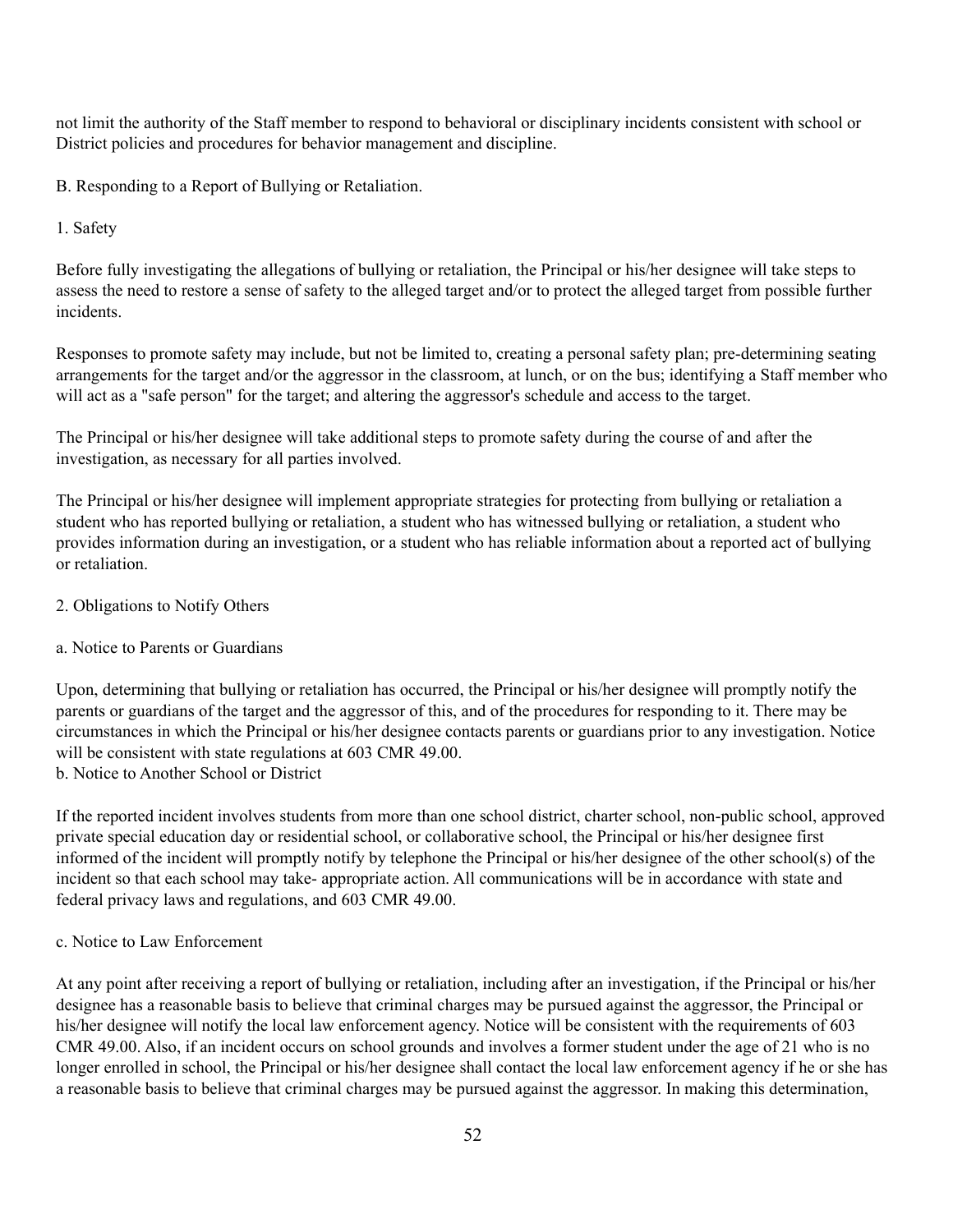the Principal or his/her designee will, consistent with the Plan and with applicable District policies and procedures, consult with the school resource officer, if any, and the Superintendent.

#### C. Investigation.

The Principal or his/her designee will investigate promptly all reports of bullying or retaliation and, in doing so, will consider all available information known, including the nature of the allegation(s) and the ages of the students involved.

During the investigation, the Principal or his/her designee will, among other things, interview students, Staff, witnesses, parents or guardians, and others as necessary. The Principal or his/her designee (or whoever is conducting the investigation) will remind the alleged aggressor, target, and witnesses that retaliation is strictly prohibited and will result in disciplinary action.

The Principal or his/her designee, other Staff members as determined by the Principal or his/her designee, and in consultation with the school counselor, may conduct interviews. To the extent practicable, and given his/her obligation to investigate and address the matter, the Principal or his/her designee will maintain confidentiality during the investigative process.

The Principal or his/her designee will maintain a written record of the investigation, including the preservation of all email and text communications.

Procedures for investigating reports of bullying and retaliation will be consistent with the District policies and procedures for investigations. If necessary, the Principal or his/her designee and the Superintendent will consult with legal counsel about the investigation.

### D. Determinations.

The Principal or his/her designee will make a determination based upon all of the facts and circumstances. If, after investigation, bullying or retaliation is substantiated, the Principal or his/her designee will take reasonable steps to prevent recurrence and to ensure that the target is not restricted in participating in school or in benefiting from school activities.

The Principal or his/her designee will 1) determine what remedial action is required, if any, and 2) determine what responsive actions and/or disciplinary action is necessary.

Depending upon the circumstances, the Principal or his/her designee may choose to consult with the students' teachers and/or counselors, and the targets or aggressor's parents or guardians, to identify any underlying social or emotional issue(s) that may have contributed to the bullying behavior and to assess the level of need for additional social skills development.

The Principal or his/her designee will promptly notify the parents or guardians of the target and the aggressor about the results of the investigation and, if bullying or retaliation is found, what action is being taken to prevent further acts of bullying or retaliation.

All notice to parents must comply with applicable state and federal privacy laws and regulations. Because of the legal requirements regarding the confidentiality of student records, the Principal or his/her designee cannot report specific information to the target's parent or guardian about the disciplinary action taken unless it involves a "stay away" order or other directive that the target must be aware of in order to report violations.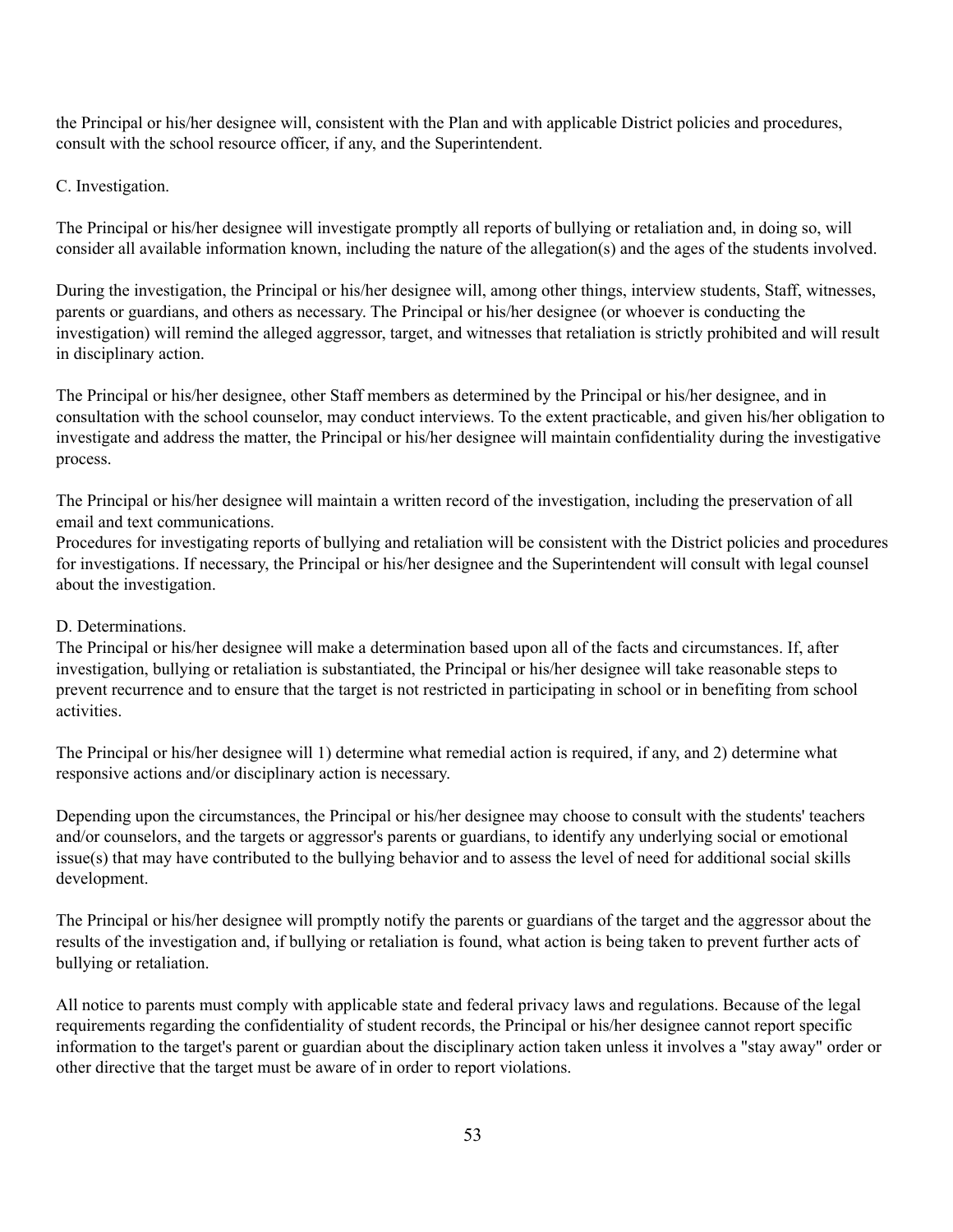The principal or designee shall inform the parent or guardian of the target about the Department of Elementary and Secondary Education's problem resolution system and the process for accessing that system, regardless of the outcome of the bullying determination.

E. Responses to Bullying.

1. Teaching Appropriate Behavior Through Skills-Building

Upon the Principal or his/her designee determining that bullying or retaliation has occurred, the law requires that the school or district use a range of responses that balance the need for accountability with the need to teach appropriate behavior. M.G.L. C.71, § 370(d) (v).

Skillbuilding approaches that the Principal or his/her designee may consider include:

• providing relevant educational activities for individual students or groups of students, in consultation with guidance counselors and other appropriate school personnel;

• offering individualized skill-building sessions based on the school's/districts anti bullying curricula;

• implementing a range of academic and nonacademic positive behavioral supports to help students understand prosocial ways to achieve their goals;

• meeting with parents and guardians to engage parental support and to reinforce the anti-bullying curricula and social skills building activities at home;

• adopting behavioral plans to include a focus on developing specific social skills; and

• making a referral for evaluation.

#### 2. Taking Disciplinary Action

If the Principal or his/her designee decides that disciplinary action is appropriate, the disciplinary action will be determined on the basis of facts found by the Principal or his/her designee, including the nature of the conduct, the age of the student(s) involved, and the need to balance accountability with the teaching of appropriate behavior. Discipline will be consistent with the Plan and with the school's or District's code of conduct.

Discipline procedures for students with disabilities are governed by the Federal Individuals with Disabilities Education Improvement Act (IDEA), which should be read in cooperation with state laws regarding student discipline.

If the Principal or his/her designee determines that a student knowingly made a false allegation of bullying or retaliation, that student may be subject to disciplinary action.

3. Promoting Safety for the Target and Others

The Principal or his/her designee will consider what adjustments, if any, are needed in the school environment to enhance the target's sense of safety and that of others as well. One strategy that the Principal or his/her designee may use is to increase adult supervision at transition times and in locations where bullying is known to have occurred or is likely to occur.

Within a reasonable period of time following the determination and the ordering of remedial and/or disciplinary action, the Principal or his/her designee will contact the target to determine whether there has been a recurrence of the prohibited conduct and whether additional supportive measures are needed. If so, the Principal or his/her designee will work with appropriate school Staff to implement them immediately.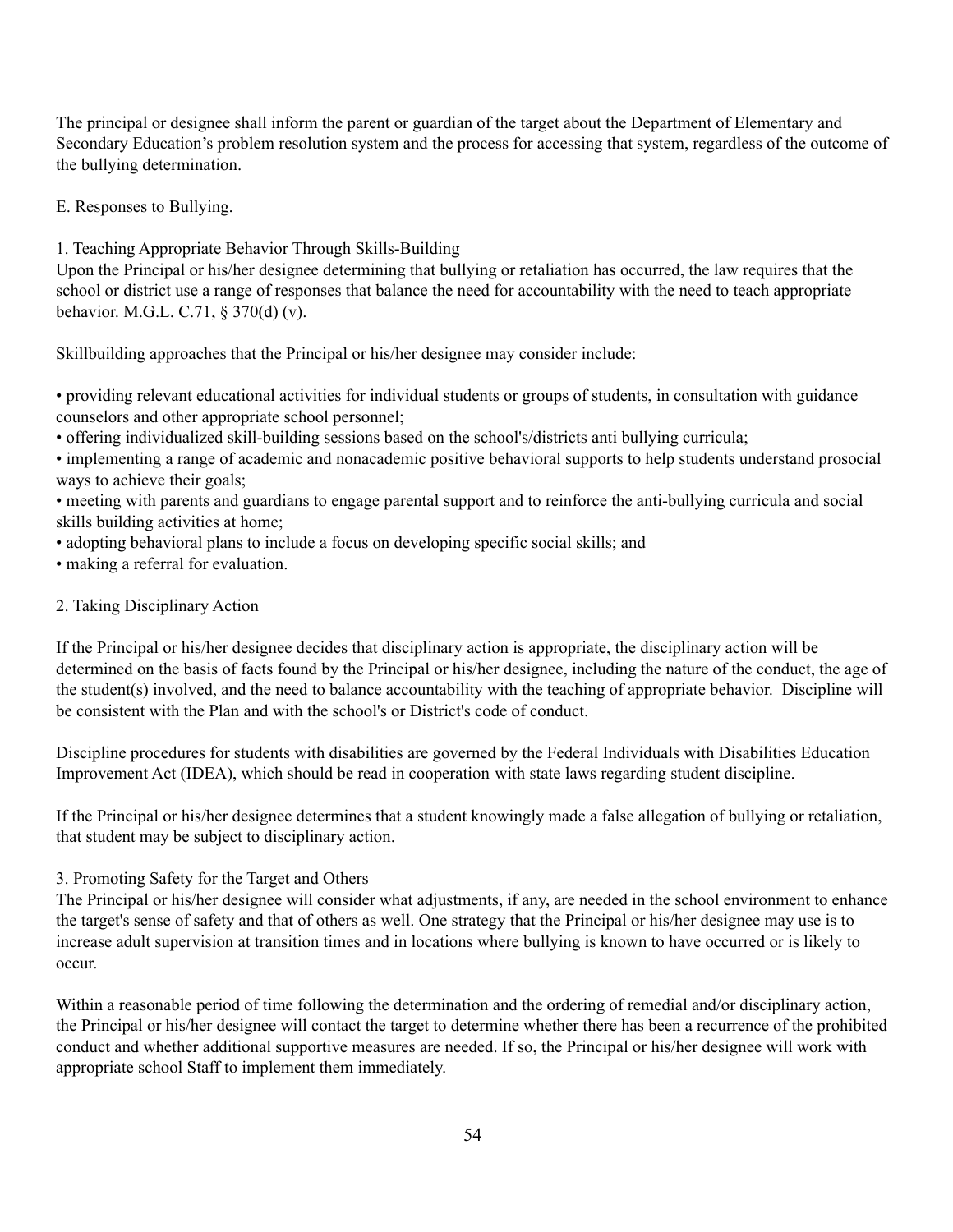#### F. COLLABORATION WITH FAMILIES

A. Parent Education and Resources.

The District in collaboration with parent associations will offer education programs for parents and guardians that are focused on the parental components of the anti-bullying curricula and any social competency curricula used by the District or school.

B. Notification Requirements.

Each year the District will inform parents or guardians of enrolled students about the antibullying curricula that are being used. This notice will include information about the dynamics of bullying, including cyber-bullying and online safety.

The school or District will send parents written notice each year about the student-related sections of the Plan and the school's or district's Internet Safety Policy. All notices and information made available to parents or guardians will be in hard copy and electronic formats, and will be available in the language(s) most prevalent among parents or guardians. The District will post the Plan and related information on its website.

C. Problem Resolution System.

Any parent wishing to file a claim/concern or seeking assistance outside of the district may do so with the Department of Elementary and Secondary Education Program Resolution System (PRS). That information can be found at: http://www.doe.mass.edu/pqa, emails can be sent to compliance@doe.mass.edu or individuals can call 781-338-3700. Hard copies of this information is also available at the Superintendent's office.

# **APPENDIX E: TITLE IX NOTICE AND PROCEDURES**

Title IX of the Education Amendments of 1972 states:

No person in the United States shall, on the basis of sex, be excluded from participation in, be denied the benefits of, or be subjected to discrimination under any educational program or activity receiving Federal financial assistance. 20 USC §1681.

**Sexual harassment, including sexual violence, is unlawful sex discrimination**. As required by Title IX and in compliance with Title IX, the Hamilton-Wenham Regional School District does not discriminate on the basis of sex in its education programs or activities including in its admission or employment practices. Inquiries regarding the application of Title IX to the Hamilton-Wenham Regional School District's education program and activities are directed to the Title IX Coordinator.

The following conduct constitutes sexual harassment:

- A school employee conditioning an educational benefit or service upon a person's participation in unwelcome sexual conduct (often called "quid pro quo" harassment);
- Unwelcome conduct determined by a reasonable person to be so severe, pervasive, and objectively offensive that it effectively denies a person equal access to the school's education program or activity; or
- Sexual assault, dating violence, domestic violence, or stalking (as those offenses are defined in the Clery Act, 20 U.S.C.  $\S$  1092(f), and the Violence Against Women Act, 34 U.S.C.  $\S$  12291(a)).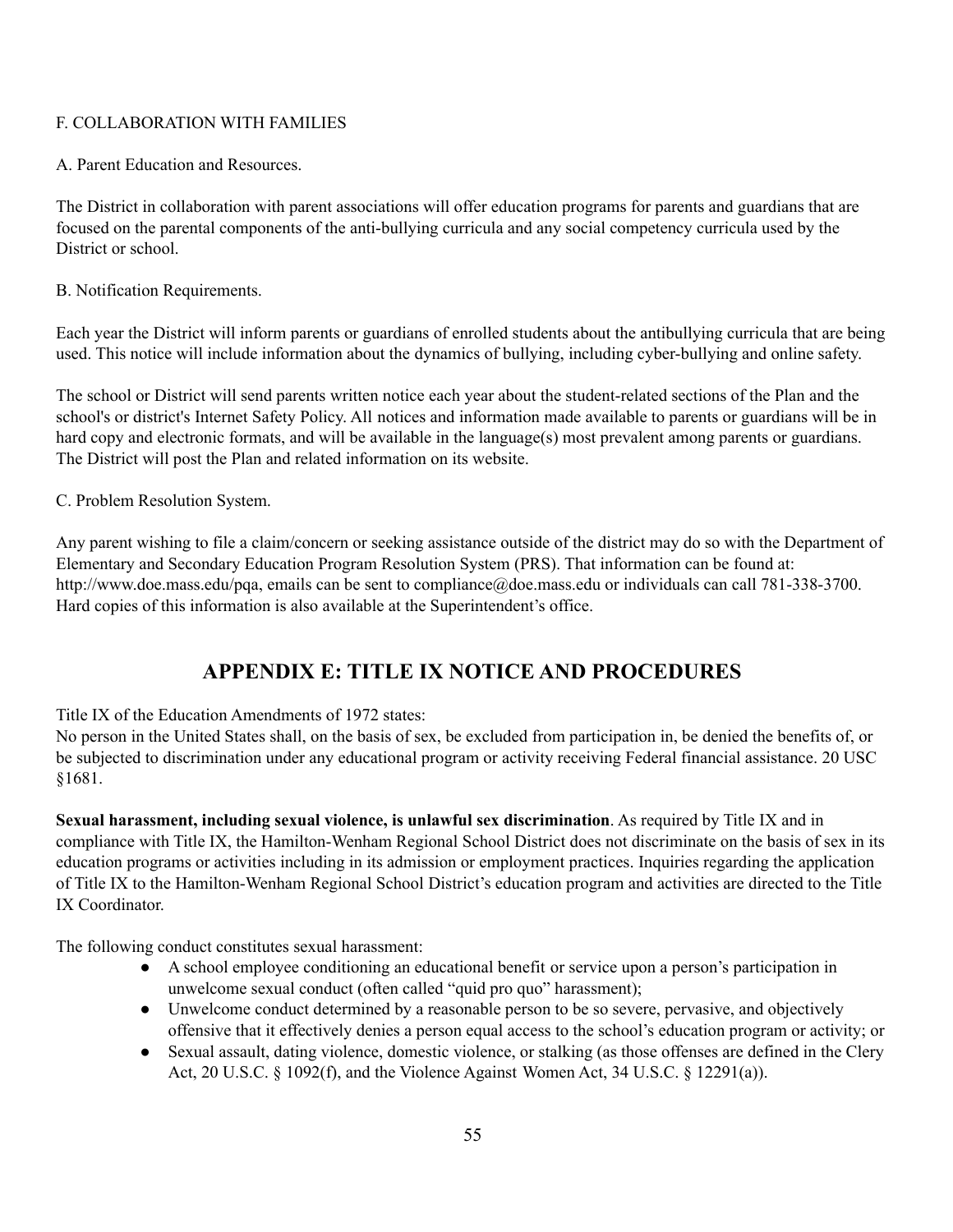#### **How to Report Sex Discrimination, including Sexual Harassment**

Any person may report sex discrimination, including sexual harassment in person, by mail, by telephone, or by electronic mail, to the Title IX Coordinator, or by any other means that results in the Title IX Coordinator receiving the person's verbal or written report. Reports may be made at any time by using the telephone number or electronic mail address, or by mail to the office address, listed for the Title IX Coordinator.

> Stacy Bucyk Director of Student Services and Title IX Coordinator for Students Hamilton-Wenham Regional School District 5 School Street Wenham, MA 01984 978-468-5303 s.bucyk@hwschools.net

> > Vincent Leone Title IX Coordinator for Staff and Third Parties Director of Human Resources 5 School Street Wenham, MA 01984 978-468-5301 v.leone@hwschools.net

#### **How to File a Formal Complaint of Sexual Harassment**

A complainant may file a formal complaint with the Title IX Coordinator by mail, email, telephone or in person. The Title IX Coordinator may also initiate a formal complaint.

Complainant means an individual who is alleged to be the victim of conduct that could constitute sexual harassment.

Respondent means an individual who has been reported to be the perpetrator of conduct that could constitute sexual harassment.

Formal complaint means a document filed by a complainant or signed by the Title IX Coordinator alleging sexual harassment against a respondent and requesting that Hamilton-Wenham Regional School District investigate the allegation.

#### **How HWRSD will respond:**

The Title IX Coordinator will promptly contact the complainant to discuss the availability of supportive measures.

Supportive measures means non-disciplinary, non-punitive individualized services offered as appropriate, as reasonably available, and without fee or charge to the complainant or the respondent. Supportive measures are offered whether or not the complainant files a formal complaint and are designed to restore or preserve equal access to the education program or activity without unreasonably burdening the other party, including measures designed to protect the safety of all parties or the educational environment, or deter sexual harassment. The Title IX Coordinator is responsible for coordinating the effective implementation of supportive measures.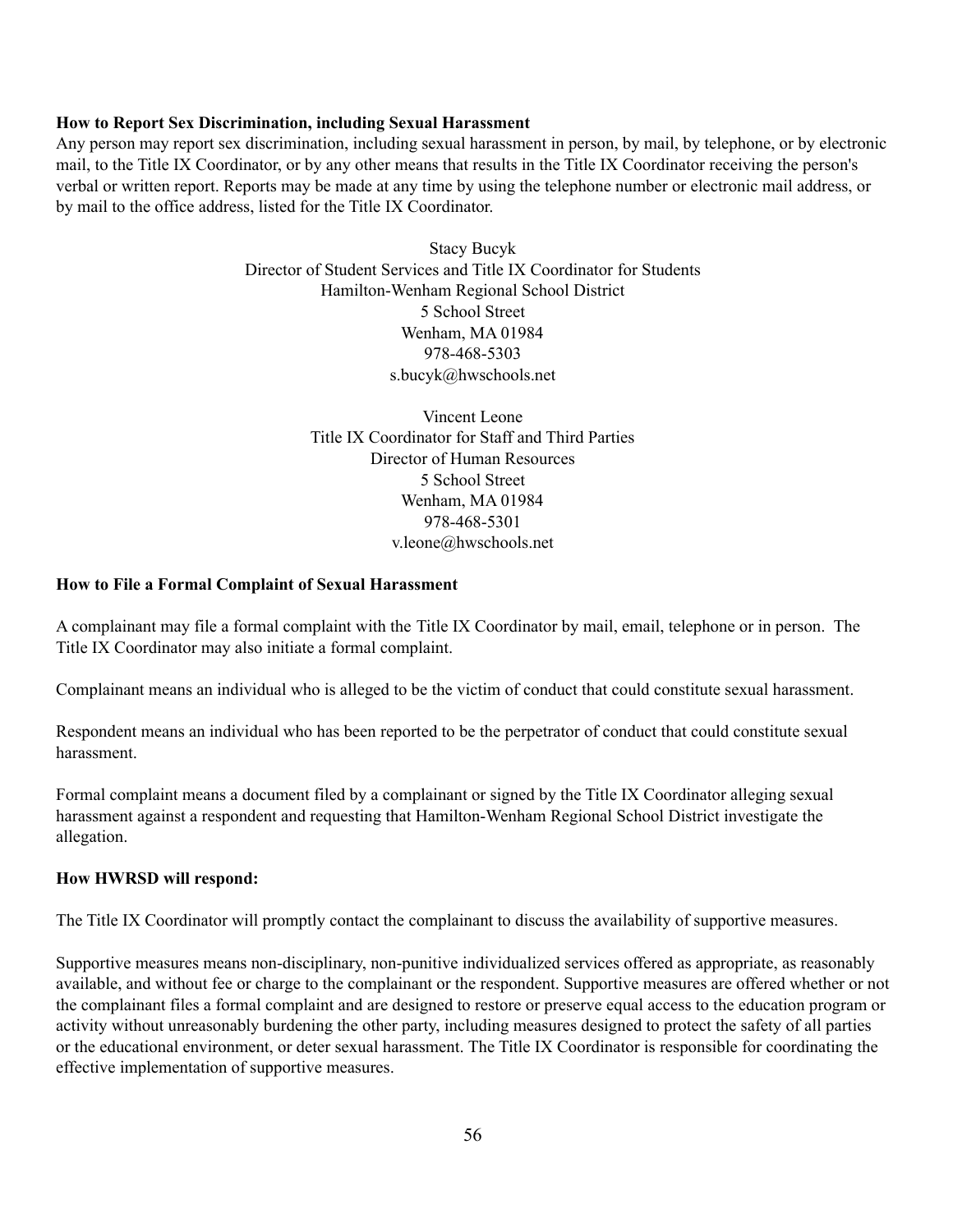The Title IX Coordinator will consider the complainant's wishes with respect to supportive measures, inform the complainant of the availability of supportive measures with or without the filing of a formal complaint, and explain to the complainant the process for filing a formal complaint. The Title IX Coordinator must treat complainants and respondents equitably and offer supportive measures to the complainant and respondent.

The Hamilton-Wenham Regional School District may remove a respondent from school or an activity on an emergency basis, provided that the an individualized safety and risk analysis determines that there is an immediate threat to the physical health or safety of any student or other individual. Respondents removed on an emergency basis will receive notice and an opportunity to challenge the decision immediately following the removal. This provision may not modify any rights for students with disabilities.

### **Grievance Process**

In response to a formal complaint, Hamilton-Wenham Regional School District will adhere to the following grievance process.

Written Notice:

Upon receipt of a formal complaint, the Title IX Coordinator will provide written notice to the parties who are known. The written notice shall include:

- Notice of the grievance process, including notice of informal resolution process
- Notice of the allegations that includes sufficient details known at the time and with sufficient time to prepare a response before any initial interview;
- Notice that the respondent is presumed not responsible for the alleged conduct and that a determination regarding responsibility is made at the conclusion of the grievance process.
- Notice that the parties may have an advisor of their choice and may inspect and review evidence; and
- Notice that the Hamilton-Wenham Regional School District code of conduct prohibits knowingly making false statements or knowingly submitting false information during the grievance process.

If any new allegations arise during the grievance process, the Title IX Coordinator will provide written notice of the additional allegations to the parties whose identities are known.

### **Investigation:**

The Hamilton-Wenham Regional School District will investigate the allegations in the formal complaint. HWRSD will use trained personnel to objectively evaluate all relevant evidence without prejudgment of the facts at issue and free from conflicts of interest or bias for or against either party.

The HWRSD may dismiss the formal complaint if:

- The conduct alleged would not constitute sexual harassment even if proved, did not occur in a Hamilton-Wenham Regional School District' education program or activity, or did not occur in the United States.
- The complainant notifies the Title IX Coordinator in writing that the complainant would like to withdraw the formal complaint of any of the allegations in the formal complaint, or if the respondent is no longer enrolled or employed by the HWRSD; or specific circumstances prevent the recipient from gathering evidence sufficient to reach a determination as to the formal complaint.

Upon a dismissal, the Title IX Coordinator will promptly send written notice for the dismissal and reason(s) therefor simultaneously to the parties.

When investigating a formal complaint and throughout the grievance process, the HWRSD will: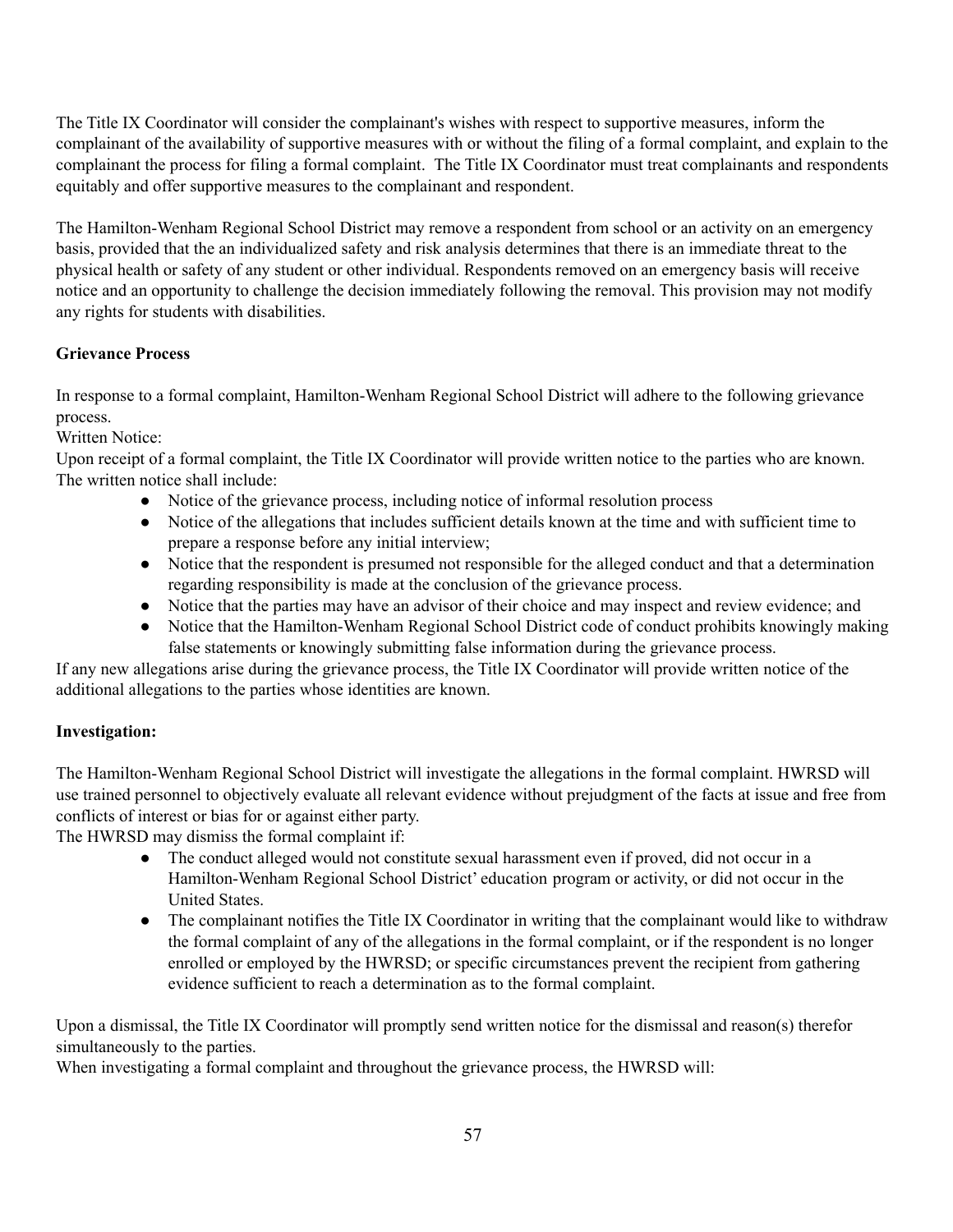- Apply a presumption of innocence, and ensure that the burden of proof and the burden of gathering evidence rests on the HWRSD and not on the parties;
- Provide an equal opportunity for the parties to present witnesses, including fact and expert witnesses, and other inculpatory and exculpatory evidence;
- Not restrict the ability of either party to discuss the allegations under investigation or to gather and present relevant evidence;
- Protect parties' privacy by requiring a party's written consent before using the party's medical, psychological or similar treatment records during the grievance process;
- Provide the parties with the same opportunities to have others present during any grievance proceeding, including the opportunity to be accompanied to any related meeting or proceeding by the advisor of their choice, who may be, but is not required to be, an attorney;
- Provide, to a party whose participation is invited or expected, written notice of the date, time, location, participants, and purpose of all hearings, investigative interviews, or other meetings, with sufficient time for the party to prepare to participate;
- Provide both parties an equal opportunity to inspect and review any evidence obtained as part of the investigation that is directly related to the allegations raised in a formal complaint;
- Prior to the completion of an investigative report, send to each party and the party's advisor, the evidence subject to inspection and review and provide the parties at least 10 days to submit a written response, which the investigator will consider prior to completion of the investigative report.
- Create an investigative report that fairly summarizes relevant evidence for their review and written response.

Determination regarding responsibility:

- The decision-maker, who shall not be the investigator or the Title IX Coordinator, will provide each party the opportunity to submit written, relevant questions that a party wants asked of any party or witness, provide each party with the answers, and allow for additional, limited follow-up questions from each party. Complainants may not be asked inappropriate questions about prior sexual history. The decision-maker(s) must explain to the party proposing the questions any decision to exclude a question as not relevant.
- The decision-maker must issue a written determination regarding responsibility. To reach this determination, the decision maker shall apply a preponderance of the evidence standard. Preponderance of the evidence means that it is more likely than not that the alleged conduct occurred.
- The decision maker shall review all of the evidence and issue a written determination within fifteen (15) school days of receipt of the matter from the investigator, absent extenuating circumstances.
- The Title IX Coordinator is responsible for effective implementation of any remedies.

### **Appeals:**

Either party may appeal the determination regarding responsibility (or from a dismissal) on the following grounds:

- Procedural irregularity that affected the outcome of the matter;
- New evidence that was not reasonably available at the time the determination regarding responsibility or dismissal was made, that could affect the outcome of the matter; and
- The Title IX Coordinator, investigator(s), or decision-maker(s) had a conflict of interest or bias for or against the complainant or respondents generally or the individually that affected the outcome of the matter.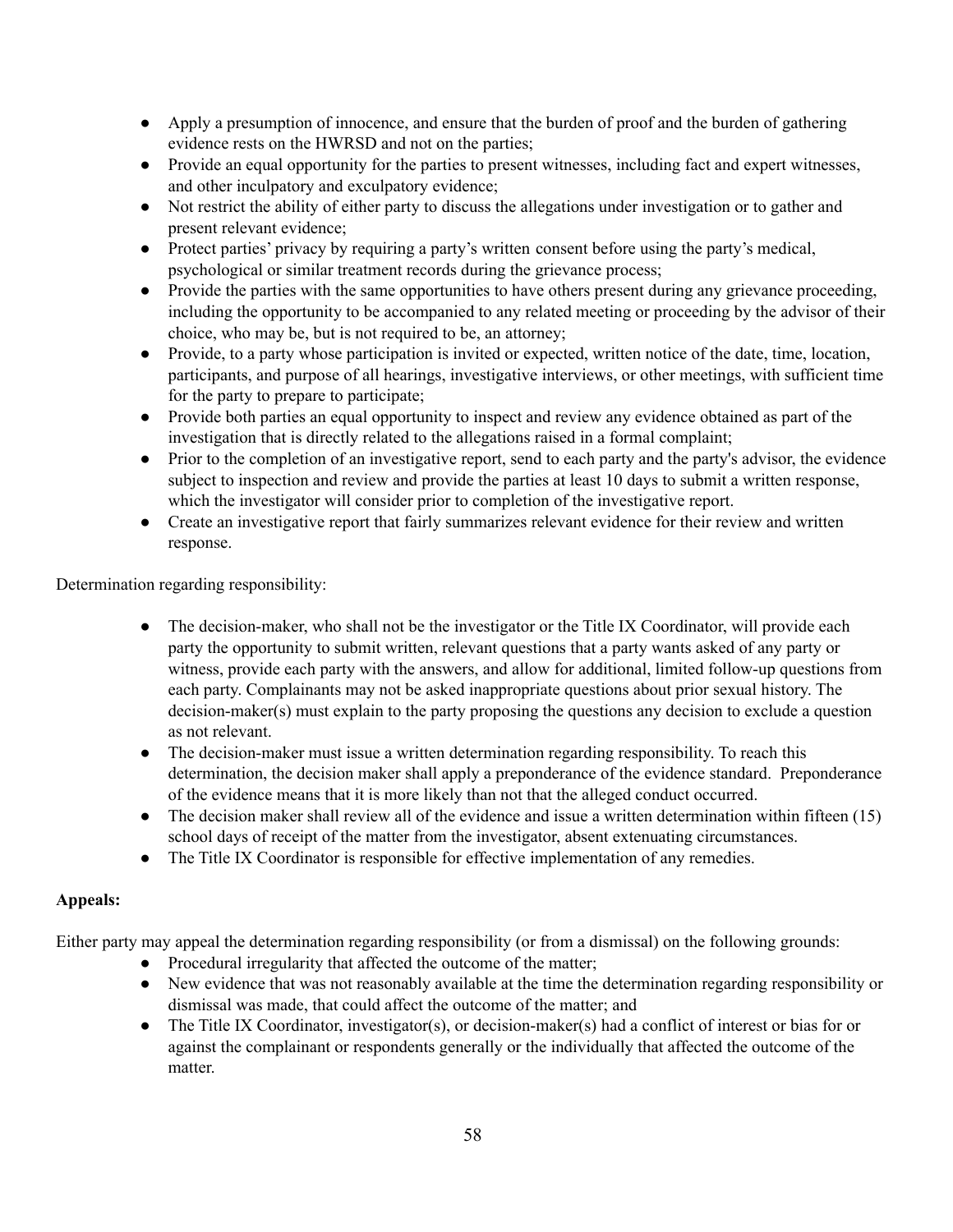Appeals must be submitted to the Title IX Coordinator within five (5) school days of receipt of the written determination and contain a written statement in support or challenge of the outcome. In the event of an appeal, the Title IX Coordinator will notify the other party in writing when an appeal is filed and implement appeal procedures equally for both parties.

#### **Informal resolution:**

An informal resolution process is available when a formal complaint is filed. Informal resolution process is available without a full investigation and nothing in the informal process shall preclude the parties from resuming a formal complaint process. Participation is voluntary and written consent is required. An informal resolution process is not permitted to resolve allegations that an employee sexually harassed a student.

#### **Record Keeping**

The Hamilton-Wenham Regional School District will maintain records regarding sexual harassment reports and complaints for a period of seven years.

#### **Retaliation Prohibited**

Retaliation is prohibited against any individual, including complainants, respondents, and witnesses for reporting sexual harassment, participating (or refusing to participate) in any investigation/grievance process. Individuals may report retaliation to the Title IX Coordinator who will investigate and take measures to protect individuals from retaliation.

Complaints of Discrimination and/or Harassment on the basis of sex may also be reported to: The Office for Civil Rights, US Department of Education 5 Post Office Square, 8th Floor Boston, MA 02109-3921 Telephone: 617-289-0111, FAX: 617-289-0150 Electronic Mail: OCR.Boston@ed.gov

# **APPENDIX F: THE SEAL OF BILITERACY**

The Seal of Biliteracy recognizes students who, by the end of high school, have attained proficiency in reading, writing, listening and speaking in two or more languages. Students must demonstrate proficiency in English (proficient or advanced MCAS scores) and proficiency in a second language as demonstrated with approved standardized assessments. The Seal of Biliteracy is a national movement with 33 states currently offering this endorsement. In November of 2017, Governor Baker signed it into law.

In our pilot year 2018, thirty-six of the thirty-seven students receiving the award demonstrated proficiency in Spanish by taking the AP Spanish Language Exam last year as juniors. One young man chose to take the STAMP, an alternate assessment in Polish, the language he speaks at home. The STAMP is a Standards-Based Measure of Proficiency and is an adaptive web-based test that assesses language proficiency based on what students can do. The STAMP is available in a multitude of languages and is available to any student who wants to document their proficiency. In 2020-21 we will have two testing dates for students to demonstrate proficiency using the STAMP assessment. Dates will be announced in September. The cost to test your proficiency is \$20.

The Seal is awarded at three different levels of proficiency. The Silver Seal is given to students who demonstrate proficiency at an intermediate-mid level. The Gold Seal is given to students who demonstrate an intermediate-high level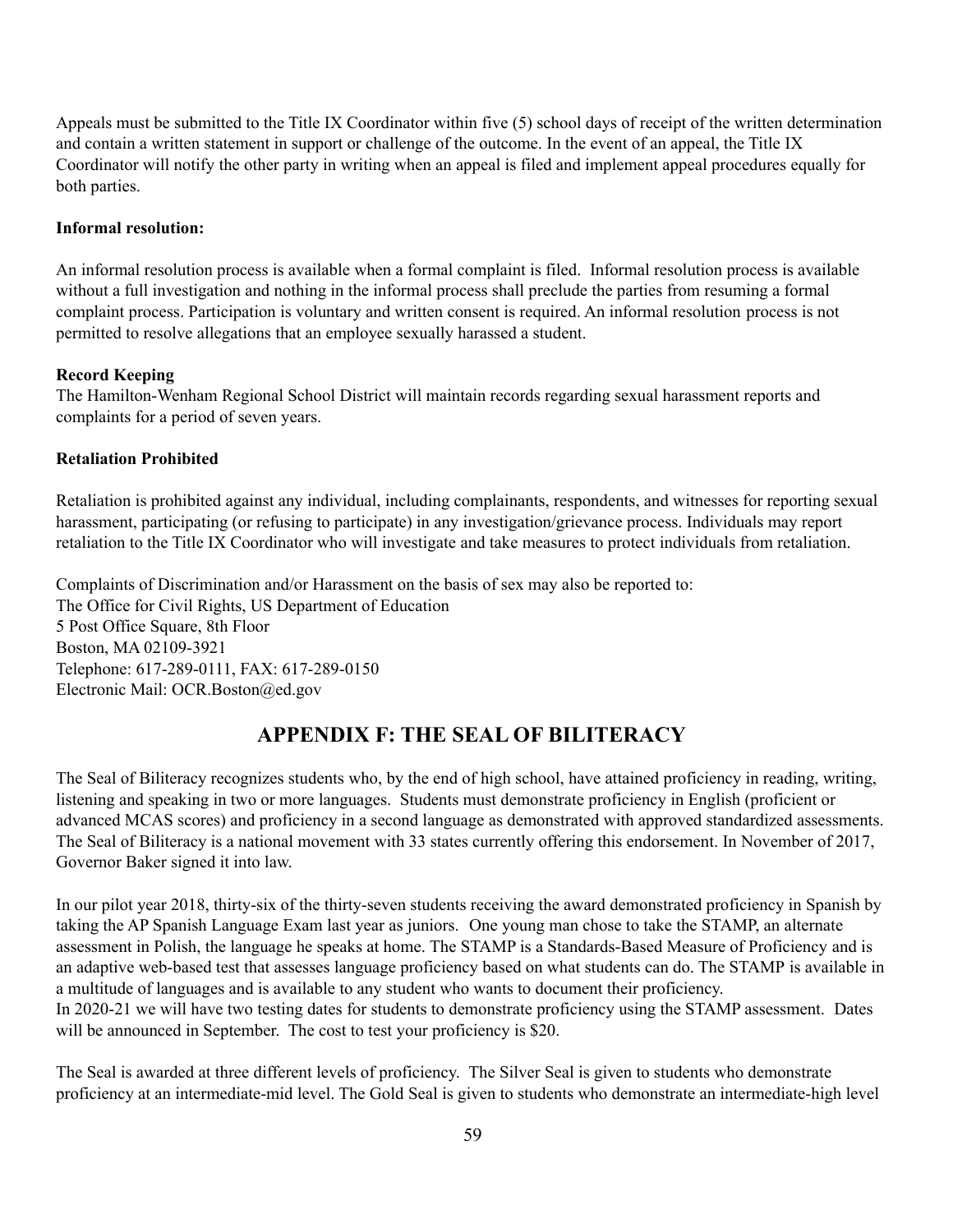and the Platinum Seal is given to students who demonstrate advanced-low proficiency. Bilingualism is a critical 21st century skill and the Seal of Biliteracy acknowledges the hard work, perseverance and commitment required to communicate in a second language.

# **APPENDIX G: MEAL CHARGE POLICY**

The School Committee is committed to providing students with healthy, nutritious meals each day so they can focus on school work, while also maintaining the financial integrity of meal programs and minimizing any impact on students with meal charges. However, unpaid meal charges place a large financial burden on the school district, as food services is a self-supporting entity within the district. The purpose of this policy is to ensure compliance with federal reporting requirements of the USDA Child Nutrition Program, as well as provide oversight and accountability for the collection of outstanding student meal balances. The provisions of this policy pertain to regular priced school meals only. The School Committee will provide a regular meal to students who forget or lose their lunch money.

#### **Meal Charges and Balances**

Students will pay for meals at the regular rate approved by the School Committee and for their meal status (regular, reduced-price, or free) each day. Payment options will be delineated in student handbooks and provided to parents/guardians of incoming students. After the balance reaches zero and enters the negative, students will not be allowed to purchase a la carte items including but not limited to a second entrée, snack, ice cream, or an additional beverage. The student will still be allowed to take a meal, and that meal will continue to be charged to the account at the standard lunch rate based on their meal status. The parent/guardian is responsible for any meal charges incurred. If there is a financial hardship, a parent/guardian should contact food services directly to discuss payment options such as an individualized repayment plan.

#### **Payments**

Parents/Guardians are responsible for all meal payments to the food service program. Notices of low or deficit balances will be sent directly to parent/guardians via email or regular postal mail at regular intervals during the school year. At no time shall any staff member give payment notices to students unless that student is known to be an emancipated minor who is fully responsible for themselves or over the age of 18. If parents/guardians have issues with student purchases they should contact food services for assistance.

Parents/Guardians may pay for meals in advance. Further details are available on the school district webpage and in student handbooks. Funds should be maintained in accounts to minimize the possibility that a child may be without meal money on any given day. Any remaining funds for a particular student,whether positive or negative, will be carried over to the next school year.

All school cafeterias possess computerized point of sale/cash register systems that maintain records of all monies deposited and spent for each student and those records are available to parents/guardians by setting up an online account (see student handbooks for more details) or by speaking with the school's food service manager. The point of sale system is designed to prevent direct identification of a student's meal status. Parents/guardians will receive automated low-balance emails or mailed notices weekly, if applicable. If notices do not result in payment, parents/guardians will receive a phone call from food services. If the phone call does not result in payment the food service manager shall turn the account over to the business office.

### **Refunds**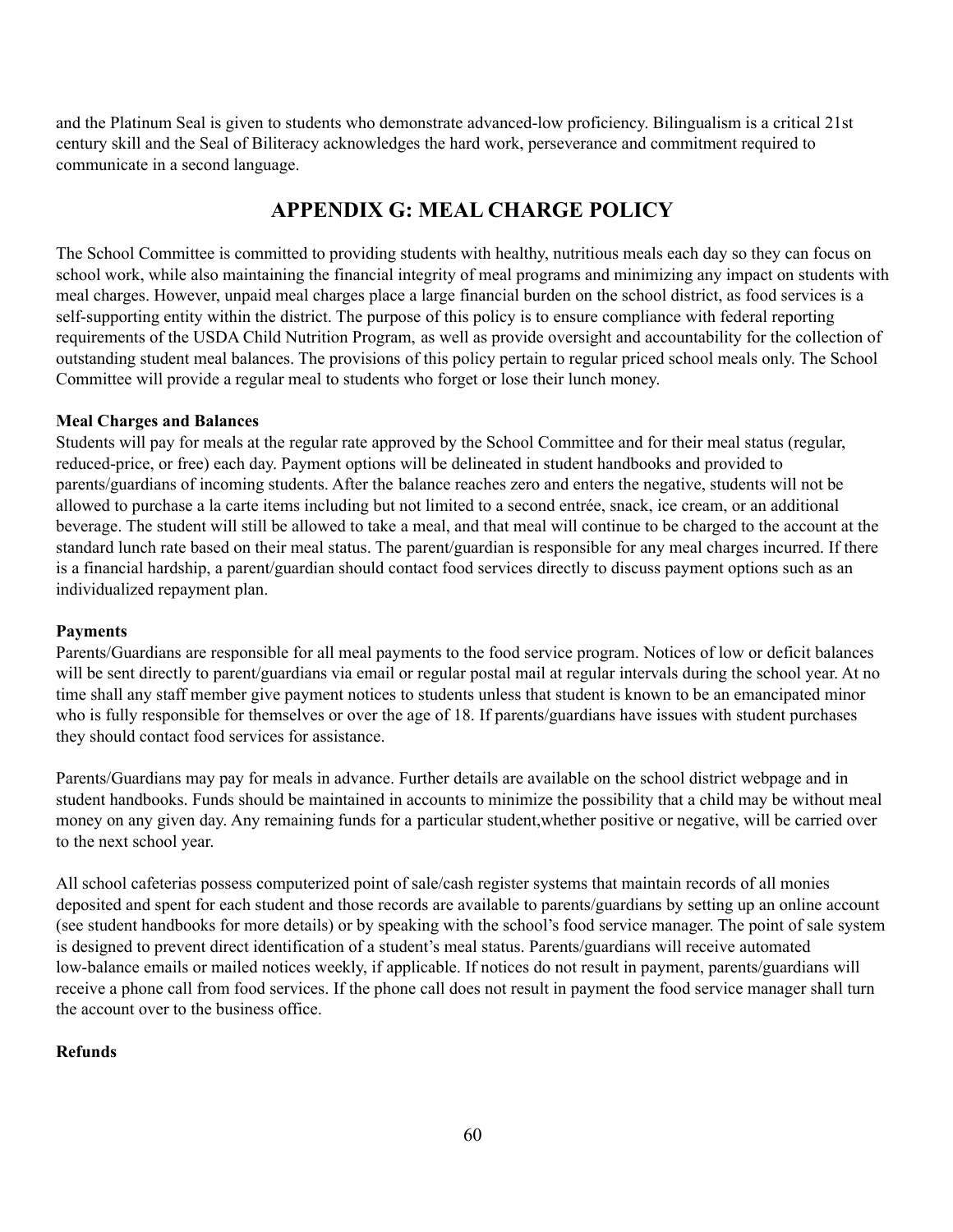Refunds for withdrawn and/or graduating students require a written request (email, postal, or in person) for a refund of any money remaining in their account to be submitted. Graduating students also have the option to transfer funds to a sibling's account or to donate to a student in need with a written request.

#### **Delinquent Accounts/Collections**

Failure of a parent or guardian to maintain reasonably current accounts may result in a referral to the Superintendent for their review. The Superintendent shall ensure that there are appropriate and effective collection procedures and internal controls within the school district's business office that meet the requirements of law.

If a student is without meal money on a consistent basis, the administration may investigate the situation more closely and take further action as needed. If financial hardship exists, parents/guardians and families are encouraged to apply for free or reduced price lunches for their child. Each school handbook shall contain detailed instructions for family assistance.

#### **Policy Communications**

This policy shall be communicated to all staff and families at the beginning of each school year and to families transferring to the district during the year.

File: EBCFA

# **APPENDIX H: FACE COVERINGS**

The Hamilton-Wenham Regional School District is committed to providing a safe environment in schools during the ongoing COVID-19 pandemic. Maintaining a safe environment is critical to the District's ability to return students to a full-time classroom learning experience.

According to public health experts, one of the best ways to stop the spread of coronavirus and to keep members of our school community safe is the use of face masks or face coverings. Therefore, in accordance with guidance and recommendations from the Center for Disease Control (CDC), the Department of Elementary and Secondary Education (DESE) and the Massachusetts Department of Public Health (DPH), the following requirements are in place until further notice.

A face covering that covers the nose and mouth must be worn by all individuals in school buildings and on school transportation. Face coverings are not required when individuals are outside.

Individuals may be excused from the requirement for the following list of reasons, per CDC guidance:

The individual:

- has trouble breathing.
- is unconscious.
- in incapacitated.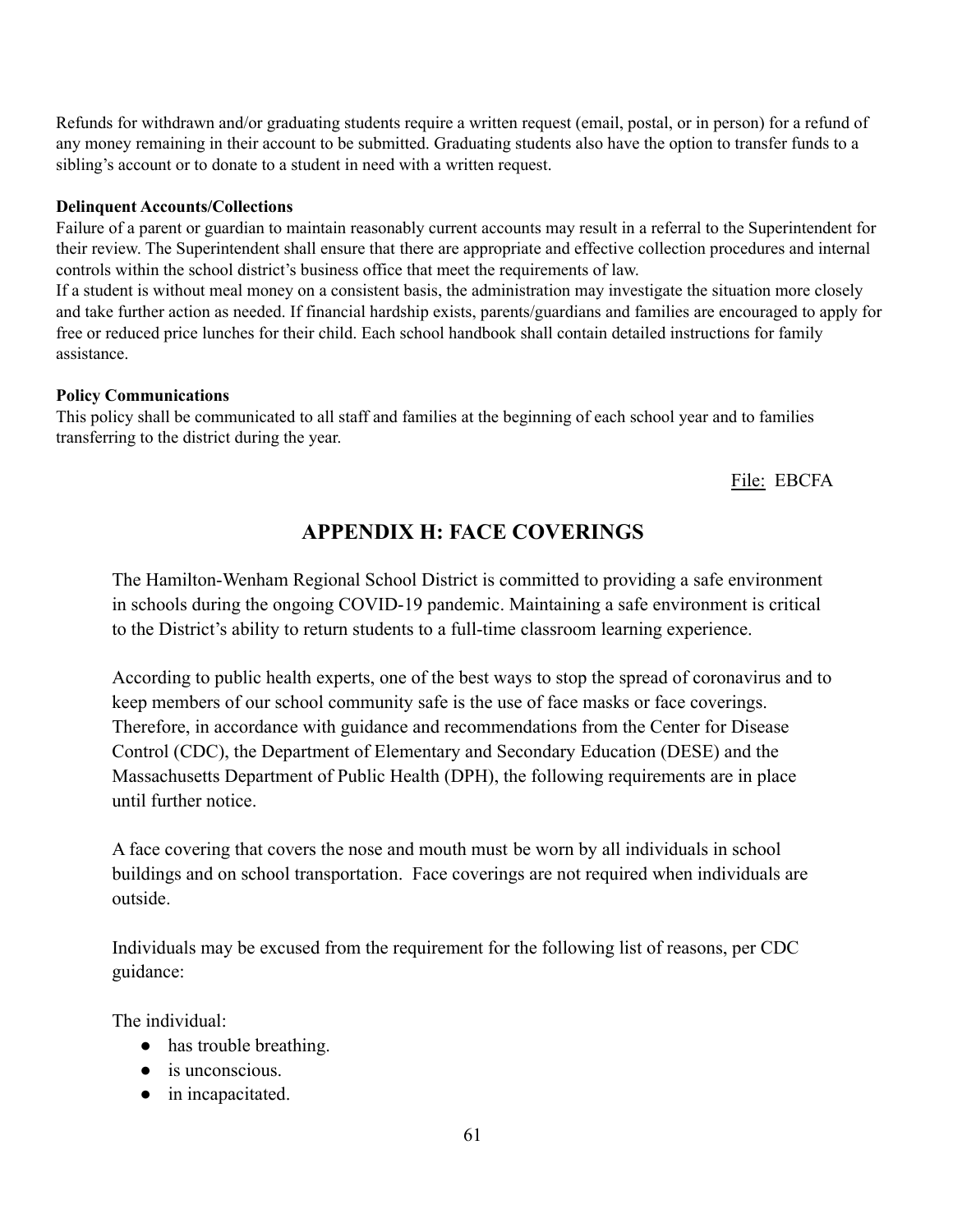• cannot remove the mask or face covering without assistance.

In addition, masks or face coverings will not be required for anyone who has a medical, behavioral or other challenge making it unsafe to wear a face mask or face covering. A written note from a physician is required for a requested exemption. Parents may not excuse their child from the face mask requirement by signing a waiver.

Additionally, face masks or face coverings will not be required when appropriate social distancing is enforced:

- during mask breaks.
- while eating or drinking.
- during physical education classes
- staff are working alone in their classrooms or in an enclosed office space.
- when vaccinated staff are providing instruction that is most effective when students are able to see the staff member's mouth.

Exceptions to this policy under certain circumstances, such as for students with medical, behavioral or other challenges who are unable to wear masks, must be approved by the building principal in consultation with the school nurse or local Board of Health. Face shields or physical barriers may provide an alternative in some instances.

A student's mask or face covering is to be provided by the student's family. Staff members are responsible for providing their own face coverings. However, the district will supply disposable face covering for individuals who arrive at a building, or board school transportation, without one.

If students are in violation of this policy, the building principal will consult with the parent/guardians to determine whether an exception is appropriate, or the student may be removed from the school building for in-person learning until such time as they can comply with the requirement, or the requirement is lifted.

Violations of this policy by staff will be handled in the same manner as other violations of School Committee policy.

Visitors in violation of this policy will be denied entry to the school/district facility.

This policy will remain in place until rescinded by the School Committee.

Guidance Statements

### **Massachusetts Department of Public Health**